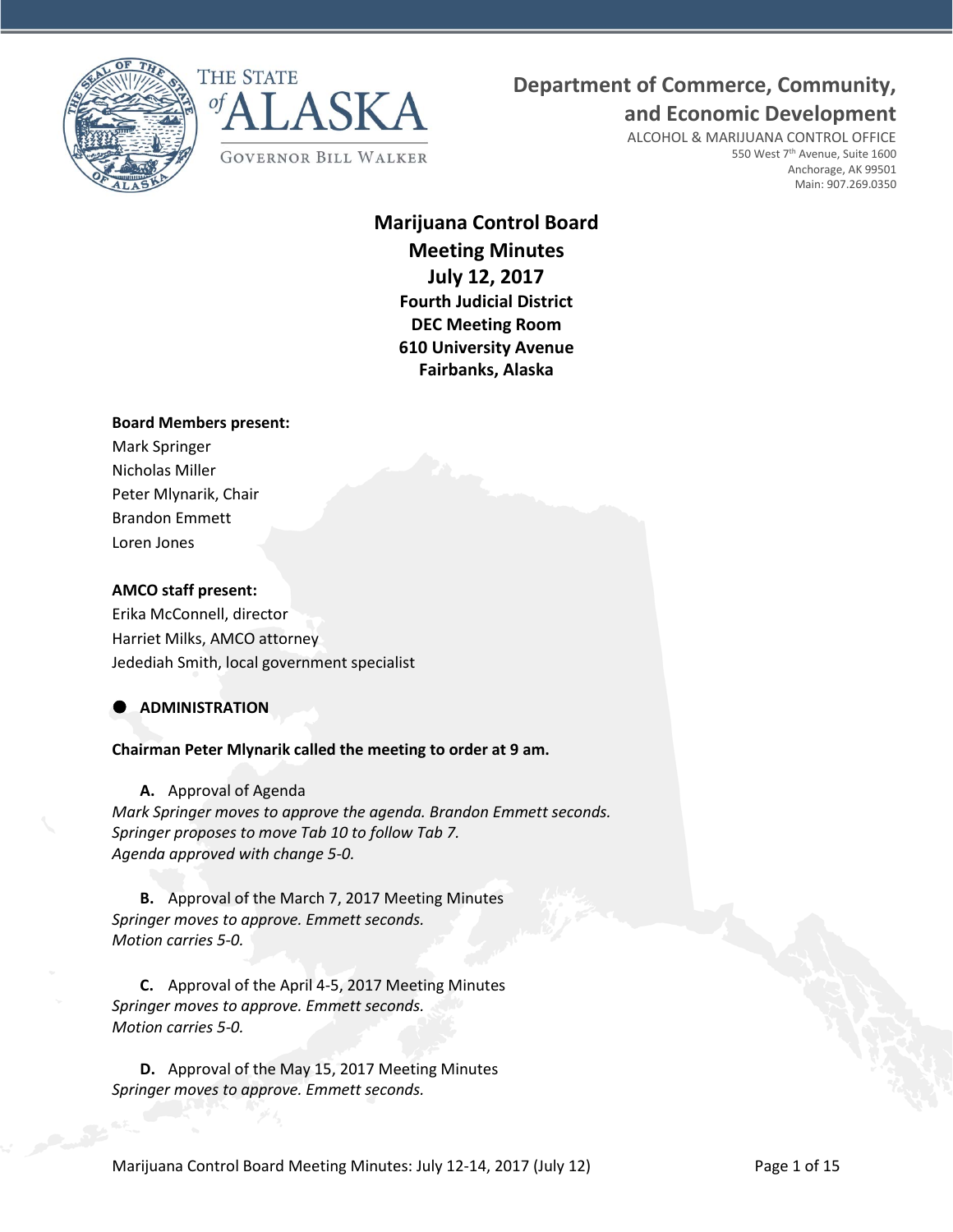## *Motion carries 5-0.*

**E.** Approval of the May 24, 2017 Meeting Minutes *Springer moves to approve. Emmett seconds. Motion carries 5-0.*

## **DIRECTOR BRIEFING**

## **A.** Director's Report

*Director McConnell: AMCO lost two administrative staff to other positions in state service. Program coordinator still out on leave. Two licensing staff are new. Purchase of new audio equipment for better recording. Renewal application clarification: board wants to see licensees with NOVs in the previous year, not over the entire license history. If renewal is not filed in a timely manner, licenses expire on August 31. But it is not clear when licenses expire if renewal is filed in a timely manner. Propose to the board, show expiration date is August 31. Board directed advisory on multiple buildings as licensed premises.* 

*Conflict of regulations. Board must approve changes to licensed premises in one section, and the director in another. Propose board delegate authority in 3 AAC 306.015(c). If comfortable with delegation on NOVs and temporarily approved changes to operating plans, chair can sign delegated order. Emmett: These delegated orders are acceptable. No objection.* 

*Chair Mlynarik: Statutory requirement for fingerprints?*

*McConnell: Cards are submitted to DPS, not kept on file at AMCO. AMCO cannot simply send a name to DPS for a background check.*

*Milks: On renewal application, licensee is required to disclose whether there has been a change in criminal history. It is in the statute that all renewals require a background check.* 

*Emmett: some business owners are perplexed by having to submit background check every year, when alcohol only requires every five.*

*Jones: We need to have some legislative change on this requirement. It is an added expense. Springer: An annual background check, especially since saying under penalty of perjury, that this is too high a bar.* 

*Mlynarik: Investigator should have the ability to run a local check through APSIN. Investigators should be doing that on these renewals. Three years is reasonable.* 

*Springer moves MCB request legislature amend AS17.38.200(a) to change the requirement for background checks. Emmett seconds. Motion carries 5-0.*

*McConnell: Board can retain authority on licensed premises changes, or delegate to director. Jones: If they are going to have multiple buildings, space between them needs to be restricted space. McConnell: when the board delegates authority to me, doesn't mean I have to make a decision. When I see a conflict, I will bring to board.*

*Springer moves to delegate authority of 3 AAC 306.015(c) to approve licensed premises changes to director. Emmett seconds.* 

*Motion carries 5-0.*

*McConnell: One licensed premises, but separate restricted access areas. Need guidance from the board. Under what circumstances would a licensee need areas accessible to the public? Springer: We issued licenses to cultivators who are using their residences. One of the questions I ask is 'do you have any kids.' We instruct them when they are going to move their product to create a temporary restricted access area.*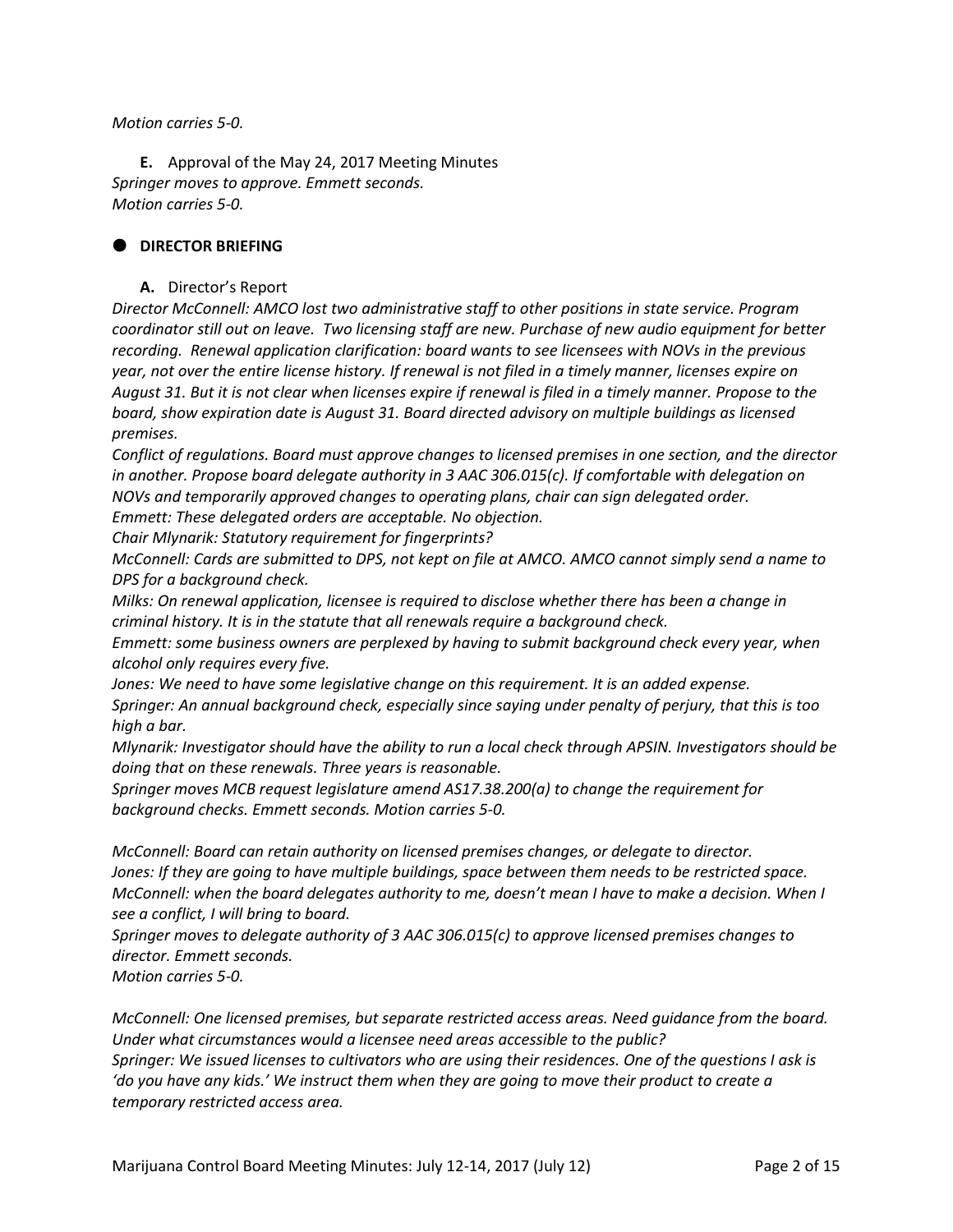*Milks: You have to look at regulations 306.710(a)--technical definition. Look at maybe changing that, or expanding that definition. That definition then applies to 306.430.* 

*Emmett: The moving of plants between buildings qualifies as operations. Our definition of operations may have to be adjusted. If someone is moving plants from one building to another, we may have to redefine what an operation is. As I interpret it, plants in one building and one in another building, you can't move back and forth. This needs to be clarified.* 

*McConnell: video surveillance needs to be addressed. Perhaps the board would like to appoint a committee to work out what needs to be worked out?* 

*Brandon Emmett and Loren Jones will serve on committee to discuss the interpretation and possibly identify changes to regulations.*

## **PUBLIC TESTIMONY 9:35am**

*Cary Carrigan, AMIA: when addressing the legislature, push for funding. Staffing shortages and turnover are slowing the process, so push for funding with legislature. Database exists for those who have initiated applications. Kind of like the gold rush. That list is huge. I know all those aren't all active. That*  list should be culled down to see how many are actively pursuing licenses. It appears there is a tidal wave *of licenses that create this fear of too many licenses.* 

*Jana Weltzin: Suggest posting recordings of minutes. It is helpful for licensees to understand the context under which decisions are made. Usually, written public comment is under its own special tab. The regulations give the board authority to redact proprietary information submitted. I was hoping you could delegate authority to director to redact trade secrets.* 

*Sarah Williams: Limited cultivation family informed me they were lights on May 11, haven't had first harvest yet. Now they have to pay \$1000 renewal. Seems very unfair. The renewal process should be a year to year process. PFD background check could be done via a screenshot.*

*Brian Coyle, Steep Hill Testing Lab: Proficiency testing is most accurate way to test for quality, safety and ability to produce quality data. We took the initiative to sign up for Emerald Testing Panels for microbials and potency. Encourage board to look into proficiency testing. Uses ISO 17025 testing standards. Affordable pesticide, herbicide, fungicide testing? We expect to be doing it next spring. Anyone looking for therapeutic benefit, we need to move to that.* 

*Beth McEwen, Juneau clerk: ask that future notices that are delivered after business hours become effective the next business day.* 

*Cade Ensco: Need for medical endorsement at the retail level. Need higher dosage at the oral form. Higher than 5mg.* 

*Lindsey Barteles: There seems to be an overwhelming demand for tourists to go to consume cannabis. Also, the lack of medical endorsement push people to the black market. People are shocked to hear we have a 5 mg dosage limit.* 

## **BOARD GOVERNANCE 9:55am**

*Board asked to declare any changes to ethics disclosure. No changes.* 

## **ENFORCEMENT UPDATE 9:55 am**

## **A.** Enforcement Report

*James Hoelscher: Re-implementing compliance check and shoulder tap program. Working with other law enforcement agencies to prevent delivery of alcohol to minors. Compliance checks were put on hold in* 

Marijuana Control Board Meeting Minutes: July 12-14, 2017 (July 12) Page 3 of 15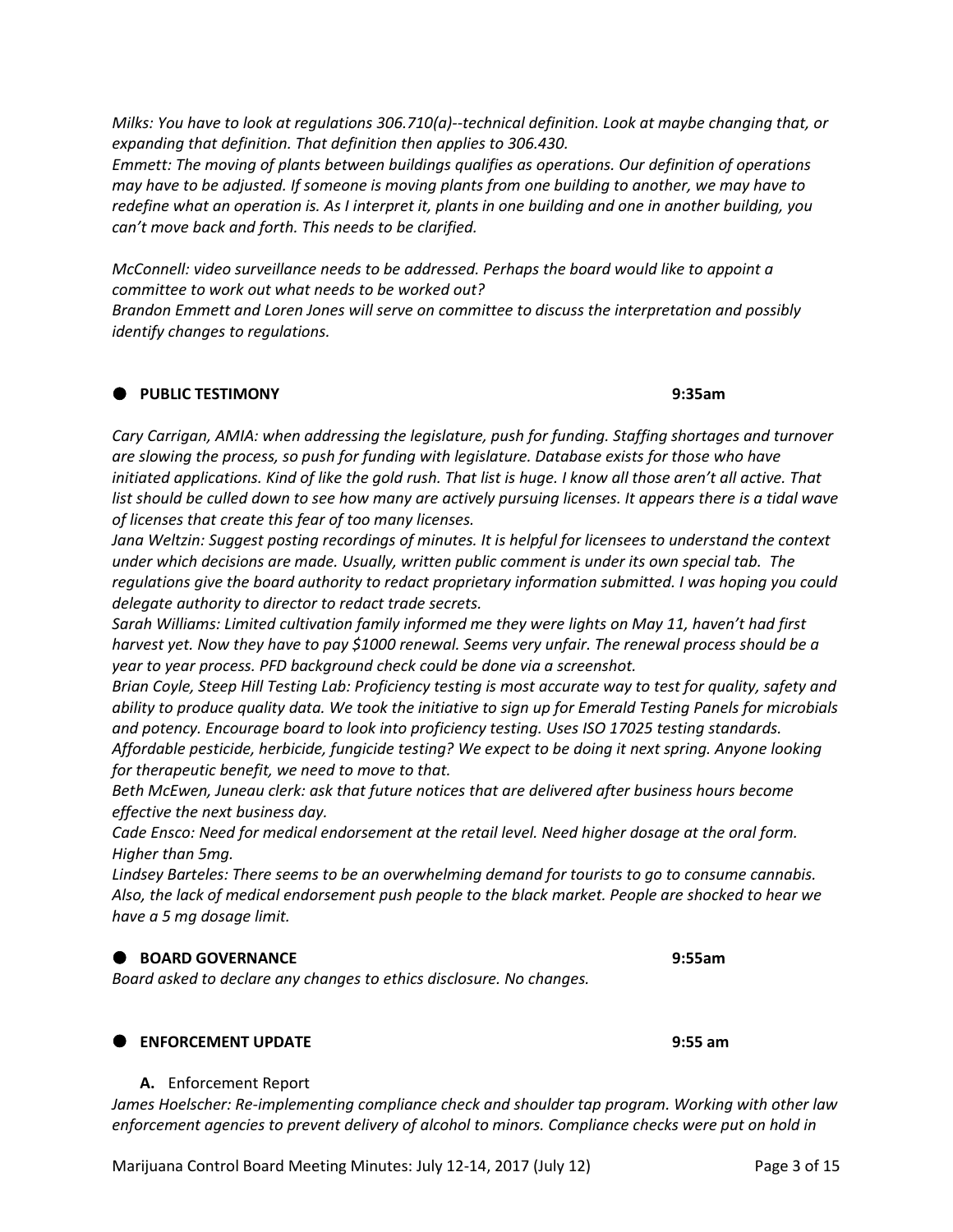*spring 2015. Compliance with regulations continues be an issue. Enforcement continues to prioritize licensees over non-licensees. 82 walk throughs, 92 inspections, 11 advisory notices, conducted 29 background checks, issued over 1,000 handler cards. 3,891 calls and requests for service from all alcohol and marijuana issues. Relationship with federal agencies, we haven't had the door shut on us when we request assistance. They do their best to accommodate requests as permitted. Overall goal is to ensure the laws are followed. Types of violations across alcohol and marijuana are similar. Strict laws on advertisement for both alcohol and marijuana. One isn't more severe than another. Sale or purchase by minor is the number one concern.* 

*Emmett: There are 2,000 alcohol licensees and one percent receiving violations. 200 marijuana licensees with 10 percent receiving violations. This seems like disproportional enforcement. Hoelscher: The difference is between an industry that has been regulated for a long time versus an industry that has been regulated for only about a year. A lot of confusion around advertising regulations. Springer: Any plan to print the marijuana regulations in the same manner as the alcohol regulations? McConnell: Plan, maybe when the regulations are more settled. The regulations are posted in PDF on our website.* 

**B.** Notices of Violation Issued and Licensee Responses

**C.** Recommend Investigator Chiesa to Carry Firearm *McConnell: Mike Chiesa has six years in Alaska and 20 years law enforcement experience and is a certified firearms instructor. ABC issued delegated approval at the July 11 meeting. Also requires commission from the Department of Public Safety.* 

*Springer moves to adopt memo to give authorization to Investigator Chiesa. Emmett seconds. Emmett: How would you describe relationship with licensees?*

**LICENSING UPDATE 11:00am**

*Chiesa: Licensees are customers. Try to keep a positive rapport and to educate them with the law. You hope to keep an open relationship. Positive conflict resolution, try to find common ground. In law enforcement, you aren't going to find agreement with everyone. Motion carries 5-0.*

|  |    |                          |                                                            | -- |       |
|--|----|--------------------------|------------------------------------------------------------|----|-------|
|  |    |                          | A. Temporary Ownership Change Reports (Transfers Required) |    | TAB 8 |
|  | 1. | License #10035:          | <b>Arctic Herbery</b>                                      |    |       |
|  |    | Licensee:                | 7107 Ventures, LLC                                         |    |       |
|  |    | License Type:            | <b>Standard Marijuana Cultivation Facility</b>             |    |       |
|  |    | <b>Premises Address:</b> | 7107 Arctic Boulevard                                      |    |       |
|  |    |                          | Anchorage, AK 99518                                        |    |       |
|  |    | Local Government:        | Municipality of Anchorage                                  |    |       |
|  |    | License:                 | <b>Standard Cultivation Facility</b>                       |    |       |
|  |    |                          |                                                            |    |       |
|  |    |                          |                                                            |    |       |

| License #10037:          | <b>Arctic Herbery</b>     |
|--------------------------|---------------------------|
| Licensee:                | 7107 Ventures, LLC        |
| License Type:            | Retail Marijuana Store    |
| <b>Premises Address:</b> | 7107 Arctic Boulevard     |
|                          | Anchorage, AK 99518       |
| Local Government:        | Municipality of Anchorage |
|                          | 2.                        |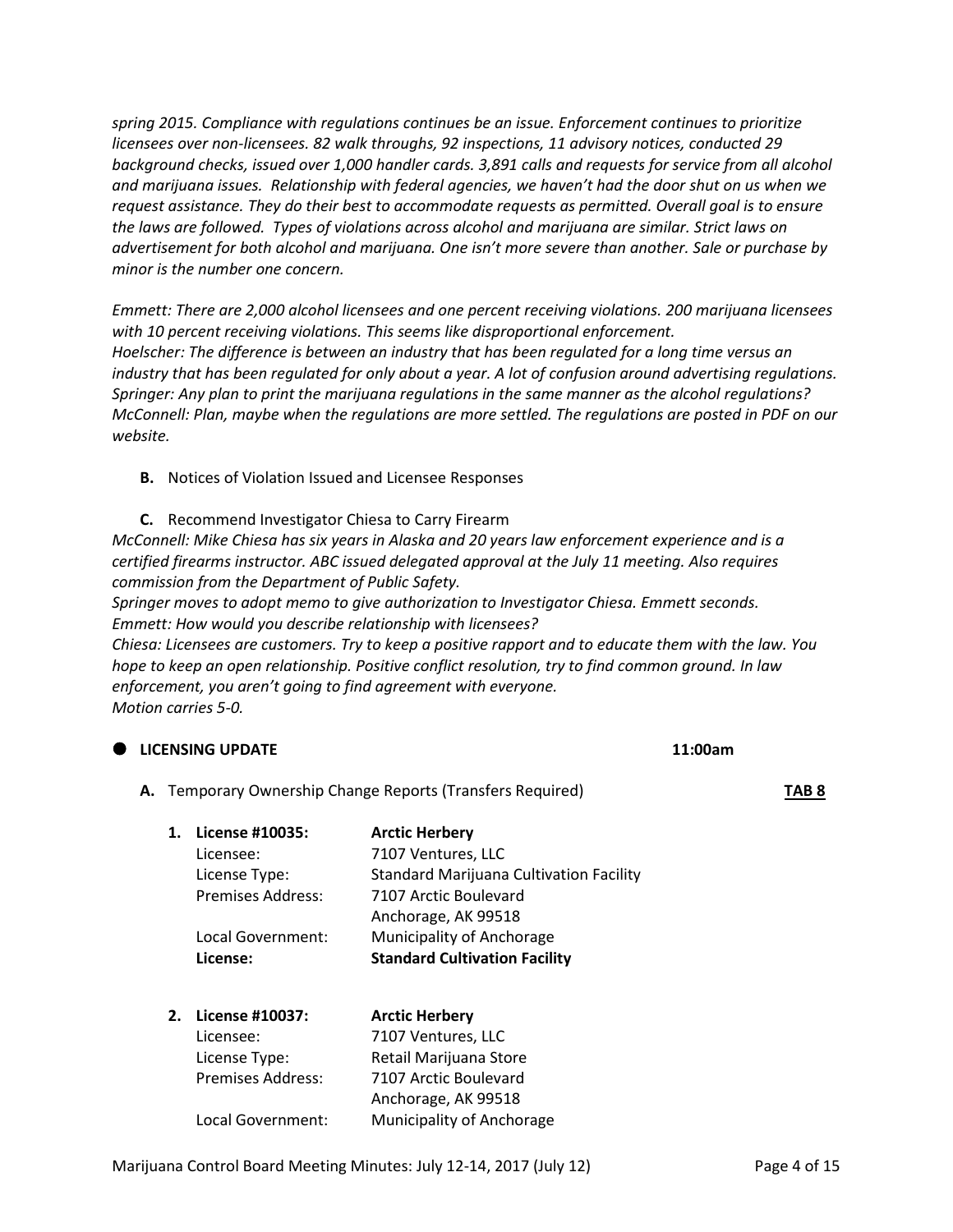**License: Retail Store**

*McConnell: Does not require board approval. Will come before the board for renewal.*

|  | <b>APPLICATIONS FROM PREVIOUS MEETINGS</b> |                                |  | 10:10am |  |
|--|--------------------------------------------|--------------------------------|--|---------|--|
|  | A. Tabled Applications                     |                                |  |         |  |
|  | License #11304:                            | <b>Hollyweed 907</b>           |  | TAB 9   |  |
|  | Licensee:                                  | YNY Investment, LLC            |  |         |  |
|  | Premises Address:                          | 2429 E 88 <sup>th</sup> Avenue |  |         |  |
|  |                                            | Anchorage, AK 99507            |  |         |  |

*McConnell: Still need to address CO2 concentrate and bubble hash. Proposed nine products, but only two were approved, and license itself was approved. There were concerns about beverage, its container, how would portions be visible? Concerns about demarcation of servings on certain edibles. Additional information was provided for five products. Each cookie or brownie is one serving, not four. Lemonade, Concentrate and Fruit Punch no new information was provided.* 

*Jana Weltzin, attorney and Helen Yun, Licensee: Only four products with information submitted.* 

*Springer moves to approve brownie bites. Emmett seconds. Motion carries 5-0.*

*Springer moves to approve chocolate chip cookie bites. Emmett seconds. Motion carries 5-0.*

Local Government: Municipality of Anchorage **License: Product Manufacturing Facility**

*Springer moves to approve single serving hot cocoa powder. Emmett seconds. Motion carries 4-1, Jones votes no.*

*Springer moves to approve milk cookie bites. Emmett seconds. Motion carries 5-0.*

## **BOARD CONSIDERATION 10:47am**

## **A. CannTest (#10009) Policies and Procedures, and Report TAB 11**

*McConnell: Licensee has reported failed tests to AMCO office. Board must decide whether policies and procedures are appropriate. In what situation would a failed test not be determined as a failed test? Mark Malagodi and Jonathan Rupp on telephone.*

*Malagodi: Had an edible product that must fall within a targeted range for potency. Result came in below target range. Could they combine two pieces into a single serving to meet target? We entered the failed result. It then was incumbent on the licensee to submit a new product.* 

Jones: If you show it as a failed, they can't sell the product. What would the results be for the *manufacturer? If you have a product that contains 3.5 mg instead of 5 mg, a manufacturer can't sell that* 

Marijuana Control Board Meeting Minutes: July 12-14, 2017 (July 12) Page 5 of 15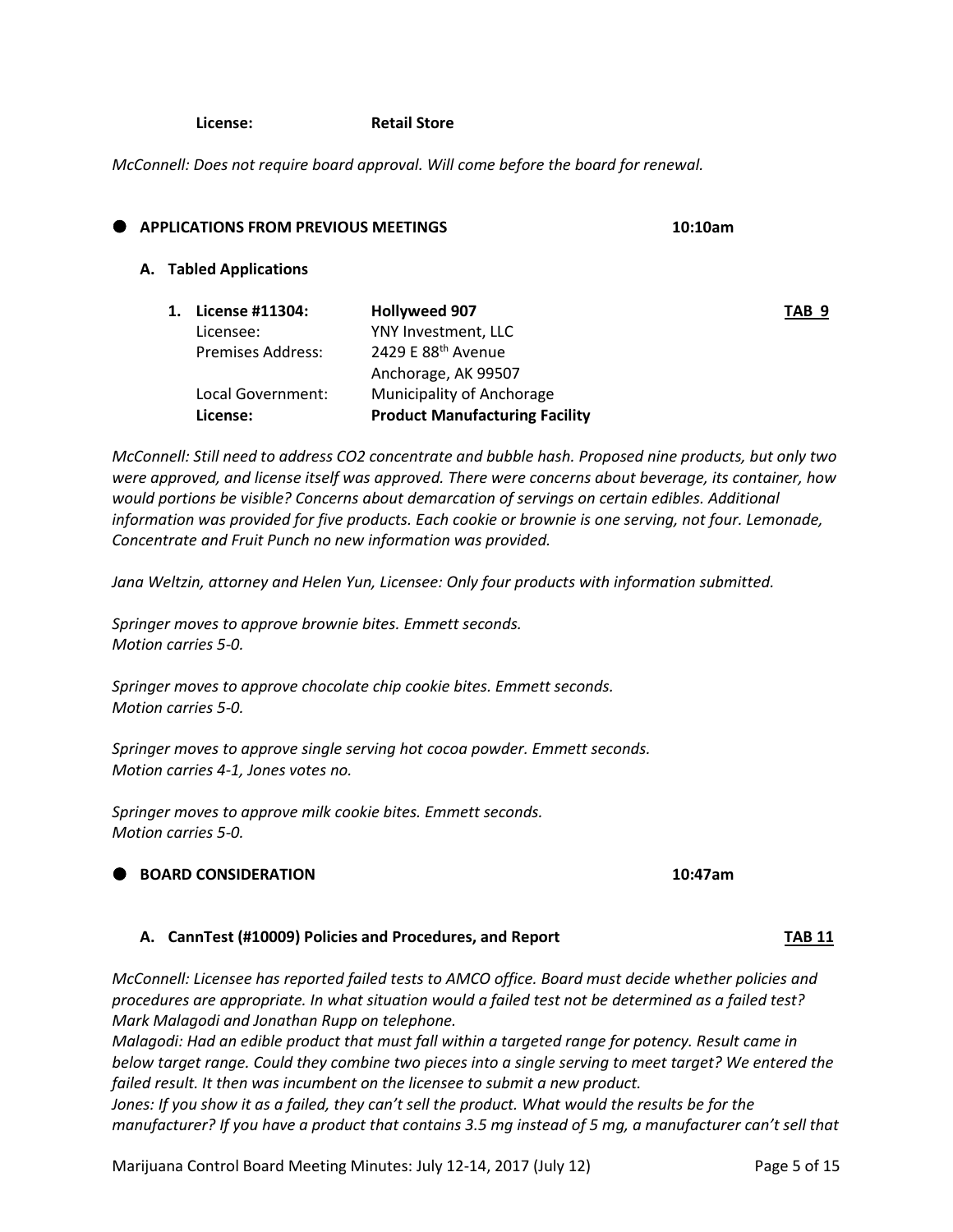*product. It seems they should just change the label. They resolved it by disposing of that batch and making a new batch.*

*Emmett: Manufacturer shouldn't put out anything above 5 mg, but should be able to put something out below. Shouldn't result in a failed test.* 

*McConnell: Regulations say it can't be above 5 mg. Who is responsible for verifying the label change? We want consumers to have proper information. This example is a regulatory interpretation, not an ambiguous result. Recommend their procedure should be changed to contact AMCO.*

*Malagodi: Interpreting results from a scientific perspective should be separated out from a regulatory result. We were issued a violation for an issue of isobutene under the regulations. Did that constitute a failure?* 

*Rupp: Maybe we should add more language to the procedure. Mlynarik: Direct licensee to work with staff to refine policies and procedures. Will be brought back in September.* 

| В. | License #12398:          | <b>High Tide Distributors</b>           | <b>TAB 12</b> |
|----|--------------------------|-----------------------------------------|---------------|
|    | Licensee:                | Dennis R Humphrey                       |               |
|    | <b>Premises Address:</b> | 49172 Heights Lane                      |               |
|    |                          | Nikiski, AK 99635                       |               |
|    | Local Government:        | Kenai Peninsula Borough                 |               |
|    | License:                 | <b>Limited Cultivation Facility</b>     |               |
|    | Consideration:           | Conditions pursuant to 3 AAC 306.060(b) |               |
|    |                          | PFD Residency Ruling Appeal             |               |

## *Denny Humphrey, on telephone.*

*McConnell: My understanding is he made an error in PFD application. Just made a mistake about full time employment not part time.* 

*Humphrey: Maintained residence. 16.5 years. I do intend to stay. Director is requesting approval with delegation, but needs some verification from PFD office prior to approval. MJ-18, person who meets residency requirement under calendar year. PFD is issued for previous year. We won't know until 2018 about 2017 status. Springer moves to table license application to September. Emmett seconds. Motion carries 5-0.*

## **NEW MARIJUANA HANDLER COURSE PROVIDER APPLICATIONS 11:10am**

**A. MHCP 020: BudtenderExam.com TAB 13**

Applicant: Edward McLean

*Emmett asked to recuse himself due to potential conflict of interest. Springer moves to approve. Jones seconds. Springer: A lot of content on medical marijuana which is not part of our regulations. Mlynarik: Refers to marijuana as medication, which is not allowed. Edward McLean: Statutory penalties are all listed in material as written in code. Mlynarik: Statutory references are not correct. Did not see any questions about intervention. Motion fails 0-4. Application is not approved.*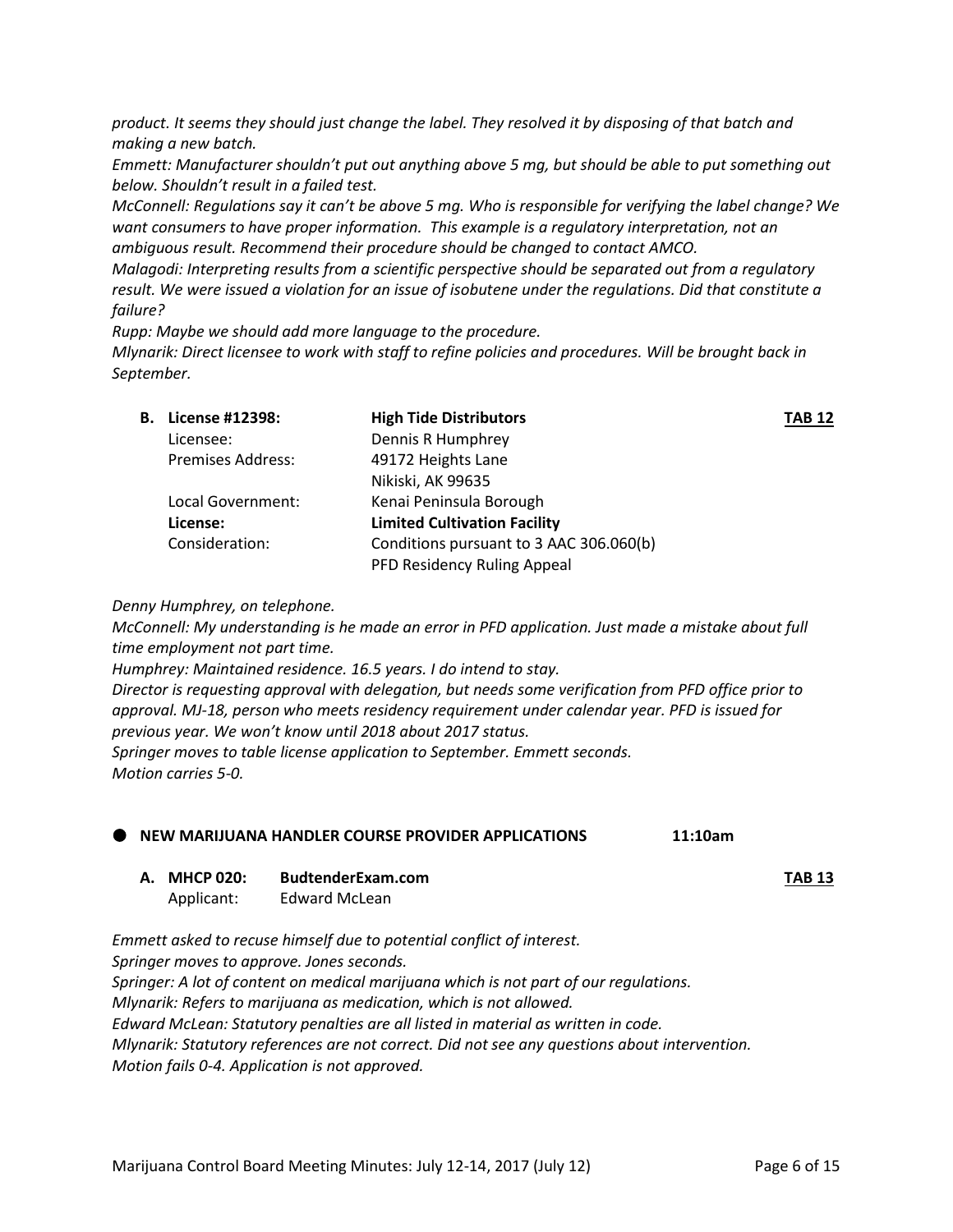**B. MHCP 021: CannaEd** Applicant: Tina Smith

*Emmett is still recused.*

*Springer moves to approve. Miller seconds.*

*Tina Smith: No formal training in education. Raising children and pre-school. Did a lot of research on regulation. Exam and classes have not yet been vetted. We have a lot of clients willing to be test subjects.* 

*Springer: don't have a problem adding with delegation if second does not object. Motion carries 3-1, Jones votes no.* 

## **OPERATING PLAN AND LICENSED PREMISES AMENDMENTS**

| A. License #10073:       | Alaskan Blooms, LLC                  | <b>TAB 16</b> |
|--------------------------|--------------------------------------|---------------|
| Licensee:                | Alaskan Blooms, LLC                  |               |
| <b>Premises Address:</b> | 2448 Arvilla Street                  |               |
|                          | Building A & B                       |               |
| Local Government:        | <b>Fairbanks North Star Borough</b>  |               |
| License:                 | <b>Standard Cultivation Facility</b> |               |

## **Operating plan amendment and licensed premises amendment.**

*Springer moves to approve license with delegation, and to accept the recommendation of the director to amend the operating plan and licensed premises. Miller seconds.* 

*Jana Weltzin, and licensee Karen Lowrey*

*Lowrey: In escrow with the borough over purchased property.*

*Jones: Inside fence, entire area is restricted access?*

*Weltzin: We just identified each area and each greenhouse. But the whole area is fenced off.* 

*Emmett: Toured the facility. Area is fairly secure. It is reasonable to assume area inside the fence would not be accessible to the public.* 

*Weltzin: The fence around the property is a chain-link fence. No marijuana will be visible.*

*Springer motion to accept recommendation of director to amend operating plan and licensed premises. Miller seconds.* 

*McConnell: Should restricted access area be changed to match licensed premises? Board concurs.*

*Motion carries 5-0.*

| <b>B.</b> License #10082: | <b>Einstein Labs</b>                  | TAB 17 |
|---------------------------|---------------------------------------|--------|
| Licensee:                 | Einstein Enterprises, INC.            |        |
| <b>Premises Address:</b>  | 2939 Porcupine Dr., Suite B           |        |
|                           | Anchorage, AK 99501                   |        |
| Local Government:         | Municipality of Anchorage             |        |
| License:                  | <b>Product Manufacturing Facility</b> |        |
|                           |                                       |        |

## **Operating plan amendment.**

*Springer moves to approve with delegation. Emmett seconds. Justin Roland on telephone, Jana Weltzin, counsel. Weltzin: Can the name of product be changed from "Terplucent" to "The Pure" ?*

Marijuana Control Board Meeting Minutes: July 12-14, 2017 (July 12) Page 7 of 15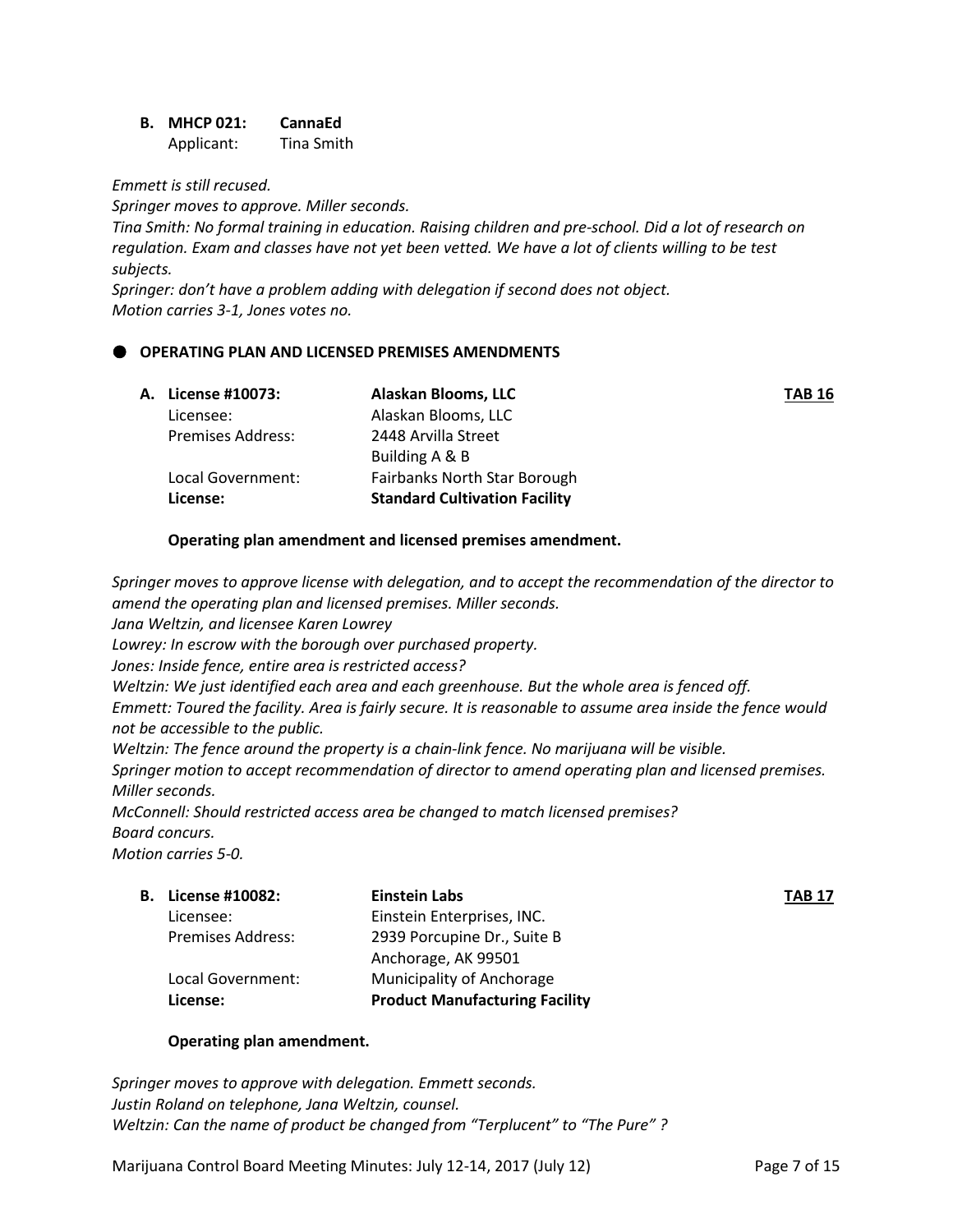*Springer: I don't have a problem with a name change if MJ-15 is submitted in a timely manner. Having trouble following changes being made in MJ-15. We're talking about changing operating plan and leaf chew?*

*Director: Page 4 of MJ-15, issue with leaf chews was unclear with sizes. They want their name change from "The Clear" to "The Pure."* 

*Mlynarik: request to use failed concentrate? We don't know why it has failed.*

*Weltzin: if too high a level of solvent, you can take same product and purge it, then re-test it. Enforcement was confused.* 

*Roland: If I have a failed product with too high of solvent, anytime we fail a solvent test, it requires another alcohol wash or additional time in the oven.* 

*Mlynarik: Test wouldn't have failed from microbes.* 

*Emmett: If you had too high a level of solvent, you could take same product, refine it some more and have it re-tested to know you've removed the additional solvents.*

*Jones: If a product fails a test, then to get a re-test requires a written application to staff. There should be a description in the request for re-test. What will change? I don't want to approve an operating procedure.* 

*Roland: I envision wasting that package in Metrc. Create a new package in Metrc (a whole new batch). I'm taking this failed package, and repurposing it into a new package. We notify the AMCO team, then re-test once approval.* 

*Mlynarik: Approving this with the changing of wording, and approval for re-test has to go through the director before any product is used.* 

*McConnell: Re-test regulation took effect July 5. We will be developing a short form, but for now, I need certain information via email.* 

*Changing name from "the Clear" to "The Pure." Motion carries 5-0.*

## **Recess for lunch.**

## **Meeting reconvenes at 1:15 pm.**

|                          | <b>Rosie Creek Farm</b>              | <b>TAB 15</b> |
|--------------------------|--------------------------------------|---------------|
| Licensee:                | RCFC, LLC                            |               |
| <b>Premises Address:</b> | 2659 Livingston Loop                 |               |
|                          | Fairbanks, AK 99709                  |               |
| Local Government:        | <b>Fairbanks North Star Borough</b>  |               |
| License:                 | <b>Standard Cultivation Facility</b> |               |
|                          | C. License #10005:                   |               |

## **Operating plan amendment and licensed premises amendment.**

*Mike Emers, licensee and Jana Weltzin, counsel. Springer moves to approve. Emmett seconds. Emers: Proposing an operating plan change. Inspectors looked at eight acres, recommended smaller restricted access area. Outer fence, eight feet, sight obscuring. Inner fence of six feet. Springer: We've licensed premises that are people's yards. Emmett: Can you control the days in which marijuana will be harvested? Emers: Told by enforcement to not put temporal component in operating plan. McConnell: Regulations were predicated on removing product from a licensed premises to another licensee and use a manifest. Regulation only states moving product to another licensee. Not simply* 

Marijuana Control Board Meeting Minutes: July 12-14, 2017 (July 12) Page 8 of 15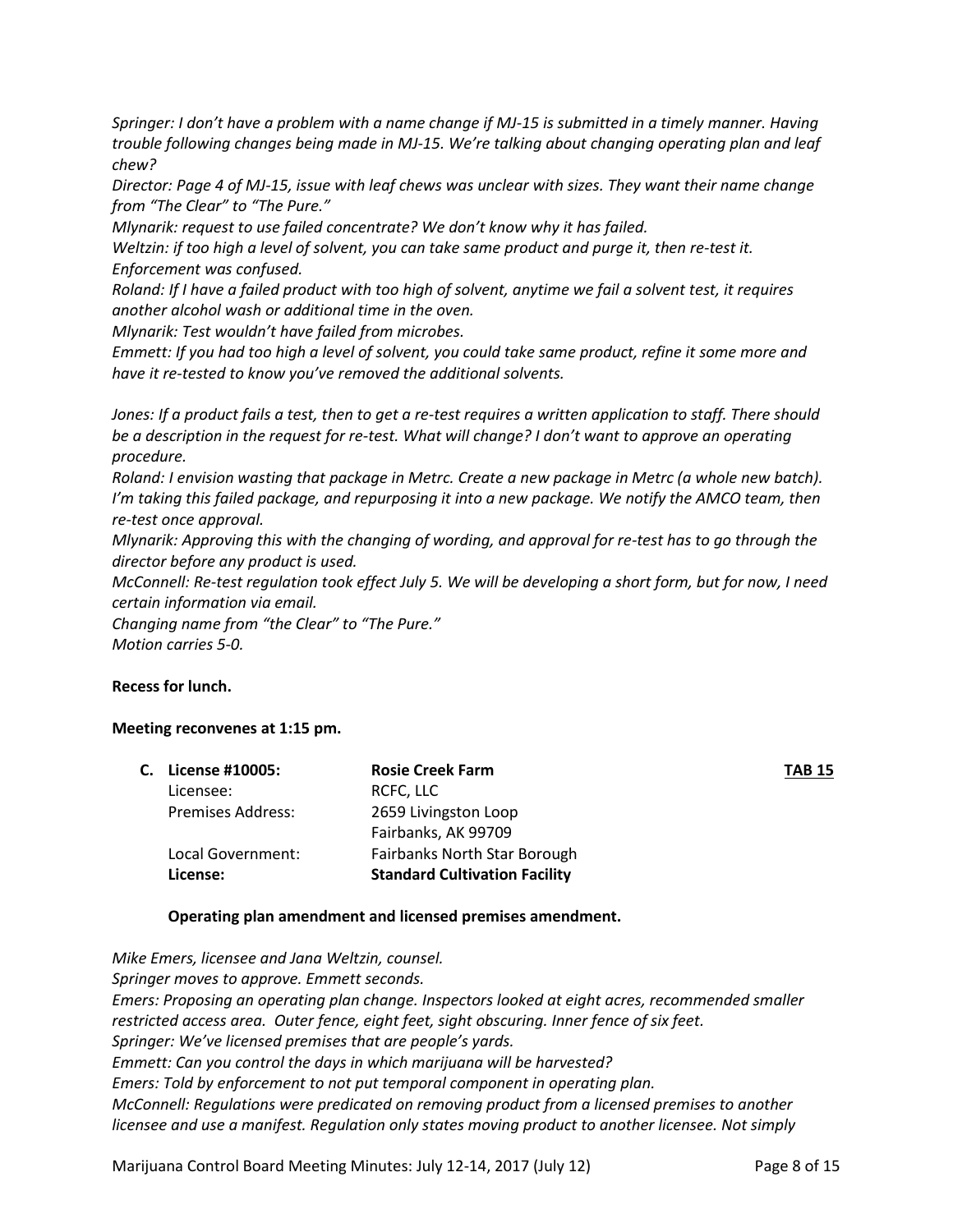*removing it from the licensed premises. There is a co-mingling of things that are highly regulated with things that are not. I did prefer the time-restriction language. Concept of the regulatory structure is that your licensed premises would be contiguous.* 

*Emers: We understand precedent could be set with this. We want this to be done correctly. Jones: You made a choice when you applied. I have a hard time getting you out of that choice. This isn't a circumstance that changed for you. This existed when you applied. Now you're looking for some kind of change.* 

*Emmett: I'd like to see this approved. How much tougher to we want to make it to operate in this industry. We've not made the numbers. We've generated something like one seventh of the revenue. You can take your kid into that bar and have them watch you shoot whiskey until you are silly, but a farmer has to have this discussion with us. I think we should approve it.* 

*Springer: We may want to consider revising the definition of licensed premises. We should do this the right way.* 

*Springer moves to table the change, Jones seconds.*

*Motion carries 5-0. Operating plan change tabled.* 

*Milks: Underlying problem is even in the alcohol world, definition of a licensed premises causes problems. Need to review all sources that inform definition of premises.*

| <b>D.</b> License #10248: | <b>Isidore</b>                       | <b>TAB 18</b> |
|---------------------------|--------------------------------------|---------------|
| Licensee:                 | Isidore, LLC                         |               |
| Premises Address:         | 5200 A Street                        |               |
|                           | Anchorage, AK 99518                  |               |
| Local Government:         | Municipality of Anchorage            |               |
| License:                  | <b>Standard Cultivation Facility</b> |               |

#### **Operating plan amendment.**

*Springer moves to approve operating plan changes. Miller seconds.*

*Kyle Denton, owner: Trying to move the surveillance system storage to a different location from under the stairs to into the manager's office. Camera setup is the same. Also requesting a change to scan visitors log daily. Just pointless to scan every day. We will scan once the page fills up. Page 4, motion detectors will be at entrance doors. Doesn't make sense to put in storage rooms. Page 5, eliminated need for safes for product storage. They are behind double locked doors. We want to change daily log of security walk arounds. Panic buttons moved. Bookkeeping changes. Page 9, change data backup from daily to weekly. Change training requirements for employees to as-needed basis. Page 12, disposal—root masses when harvesting twice a week. Huge stacks of root balls we have to store. Root masses in grow medium are not usable. Anything after Day 20 we will continue to grind. Cleanup on transportation. Eliminated sign in cultivation. Quit using mother room. Made a change of disposing all waste. Holding on to root ball waste is bad practice.* 

*Emmett: There is a request to start a regulations project to streamline waste definition.* 

*Director: Board could approve with delegation. Changes listed with exception of waste disposal, do not seem problematic.* 

*Springer: Root masses can't be used for starts, and are essentially unusable. We could specify that these root masses are unusable and can be disposed of in their current state.* 

*Denton: The regulations do not require us to generate the waste prior to reporting it. We harvest twice a week. We could report our waste for those harvest days.* 

*All of the weights of the plants except of the dry weight of the product going anywhere is not trackable. I don't understand the emphasis on the weight.*

Marijuana Control Board Meeting Minutes: July 12-14, 2017 (July 12) Page 9 of 15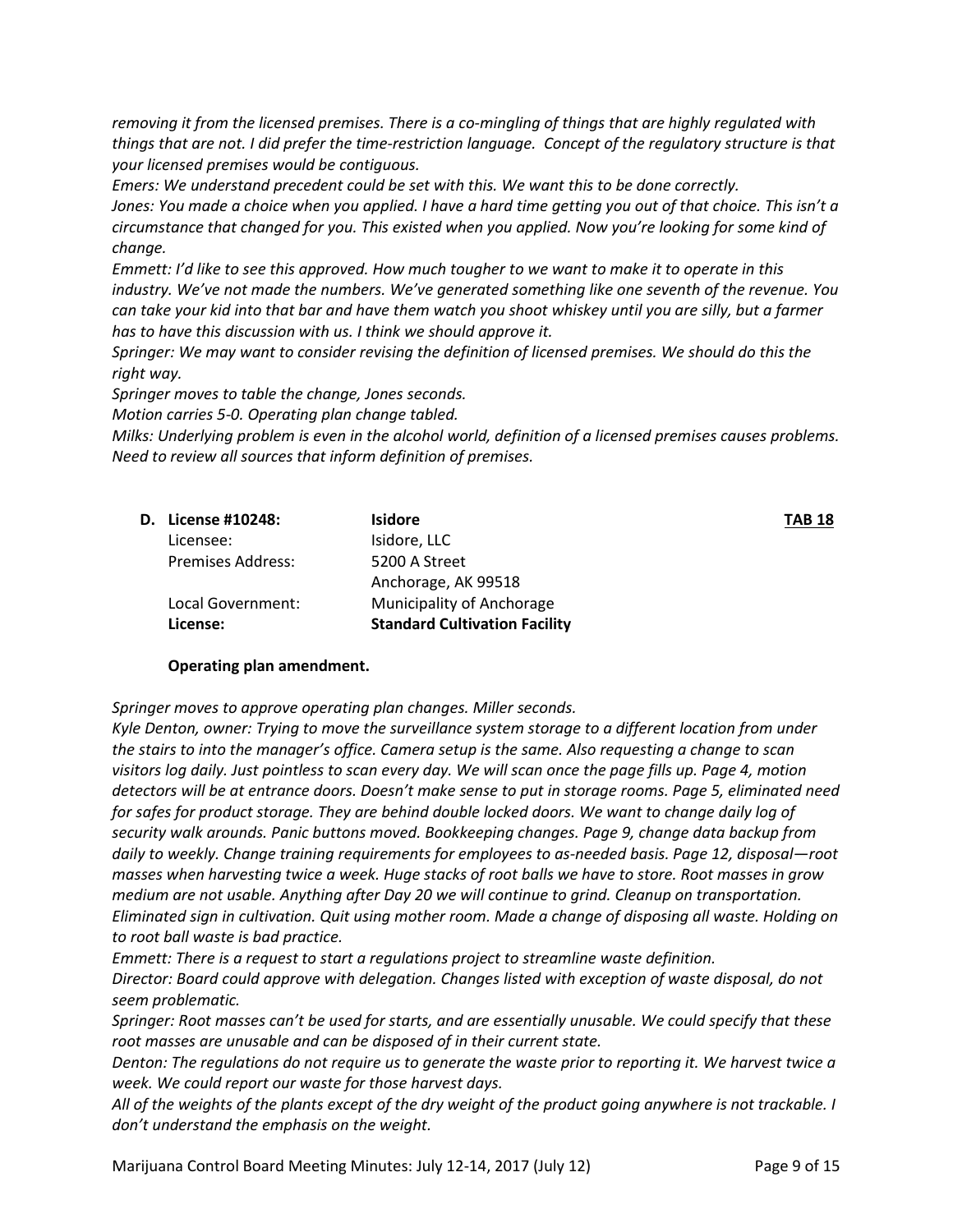*McConnell: Could licensee use Bleach wash on root balls? Springer: Amend motion to allow licensee to dispose root balls with notification outside of three day notification, provided they are treated with 50/50 mixture of bleach wash. Emmett seconds. Denton: Willing to work through delegation process with enforcement to make language that is clear. Amendment: Approve use of bleach to make unusable. Amendment carries 4-1, Mlynarik votes no. Original motion to change operating plan approve carries 5-0.*

| E. License #10799:       | <b>Calm N Collective</b>             | <b>TAB 19</b> |
|--------------------------|--------------------------------------|---------------|
| Licensee:                | Calm N Collective, LLC               |               |
| <b>Premises Address:</b> | 13886 W Parks Highway                |               |
|                          | Houston, AK 99694-0085               |               |
| Local Government:        | City of Houston                      |               |
| License:                 | <b>Standard Cultivation Facility</b> |               |
|                          |                                      |               |

**Operating plan amendment. Temporary approval issued.**

*Springer moves to approve with delegation. Emmett seconds. Ron Best, licensee. Jana Weltzin, counsel. Motion carries 5-0.*

| <b>F.</b> License #12104: | <b>Coastal Outfitters</b>            | <b>TAB 20</b> |
|---------------------------|--------------------------------------|---------------|
| Licensee:                 | Charles Keim                         |               |
| <b>Premises Address:</b>  | 38928 Old Sterling Highway           |               |
|                           | Anchor Point, AK 99556               |               |
| Local Government:         | Kenai Peninsula Borough              |               |
| License:                  | <b>Standard Cultivation Facility</b> |               |
|                           |                                      |               |

## **Operating plan amendment and licensed premises amendment.**

*Springer moves to approve operating plan. Emmett seconds. Charles Keim: New building is not yet built. Jones: Premises diagram needs to be improved. Motion carries 5-0.*

| G. License #10237:       | AlaskaSense, LLC                     | TAB 21 |
|--------------------------|--------------------------------------|--------|
| Licensee:                | AlaskaSense, LLC                     |        |
| <b>Premises Address:</b> | 521 W Tudor Road                     |        |
|                          | <b>Unit 202</b>                      |        |
|                          | Anhorage, AK 99503                   |        |
| Local Government:        | Municipality of Anchorage            |        |
| License:                 | <b>Standard Cultivation Facility</b> |        |
|                          |                                      |        |

## **Licensed premises amendment.**

*Springer moves to approve. Emmett seconds. Motion carries 5-0.*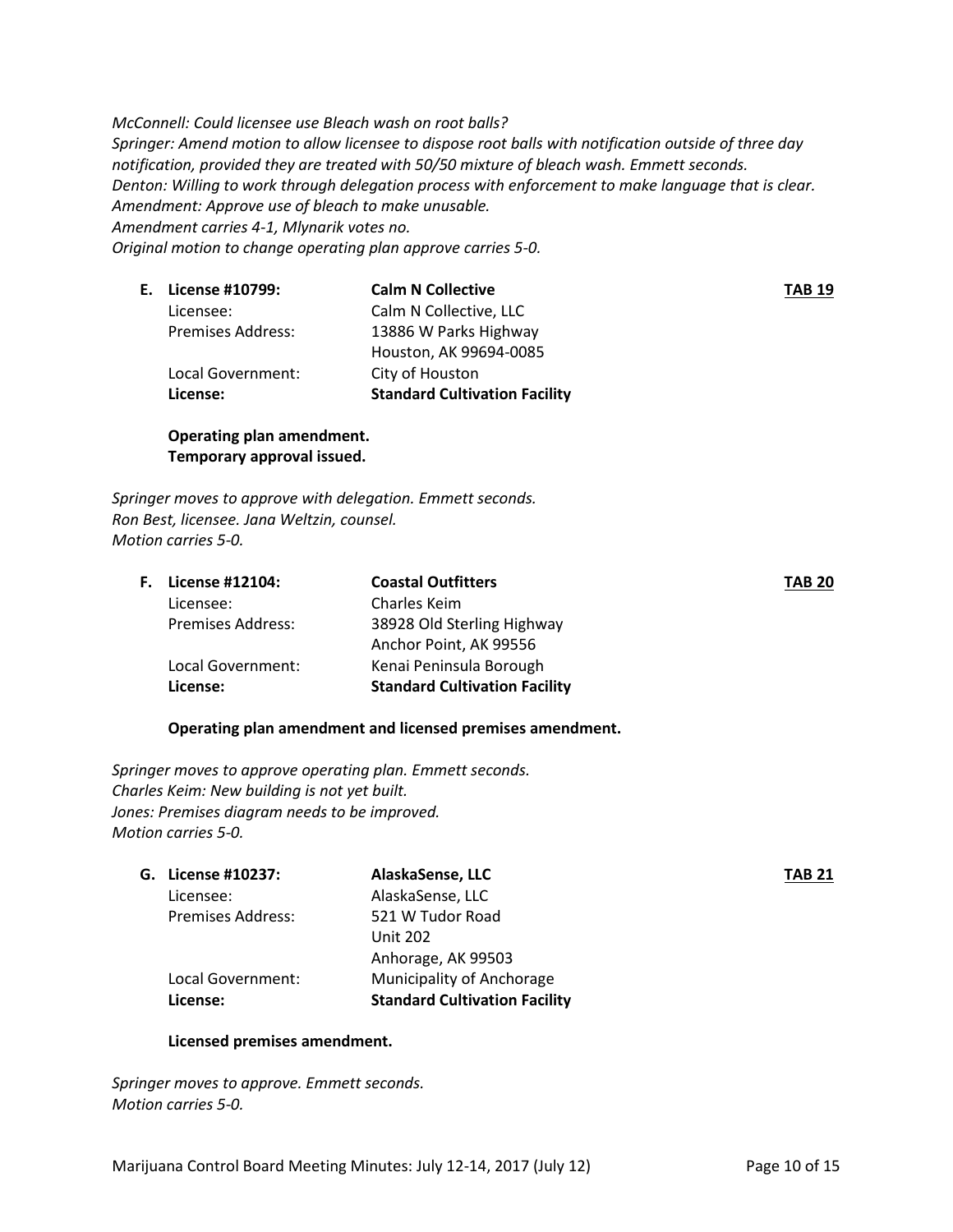#### **5 minute recess.**

 **NEW PRODUCTS PROPOSED BY PRODUCT MANUFACTURING FACILITY LICENSEES**

| <b>A. License #10082</b> | <b>Einstein Labs</b>        | <b>TAB 22</b> |
|--------------------------|-----------------------------|---------------|
| Licensee:                | Einstein Enterprises, INC.  |               |
| <b>Premises Address:</b> | 2939 Porcupine Dr., Suite B |               |
|                          | Anchorage, AK 99501         |               |
| Local Government:        | Municipality of Anchorage   |               |

*Springer moves to approve new product. Emmett seconds.*

*Jana Weltzin counsel, Justin Roland licensee*

*Roland: We're refining THC in its purest form. 99.97 percent. Board has already approved by another manufacture. This is a very proprietary process on how it is made. When refined back to a crystal, it has no flavor.* 

*Weltzin: Board may maintain information as confidential.* 

*Springer moves to receive production method to be maintained confidentially. Emmett seconds. This motion was rescinded.* 

*Milks: Remind the board to be consistent. You haven't requested process for all other products. Think about what types of products you have requested this information.* 

*Emmett: I don't think it is necessary for the applicant to describe in detail all filtering and evaporating steps. There is nothing involved in this process that I think would make any members of this board uncomfortable. It is organic chemistry. I am recrystallizing the crystal. I want left out the chemical I am using to process this issue.* 

*Springer: Is the chemical you are using, is that something that is currently being tested for? Milks: I want to look at prior meetings. Other products have been brought to the board as "using certain solvents." It doesn't necessarily have to be named.* 

*Jones: Would this be exempt from a FOIA request; also, why can't security plan be kept from the public? Milks: I'm not going to guarantee whether or not this would be available to a FOIA. Everything a public agency does is supposed to be public. Depends on how the board has treated other products.* 

*Mlynarik: This application is not as detailed as others that we have approved.* 

*Springer: We're not talking about using any equipment that hasn't already been approved. You are going to use a chemical that is already being screened for in the testing process.* 

*Weltzin: Chemical is in list of products being tested for.*

*Roland: Solvent used is not currently listed in operating plan. Board already approved similar product from Babylon.* 

*Emmett: They let people know that they don't want them to know how it is being made. Director: Is there any new equipment needed?* 

*Roland: All glass has been listed in underlying application.* 

*Motion carries 5-0.*

| <b>B.</b> License #10903: | <b>Momo's Bakery</b>         | <b>TAB 23</b> |
|---------------------------|------------------------------|---------------|
| Licensee:                 | JMP. LLC                     |               |
| <b>Premises Address:</b>  | 2917 Spenard Road, Suite 102 |               |
|                           | Anchorage, AK 99503          |               |
| Local Government:         | Municipality of Anchorage    |               |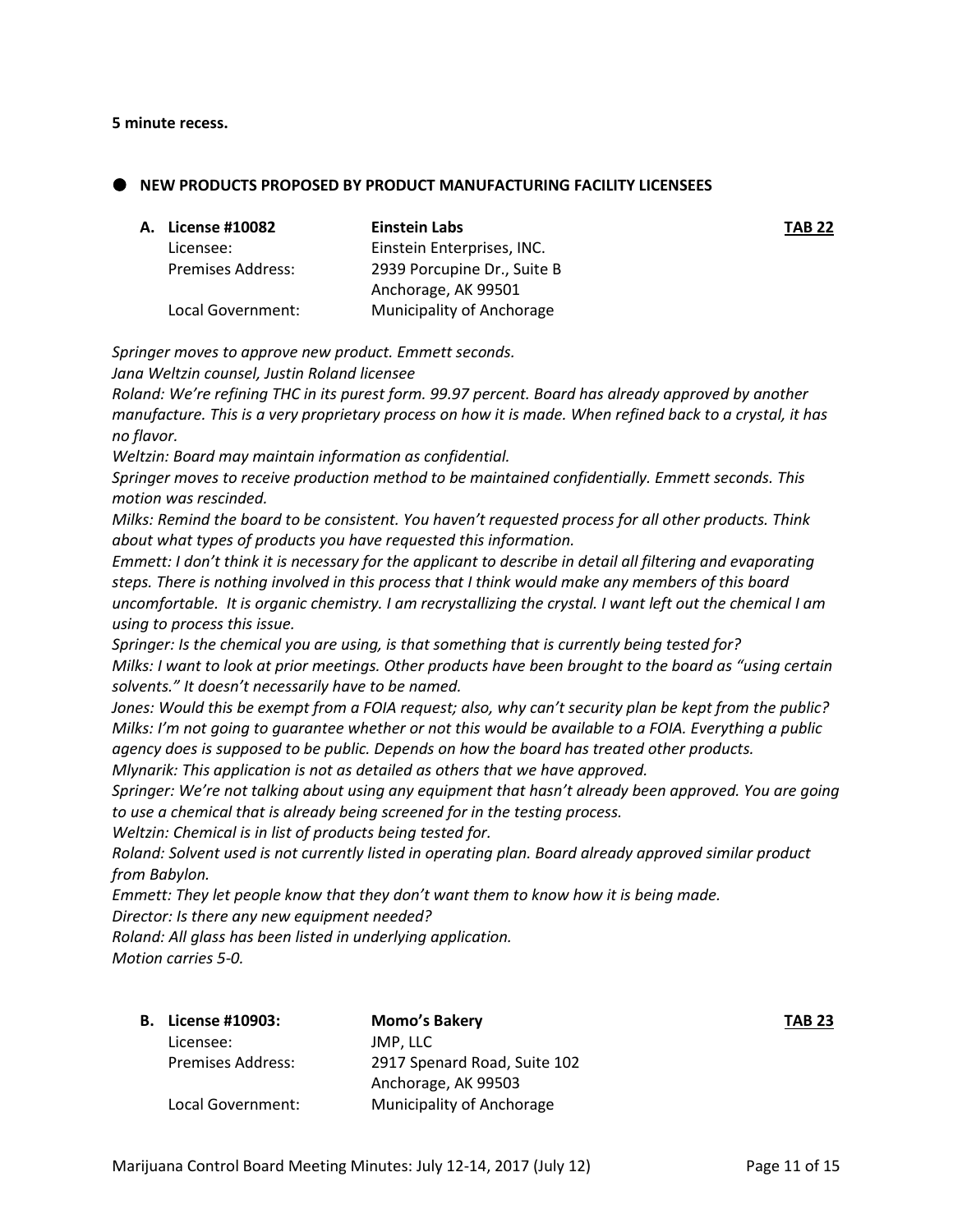## **Includes associated operating plan amendment.**

*Springer moves to approve. Emmett seconds. Emmett moves to table due to lack of representation. Springer seconds. Application tabled 5-0. Springer moves to approve new product with delegation, Emmett seconds. Pete Eberhardt is on telephone. Director: This requires a corresponding operation plan amendment. Board delegates that authority. Motion carries 5-0.*

| C. License #10865:       | <b>AK Rime</b>            | <b>TAB 24</b> |
|--------------------------|---------------------------|---------------|
| Licensee:                | AK Rime. LLC              |               |
| <b>Premises Address:</b> | 5200 A Street, Suite 101  |               |
|                          | Anchorage, AK 99518       |               |
| Local Government:        | Municipality of Anchorage |               |

*Kyle Denton, licensee.* 

*Jones: Products are mislabeled. Caramels, chocolates? Emmett: So for clarity, you intend to have caramels and chocolates approved? Denton: Yes. Springer moves to approve with delegation. Emmett seconds. Motion carries 5-0.*

## **NEW MARIJUANA TESTING FACILITY APPLICATIONS**

| A. License #12657:       | The New Frontier Research      | <b>TAB 25</b> |
|--------------------------|--------------------------------|---------------|
| Licensee:                | The New Frontier Research, LLC |               |
| <b>Premises Address:</b> | 2301 South Knik-Goose Bay Rd   |               |
|                          | Unit $#3$                      |               |
|                          | Wasilla, AK 99654              |               |
| Local Government:        | Matanuska-Susitna Borough      |               |

*Springer moves to approve with delegation. Emmett seconds.*

*Tracy Vacca and Jessica Alexander, applicants*

*Alexander: Would like to develop and validate safety and regulatory testing. Develop cannabinoid based opioid replacement.* 

*Vacca has a background in emergency medicine. Background also in food chemistry.* 

*Alexander: We would like to bring some validity and understanding to industry through research, development and collaboration. Proficiency testing is required every three months in other labs. I am in support of proficiency testing. We intend to test other products and do research on other things. Just make sure there is not a problem doing other agricultural testing, beer or wine, herbs, etc. Mlynarik: MJ-01, question about rendering waste unusable.* 

*Alexander: Product will be ground down.* 

*Jones: Not sure a testing facility can send employee to pick up samples. This needs to be addressed through delegation.*

*Mlynarik: Question about MJ-06 testing.* 

*Alexander: For potency for edibles, must be within 20 percent.* 

*Weltzin: Did you say you were planning to develop FDA approved prescription drugs?*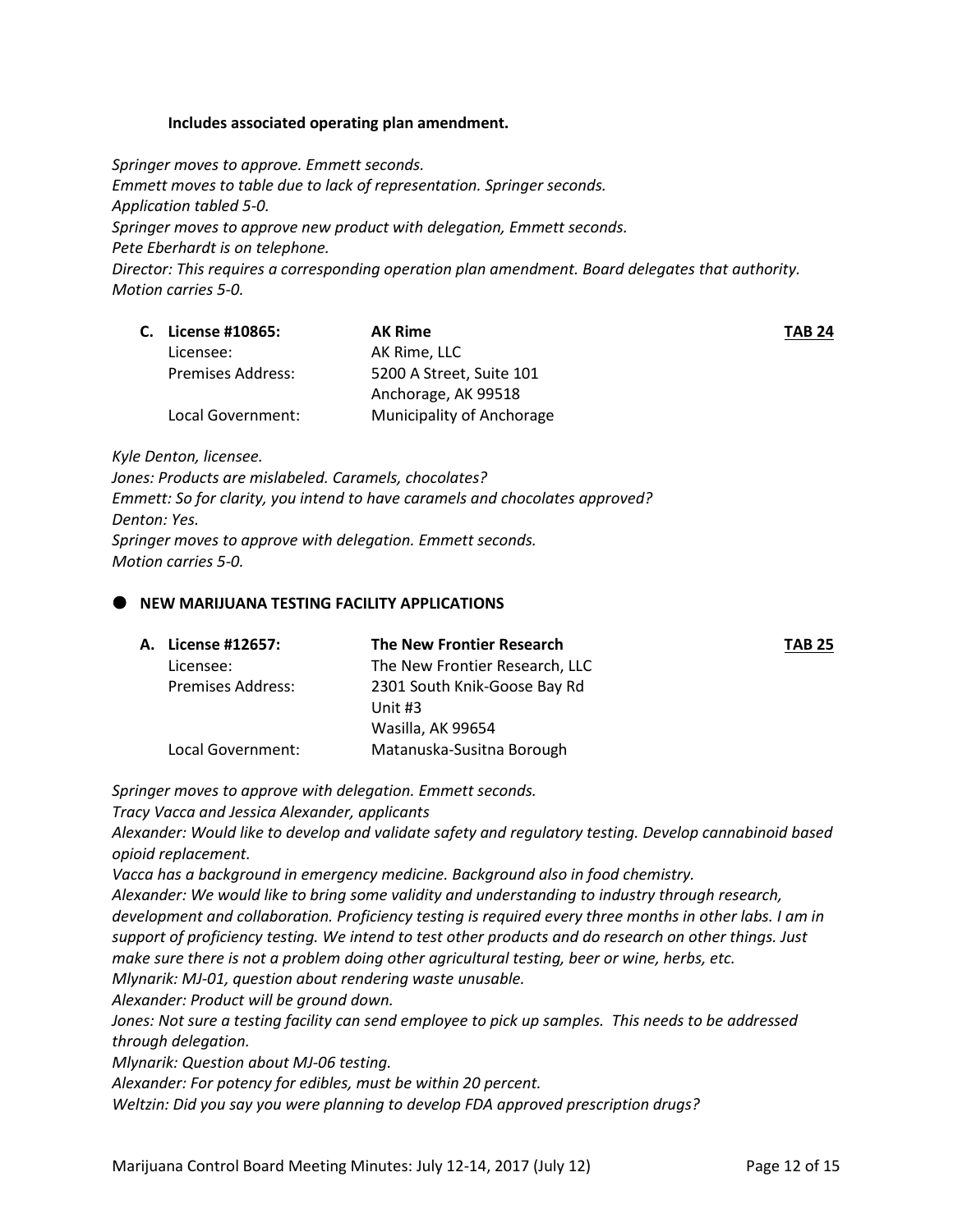*Alexander: Would like to develop medications. In about a year, we should have the ability to develop medications. The pharmaceutical industry can dip their toe in this. Definitely we would like to develop cannabinoid-derived medications. We're developing a network of researchers. Those researchers would develop areas for research. Apply for grants to do research, and develop medications to assist with opiate detox.*

*Motion carries 5-0.*

## **NEW STANDARD MARIJUANA CULTIVATION FACILITY APPLICATIONS**

| TAB 26 |
|--------|
|        |
|        |
|        |
|        |
|        |

*Joe Young, Patricia Young, licensees. Brandon Emmett moves to approve. Springer seconds. Jones: Does this building exist yet? J. Young: Not yet. Mlynarik: Are you grinding all the waste up? P. Young: Using my technique the root balls decompose rapidly. Would it be okay to sterilize them? Mlynarik: Just notify three days before you harvest. Motion carries 5-0.*

| <b>B.</b> License #10898: | <b>AK Slow Burn Cannabis Outlet</b>  | <b>TAB 27</b> |
|---------------------------|--------------------------------------|---------------|
| Licensee:                 | AK Slow Burn Cannabis Outlet, LLC    |               |
| <b>Premises Address:</b>  | 2041 E. $3^{\text{rd}}$ Ave, Suite A |               |
|                           | Anchorage, AK 99501                  |               |
| Local Government:         | Municipality of Anchorage            |               |

*Emmett moves to approve. Miller seconds.*

*Lou Weaver, Rob Berks, licensees; Jana Weltzin, counsel*

*Jones: How does the Board view having a consulting agreement?*

*Weltzin: AK Restorations—Lou Weaver is the sole proprietor to sell shirts, hats, etc. Can use a POS system for transactions. Also, renovations or restorations to building can be done through AK Restorations. Weaver does not own the building, but has a lease. Using AK Restorations to do the tenant improvements.* 

*Emmett: Tax form 280E? Businesses are forced to reduce number of square feet by doing this practice. Director: What happens if there is a separate business being run from the same licensed premises? Could we be prevented from accessing records?* 

*Jones: If you have a different point of sale, and there was some suspicion that you were selling marijuana products out of that system...how would the enforcement team get access to a point of sale system? Weltzin: You could make that same analogy, you could ring up a t-shirt wrapped in weed and you could do it through your marijuana company and have that same risk. We don't have to have separate point of sale. There are a lot of tenant improvements and checks to be cut to contractors. As you know, a marijuana business can't have a bank account very easily. But AK Restorations can. Weaver: The enforcement guys could come in and look at 55 days worth of video. Berks: It's the same point of sale system. It's just the non-marijuana side.*

Marijuana Control Board Meeting Minutes: July 12-14, 2017 (July 12) Page 13 of 15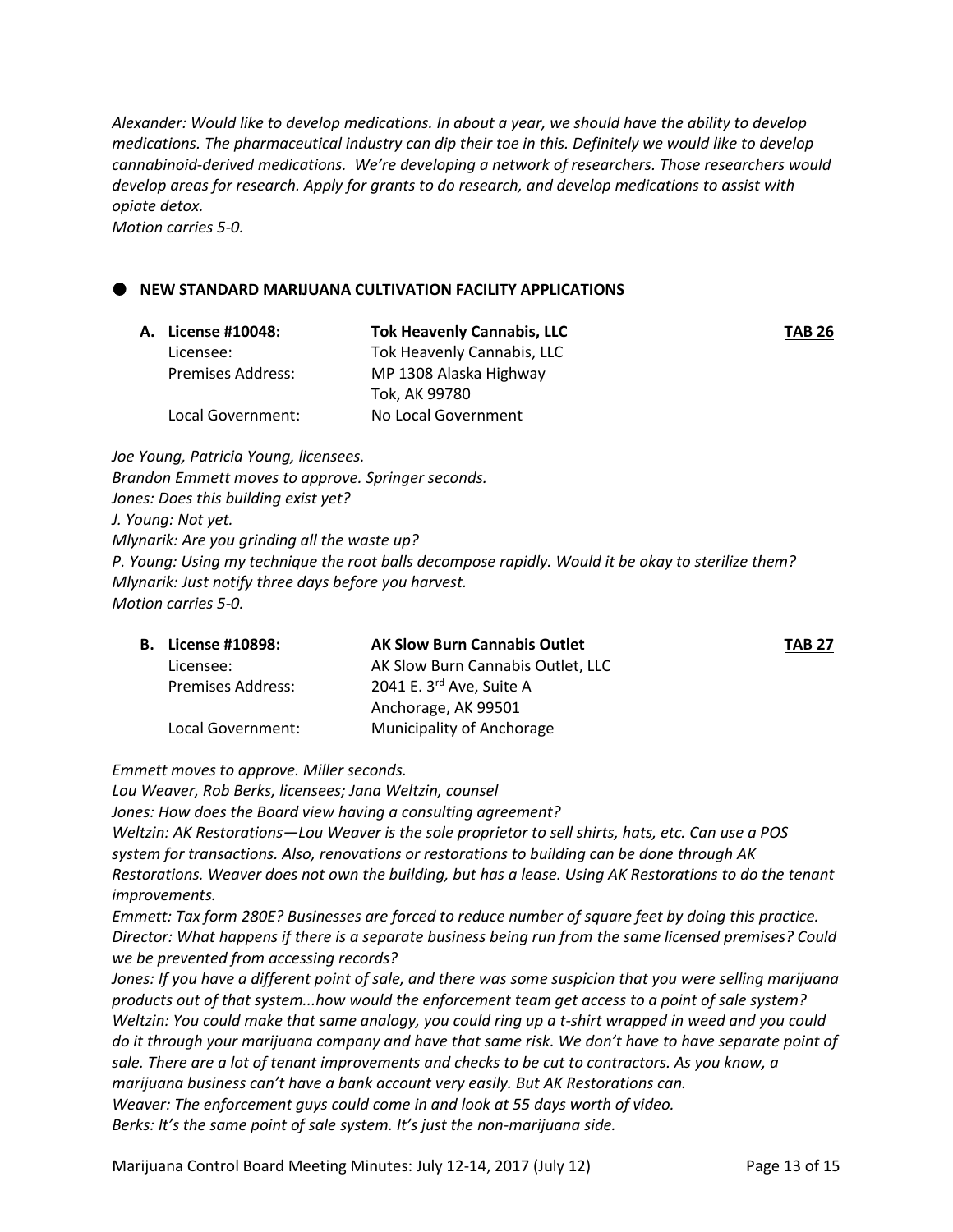*McConnell: Alaska Restoration is wholly owned by Weaver. It has a vested financial interest. How do we control whether you have additional partners?*

*Weltzin: Say the building is owned by a landlord and they're paying rent.* 

*Mlynarik: What is the bright line between Slow Burn and AK Restorations. It's owned by the same person. But if there are issues and we have to get into records, it is hard to pull these two apart.* 

*Weltzin: We could add AK Restorations as an affiliate.* 

*Emmett: When this board was making restrictions on who could have a direct financial interest, the conversation revolved around violent cartels controlling our industry.* 

*Milks: The more categories you offer as affiliates, the more opportunities you create for people to have access to the marijuana industry that the board may not be able to.*

*Weltzin: Top Hat is a management company without being considered an affiliate.*

*Jones: Lease issues need to be part of that delegation. What issues need to be arranged in lease agreement to comply with regulations.* 

*Milks: I don't see a problem approving an application with affiliates.*

*McConnell: We have enforcement tools. Biggest concern is setting precedent.* 

*Milks: The larger issue is affiliates and business partners. In this particular case, none of the risks involved are present in this case. The affiliate is the same as the licensee.* 

*Motion carries 5-0.*

|                          | Alaska Harvest Company, LLC             | <b>TAB 28</b> |
|--------------------------|-----------------------------------------|---------------|
| Licensee:                | Alaska Harvest Company, LLC             |               |
| <b>Premises Address:</b> | 24900 Orion Street, Unit B              |               |
|                          | Kasilof, AK 99610                       |               |
| Local Government:        | Kenai Peninsula Borough                 |               |
|                          | Conditions pursuant to 3 AAC 306.060(b) |               |
|                          | C. License #11214:<br>Consideration:    |               |

*Dean Bush, applicant*

*Springer moves to approve with delegation including KPB requirements. Emmett seconds. Springer: Are you going to be doing background checks yourself? Bush: No. That should have been eliminated from the application. Jones: Is your building built yet? Bush: Building is under construction. Facility is designed for cannabis cultivation. KPB, no requests from them. They usually have standard requests.* 

*Motion approved 5-0.*

| <b>D.</b> License #11488: | Alaska Tasty Cannabis, LLC   | <b>TAB 29</b> |
|---------------------------|------------------------------|---------------|
| Licensee:                 | Alaska Tasty Cannabis, LLC   |               |
| <b>Premises Address:</b>  | 2397 Tamara Avenue           |               |
|                           | Fairbanks, AK 99701          |               |
| Local Government:         | Fairbanks North Star Borough |               |

*Springer moves to approve with delegation. Emmett seconds. Lance Wells, on telephone Rex Butler Azdren Poshka, applicant Elias Alexander, cultivator Azdran Pushka lives in Anchorage. Butler said he is on the board of directors but has no financial interest. Jones: Facility is in Fairbanks, security contact is in Anchorage?*

Marijuana Control Board Meeting Minutes: July 12-14, 2017 (July 12) Page 14 of 15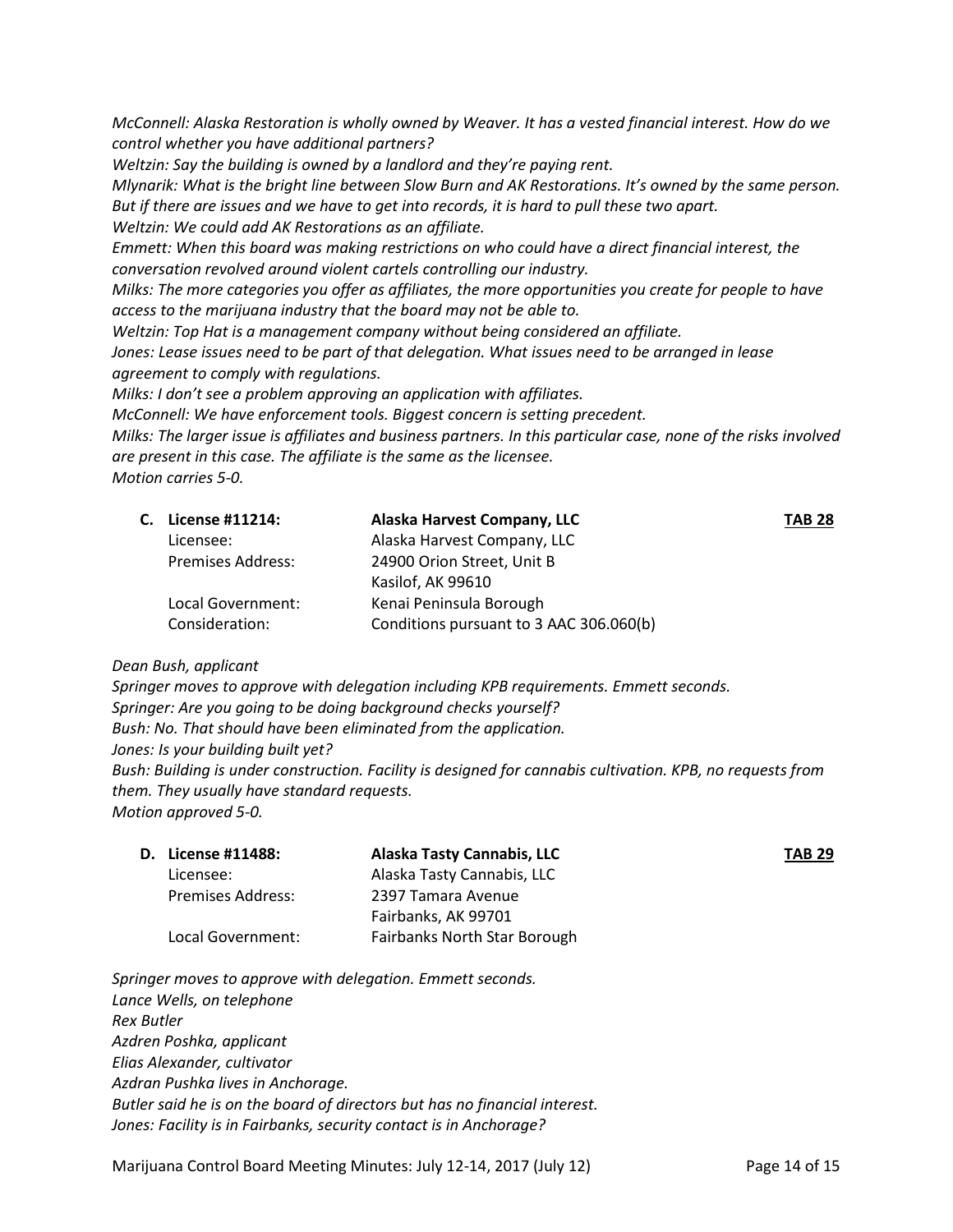*There is someone in both Fairbanks and Anchorage. Mlynarik: Who runs the operation if Azdren is in Anchorage? Alexander indicates he will. Springer: This is an LLC. But you have a board of directors? I thought LLCs were just made up of members. I guess my question for Mr. Butler is you are a director of an LLC? Wells: Mr. Butler is not a member. Mr. Azdran Poshka is the sole owner. Mr. Butler said these are friends of his and he just wanted to sit in. Butler said these are friends of his and he has no financial interest. Motion carries 4-1. Jones votes no.*

| E. License #11957:       | Last Frontier Joint Operations, LLC | <b>TAB 30</b> |
|--------------------------|-------------------------------------|---------------|
| Licensee:                | Last Frontier Joint Operations, LLC |               |
| <b>Premises Address:</b> | 7180 Revilla Road, Suite 101        |               |
|                          | Ketchikan, AK 99901                 |               |
| Local Government:        | Ketchikan Gateway Borough           |               |

*Springer moves to approve with delegation. Emmett seconds. Mike Keiser on telephone. Mlynarik: One of standard warnings in operating plan needs to be changed. Keiser: Would like to compost waste and reuse. Marijuana byproduct could be turned into wood pellet fuel. Motion carries 5-0.*

**Meeting adjourned until July 13.**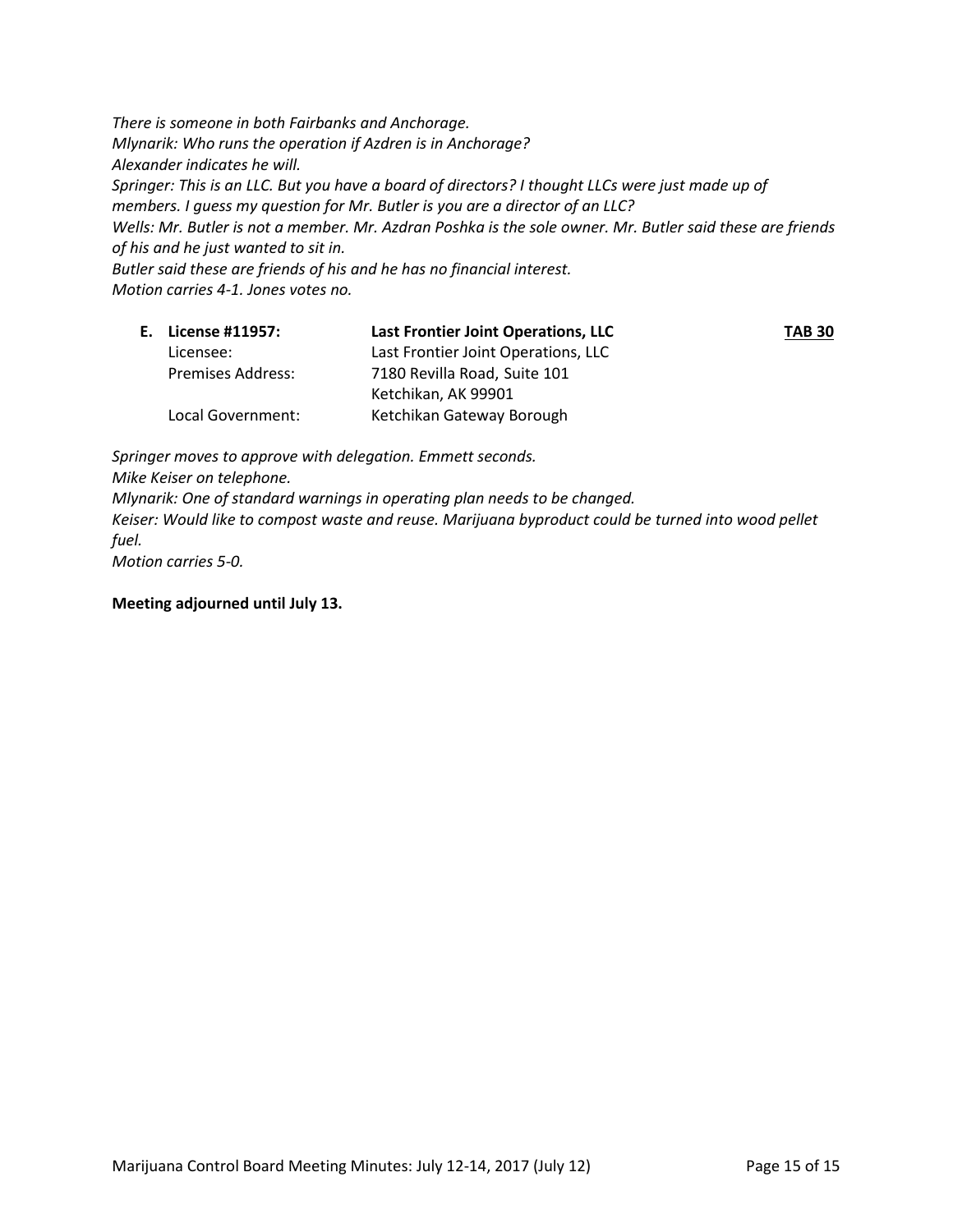



## **Department of Commerce, Community,**

**and Economic Development**

ALCOHOL & MARIJUANA CONTROL OFFICE 550 West 7<sup>th</sup> Avenue, Suite 1600 Anchorage, AK 99501 Main: 907.269.0350

## **Marijuana Control Board Meeting Minutes July 13, 2017 Fourth Judicial District DEC Meeting Room 610 University Avenue Fairbanks, Alaska**

## **Chair Mlynarik called the meet to order at 9 a.m.**

Roll Call: Mark Springer Nick Miller Peter Mlynarik, Chair Brandon Emmett Loren Jones

Erika McConnell, director Harriet Milks, attorney Jedediah Smith, local government specialist

*Springer moves to reconsider License 11488. Emmett seconds. Motion to reconsider carries 5-0.*

**A. License #11488: Alaska Tasty Cannabis, LLC TAB 29** Licensee: Alaska Tasty Cannabis, LLC Premises Address: 2397 Tamara Avenue Fairbanks, AK 99701 Local Government: Fairbanks North Star Borough

*Azdran Pushka, applicant Alexander Galante, associate Lance Wells, counsel*

*Poshka: Butler is a family lawyer for a long time. He has no affiliation with the business. He has no financial interest. He helps me out with everything I need. He acts in an advisory role. Wells: Butler is not on the board of directors. Butler looks at Azdran as a nephew. Butler wanted to see the inner workings of the board. Azdran is the sole member of the LLC. Springer: In your LLC, someone is named as the manager of the LLC. Do you know who that is? It looks like a Korean name. It's in the entity documents.*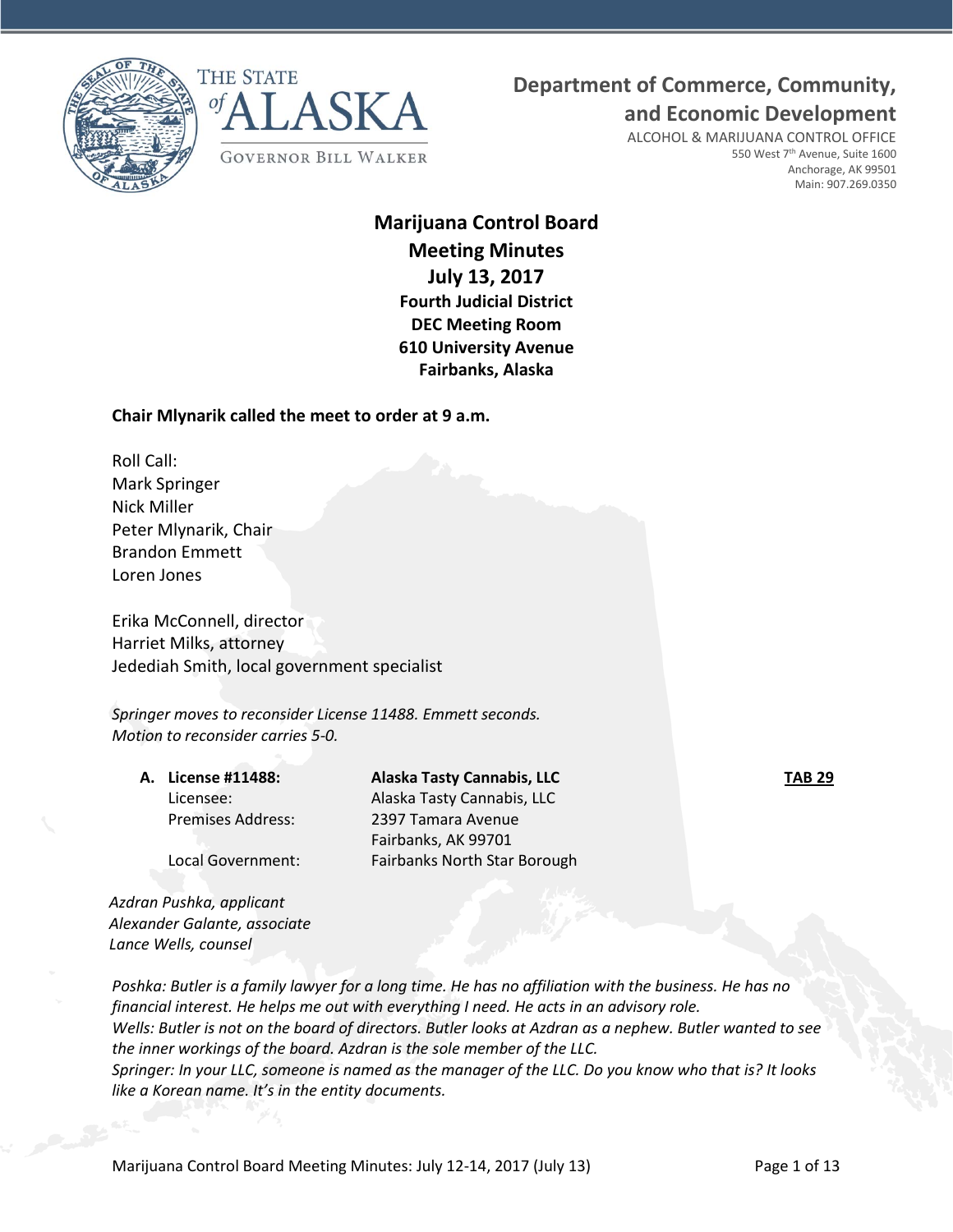*Wells: If it is in the operating plan, it is a mistake on my part. Miller: 5.1.4 of operating plan lists Hye Jin Lee as a manager. Wells: It is my mistake. That was a previous client. Poshka: anticipate 4 employees Springer: A decimal error in lease. But I was primarily concerned with the representation of Mr. Butler. Emmett: The lease is 3,000 square feet, about a dollar per square foot? Springer: Owner of property doesn't have any rights to the business? Pushka: He has no involvement at all. Springer: In your cultivation plan, you have one of the more complete lists of ingredients. You have some pest control components. Would you call those 'pesticides' Gallente: They are all organic pesticides. Springer: Are you planning on applying for a retail? Pushka: Maybe. Springer: I am satisfied with what I've heard Emmett moves to approve the application. Miller seconds. Motion carries 3-2, Jones and Mlynarik vote no.*

| <b>B.</b> License #12125: | Alaska Medicinal Gardens "AMG" | TAB 31 |
|---------------------------|--------------------------------|--------|
| Licensee:                 | Alaska Wild Coyote, Inc.       |        |
| Premises Address:         | 838 Bonanza Avenue             |        |
|                           | Anchorage, AK 99518-1707       |        |
| Local Government:         | Municipality of Anchorage      |        |

*Springer moves to approve with delegation. Emmett seconds.*

*Armando Gonzales and Sylvia Villamides, applicants (on telephone) Springer: We did approve one license with 'medicine' in the title, but I am uncomfortable. Our regulations prohibit the intimation or description of product as having a therapeutic benefit. Would you be okay with changing the name?*

*Villamides: We would be okay with that.* 

*McConnell: Board has approved previous application with a variation of medicine in the title. Milks: 'Medicine Woman' is a character from folklore. "Medicinal" in this particular business name has a particular connotation of therapeutic benefits.* 

*Springer: What sort of volume of waste do you assume to get from root balls using rock wool? Gonzales: 132 cubes every two weeks rendered unusable.* 

*Jones: On MJ-01, no interest in other business. But in diagram you show potential retail space and you actually show square footage of retail and product manufacturing.*

*Gonzales: We revised it and decided to put concentrates and retail in the same facility. We are planning to put more licenses in if approved.* 

*McConnell: Following names have some indication of therapeutic benefits: Hillside Natural Wellness, Denali Dispensaries, Matanuska Medicine Woman.*

*Springer moves to approve with delegation and require a name change to something other than "Medicinal Gardens." Emmett seconds.* 

*Motion carries 5-0.*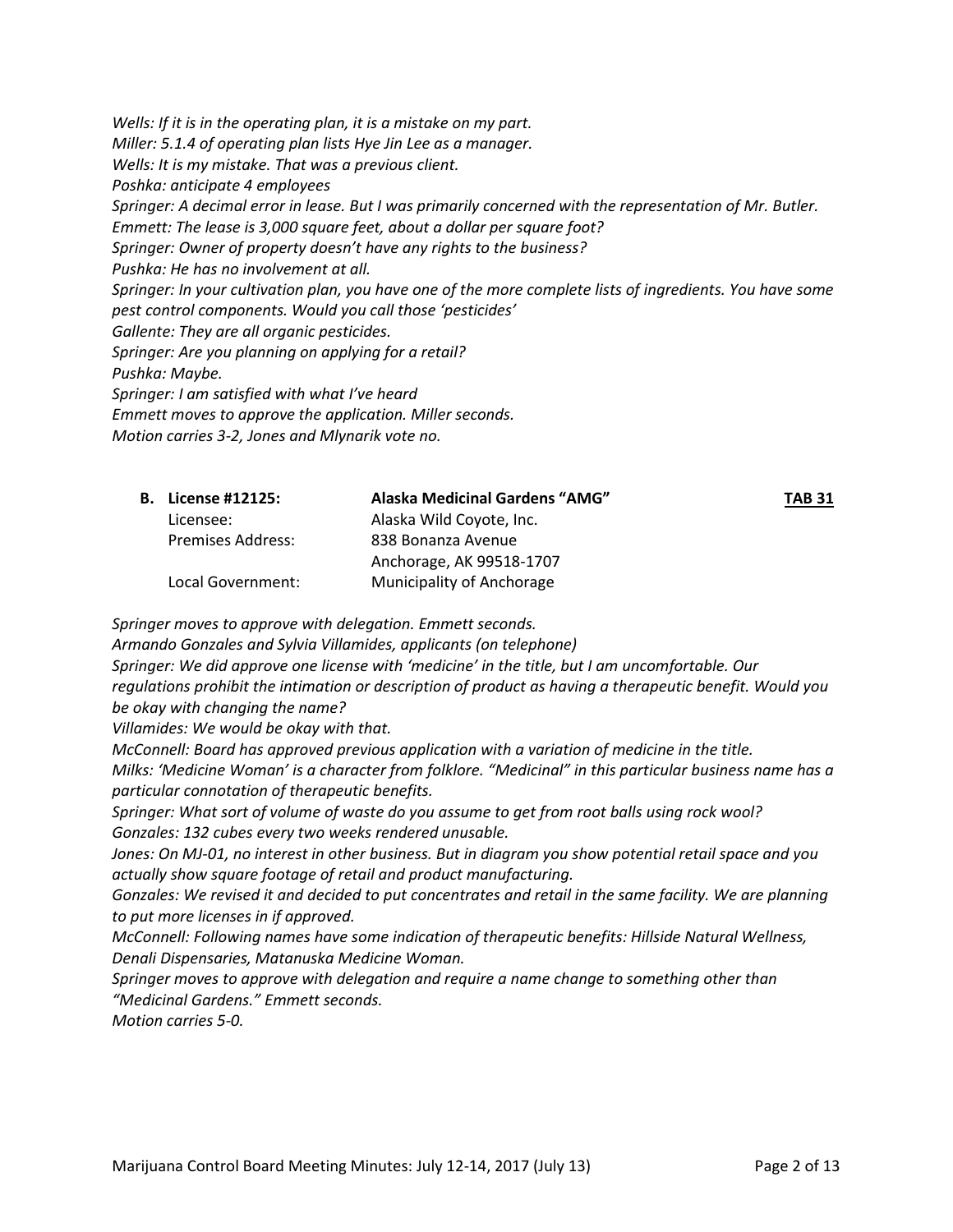| C. License #12303:       | <b>Peninsula Botanicals (Limited Cultivation)</b> | <b>TAB 32</b> |
|--------------------------|---------------------------------------------------|---------------|
| Licensee:                | Peninsula Botanicals, LLC                         |               |
| <b>Premises Address:</b> | 1030 Angler Drive, Unit B                         |               |
|                          | Kenai, AK 99611                                   |               |
| Local Government:        | City of Kenai                                     |               |

*Springer moves to approve with delegation. Emmett seconds. Katherine Staskon, applicant (on telephone) Jones: There was no mention of the three day notice on the waste disposal. Also, nothing about packaging for wholesale or retail. Staskon: We will be selling to retail facilities and packaging in house. Springer: In lease, when the tenant is in default, the landlord can seize the regulated product. The*  landlord wouldn't have the legal right to seize the product. When purchased property, was granted an *easement for garage. Motion carries 5-0.*

| <b>D.</b> License #12328: | <b>AK Aurora Blooms, LLC</b> | <b>TAB 33</b> |
|---------------------------|------------------------------|---------------|
| Licensee:                 | AK Aurora Blooms, LLC        |               |
| <b>Premises Address:</b>  | 2693 Arla Street             |               |
|                           | Fairbanks, AK 99709          |               |
| Local Government:         | Fairbanks North Star Borough |               |

*Springer moves to approve with delegation. Emmett seconds. Brandon Roybal, applicant Roybal: Does not plan to do retail facility. Also holds a license on another cultivation facility. Motion carries 5-0.*

|                          | Alaska Horticultural Arts, LLC | <b>TAB 34</b> |
|--------------------------|--------------------------------|---------------|
| Licensee:                | Alaska Horticultural Arts, LLC |               |
| <b>Premises Address:</b> | 7918 W. Scarlet Cir.           |               |
|                          | Wasilla, AK 99623              |               |
| Local Government:        | Matanuska-Susitna Borough      |               |
|                          | E. License #12659:             |               |

*Springer moves to approve with delegation. Emmett seconds. Garrett Smith, applicant (on telephone), Jason Brandeis, counsel* Jones: On premises diagram, significant portion of first and second floor is not part of the lease. Some of *the stairs seem to come from part of the building that is not leased. Brandeis: Melissa Cervantes was previously listed as an associate, but is not currently. Will submit a correction. Motion carries 5-0.*

**F. License #12276: Primo Farms North, LLC TAB 35** Licensee: Primo Farms North, LLC Premises Address: 15555 W. Parks Highway Houston, AK 99654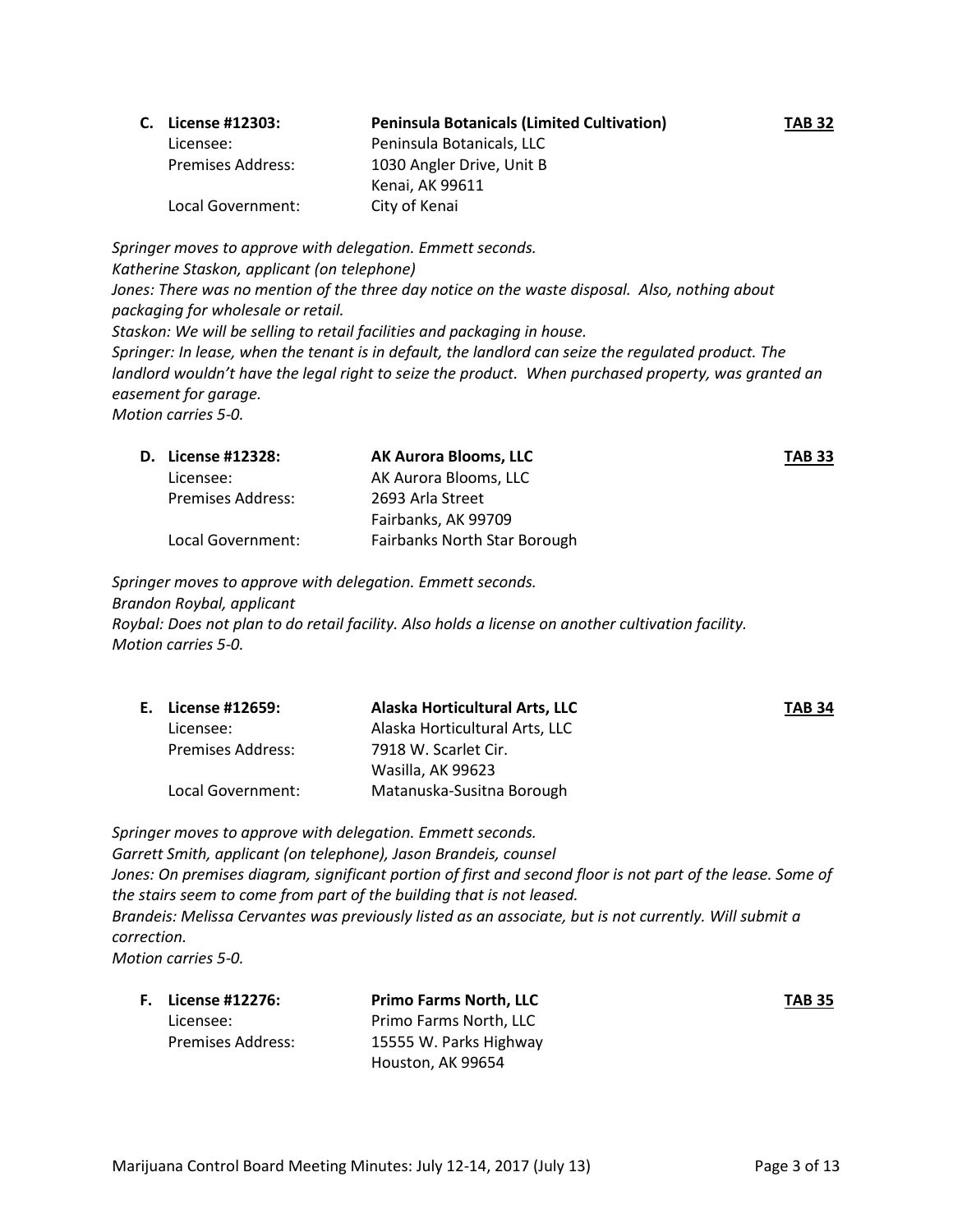Local Government: City of Houston

*Springer moves to approve with delegation. Emmett seconds. Danny Ferguson (on telephone), Weltzin, counsel Weltzin: Originally this was going to be an outdoor farm. But since not on the May agenda, it is now a small indoor farm. Building is pre-fabricated but not located yet. Mlynarik: Leasor is in California, the lease is based on a gross profits. Ferguson: has 16 hoop houses, plans to operate outside next summer. Will submit operation plan change. Motion carries 5-0.*

| G. License #12770:       | <b>Secret Garden Cannabis</b>        | <b>TAB 36</b> |
|--------------------------|--------------------------------------|---------------|
| Licensee:                | Axion Enterprises, LLC               |               |
| <b>Premises Address:</b> | 726 E. 15 <sup>th</sup> Ave, Suite 3 |               |
|                          | Anchorage, AK 99501                  |               |
| Local Government:        | Municipality of Anchorage            |               |

*James Thornton, applicant; Weltzin, counsel*

*Springer moves to approve with delegation. Emmett seconds. Thornton: Applicant will have a manager in proximity at all times. Security storage backed up offsite (in the Cloud). Motion carries 5-0.*

| <b>H.</b> License #10481: | <b>Goldhill Gardens</b>      | <b>TAB 37</b> |
|---------------------------|------------------------------|---------------|
| Licensee:                 | Robert Mikol                 |               |
| Premises Address:         | 2941 "C" Goldhill Road       |               |
|                           | Fairbanks, AK 99706          |               |
| Local Government:         | Fairbanks North Star Borough |               |

*Springer moves to approve with delegation. Emmett seconds. Robert Mikol, applicant Springer: You are going to be doing this at your home in a greenhouse? Mikol: Has children. Children will be restricted from accessing greenhouse. Don't anticipate any visitors. Provides description of alarm system and safe room. Jones: Will your family members be employees? Mikol: My wife will probably help out and will get a handler card. Jones: If you and your wife are gone? You'll have another employee Mlynarik: My concern is there is a lack of detail in the security plan. Springer: Moves to table application. Allow applicant to provide more detail on security. Jones seconds. Emmett: Speaking in favor of application. I don't think he is woefully unprepared for this. I have confidence in his ability to provide detail. Motion carries 4-1. Emmett votes no. Application is tabled to the September meeting*.

| I. | License #12872:   | Greenstar, Inc.          | <b>TAB 38</b> |
|----|-------------------|--------------------------|---------------|
|    | Licensee:         | Greenstar, Inc.          |               |
|    | Premises Address: | 54843 Kenai Spur Highway |               |
|    |                   | Nikiski, AK 99635        |               |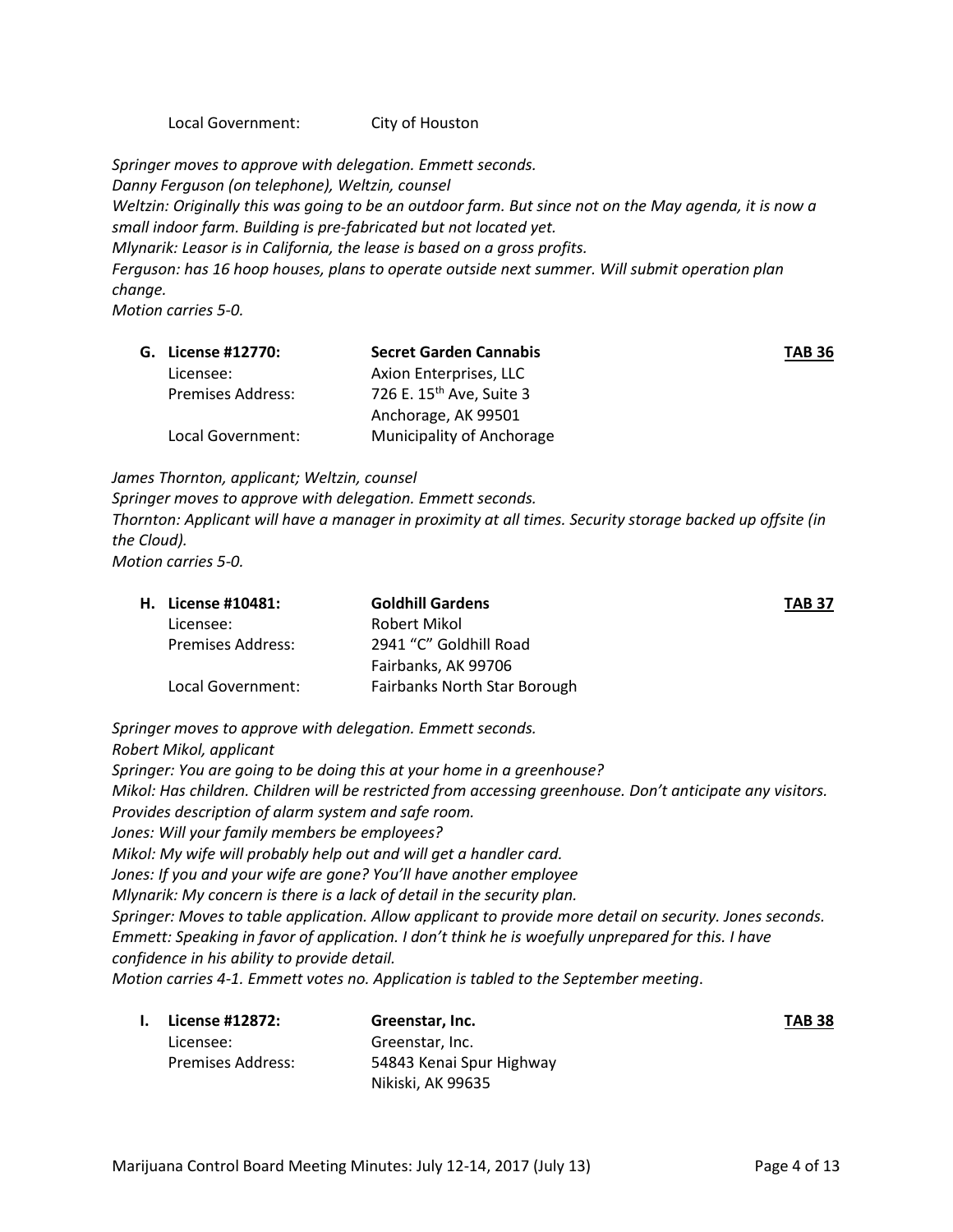Local Government: Kenai Peninsula Borough For Consideration: Conditions pursuant to 3 AAC 306.060(b)

*Springer moves to approve with delegation. Emmett seconds. Jason Bott, applicant* Bott: Someone will be there 24/7. No grow medium. All aero. Root mat will be rolled up, ground and *disposed of onsite. Motion carries 5-0.*

## **NEW LIMITED MARIJUANA CULTIVATION FACILITY APPLICATIONS**

| A. License #11556:       | <b>Green Thumb Solutions</b>            | <b>TAB 39</b> |
|--------------------------|-----------------------------------------|---------------|
| Licensee:                | Jacob Nyman                             |               |
| <b>Premises Address:</b> | 47375 Aries Ct                          |               |
|                          | Soldotna, AK 99669                      |               |
| Local Government:        | Kenai Peninsula Borough                 |               |
| For Consideration:       | Conditions pursuant to 3 AAC 306.060(b) |               |

*Springer moves to approve with delegation and conditions. Emmett seconds.*

*Jacob Nyman (on telephone)*

*Nyman: Has children in household. Wife will be employee. He is the principle owner. Operation is accessed through master bathroom. Once fully operational, may hire a part-time employee. Jones: Concerned about process of having propane creating C0 in the enclosed bunker. Applicant said there is good air flow and facility will be inspected by state fire marshal.* 

*Nyman: Grinding will take place in the yard near the compost pile.* 

*Mlynarik: If it is marijuana, you shouldn't remove it from the restricted access area.*

*Springer: Delegation should include rendering waste unusable prior to grinding marijuana (50/50 water and bleach).* 

*Nyman: If that is a concern, I can switch the system.* 

*Springer: If Fire Marshal looks at it and approves it, then feel free to amend your plan in the future. Motion carries 5-0.*

| <b>B.</b> License #11920: | <b>AK Joint</b>            | <b>TAB 40</b> |
|---------------------------|----------------------------|---------------|
| Licensee:                 | Alaska Joint Ventures, LLC |               |
| <b>Premises Address:</b>  | 7801 Schoon Street, Unit D |               |
|                           | Anchorage, AK 99518        |               |
| Local Government:         | Municipality of Anchorage  |               |

*Mark Springer moves to approve with delegation. Emmett seconds.*

*Rich Beasly (on telephone)*

*Colleen Howard, applicant: In the event we want to get waste out of the facility, we would use the one to one ratio and send to landfill. Operation located in a business park. Motion carries 5-0.*

| C. License #12289: | <b>Raven Buds</b>                         | TAB 41 |
|--------------------|-------------------------------------------|--------|
| Licensee:          | Carol Bolt; Dave A Mullis; Kerri A Mullis |        |
| Premises Address:  | 2441 Lawlor Road, Cabin C                 |        |
|                    | Fairbanks, AK 99709                       |        |
| Local Government:  | Fairbanks North Star Borough              |        |

Marijuana Control Board Meeting Minutes: July 12-14, 2017 (July 13) Page 5 of 13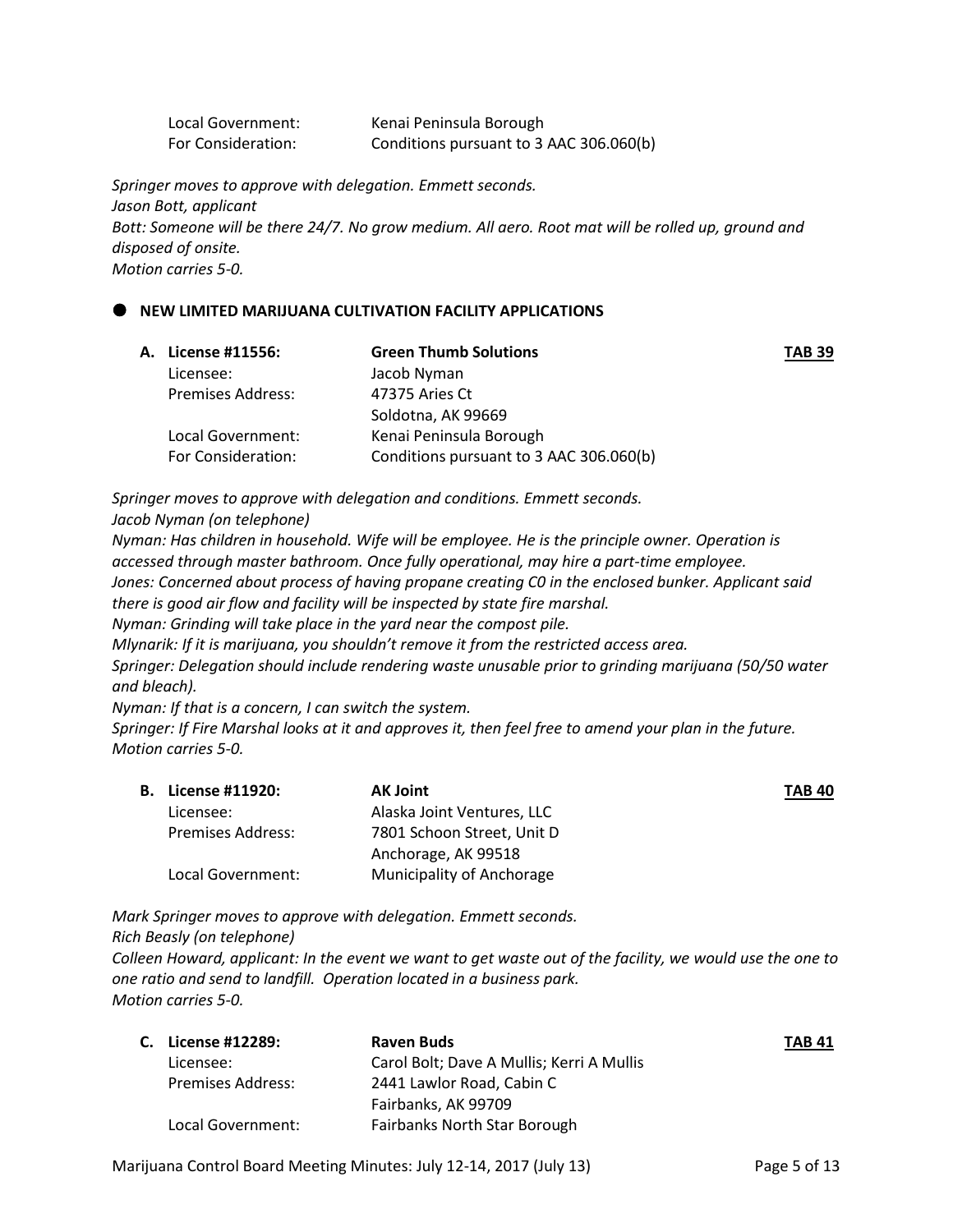*Springer moves to approve with delegation. Emmett seconds. Springer Moves to table application, pending applicant appearance. Jones: Requests more staff analysis regarding objection, which appears significant. Springer: The location is near a youth treatment center. Motion carries 5-0. Application is tabled until September meeting.*

| D. License #12637:       | <b>Hilltop Premium Green LLC</b> | TAB 42 |
|--------------------------|----------------------------------|--------|
| Licensee:                | Hilltop Premium Green "LLC"      |        |
| <b>Premises Address:</b> | 13856 N. Glenn Highway           |        |
|                          | Sutton, AK 99674                 |        |
| Local Government:        | Matanuska-Susitna Borough        |        |

*Springer moves to approve with delegation. Emmett seconds. Chad Kudaleck, applicant; Sarah Williams, business consultant. Williams: Director will be notified of waste disposal. Jones: What is in-house testing. Kudaleck: That's a typo. Director: Board would like to see in a lease that the landlord may not seize marijuana products as part of the agreement. Motion carries 5-0.*

| License #12825:   | <b>Foley's Irish Green</b> | <b>TAB 43</b> |
|-------------------|----------------------------|---------------|
| Licensee:         | Troy J Foley               |               |
| Premises Address: | 3530 S Phenix Ave          |               |
|                   | Wasilla, AK 99623          |               |
| Local Government: | Matanuska-Susitna Borough  |               |

*Springer moves to approve with delegation. Emmett seconds.*

*Foley: Premises is located in a detached barn on property. Has children that would not be allowed to access premises. Odor control delivered through chimney pipe and carbon filter. Jones: Second floor premises diagram doesn't seem to be an adequate depiction of what will take place in the restricted access area.*

*Foley: Provided description of second floor including electric shredding machine. Motion carries 5-0.*

| <b>F.</b> License #12550: | <b>Frontier Farmers</b>   | TAB 44 |
|---------------------------|---------------------------|--------|
| Licensee:                 | JJH Holdings, LLC         |        |
| <b>Premises Address:</b>  | 6284 N Carrie Street      |        |
|                           | Wasilla, AK 99654         |        |
| Local Government:         | Matanuska-Susitna Borough |        |

*Springer moves to approve with delegation, Emmett seconds Josh Hunter, applicant; Weltzin, counsel Hunter: Looking at Vivint security system. Currently the building has roof and Tyvek. Awaiting inspection from fire marshal on approval prior to wiring. Motion carries 5-0.*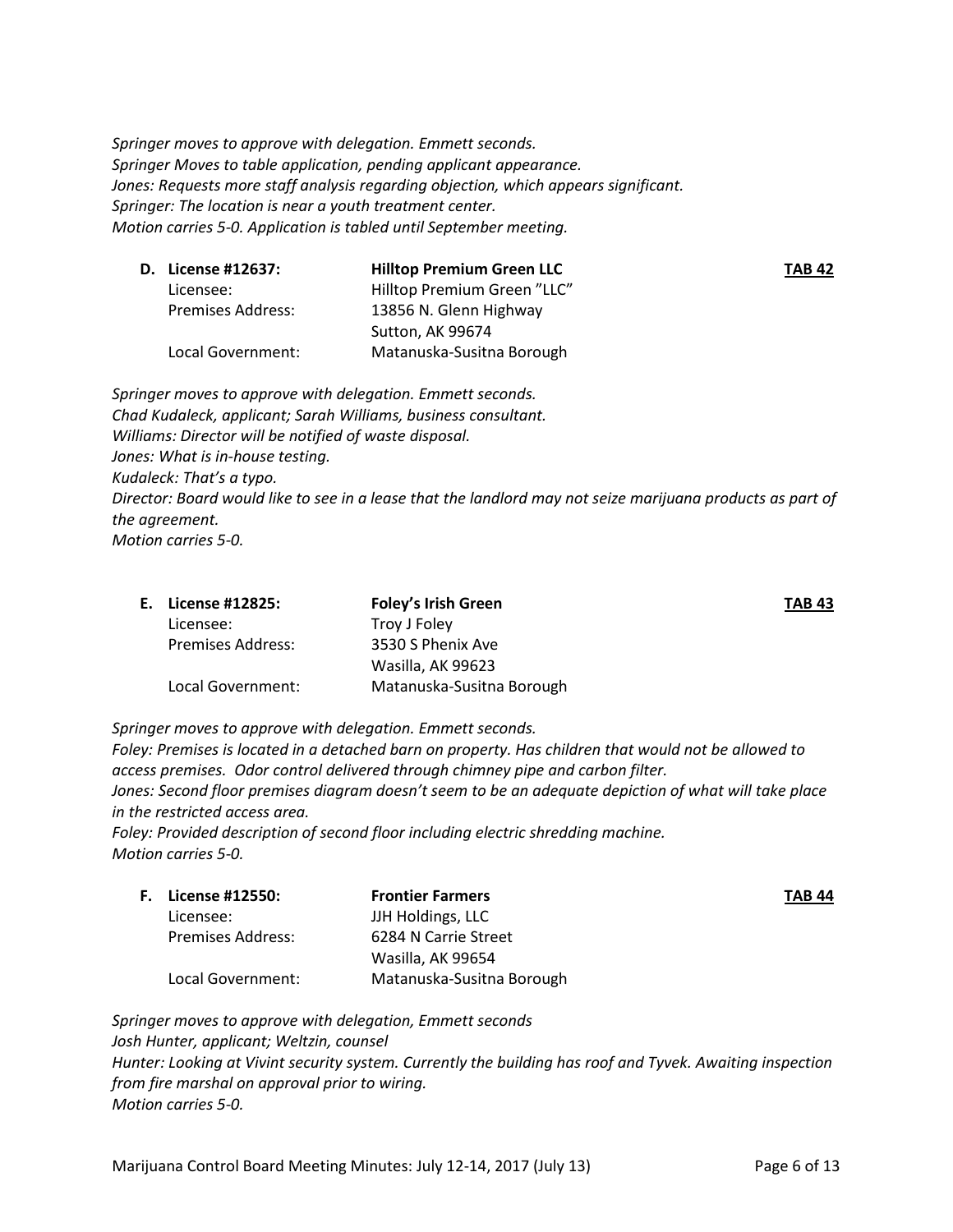| G. License #12255:       | <b>Lady Gray Growing</b>                | <b>TAB 45</b> |
|--------------------------|-----------------------------------------|---------------|
| Licensee:                | Lady Gray, LLC                          |               |
| <b>Premises Address:</b> | 36322 Pine Street, Unit 1(a)            |               |
|                          | Soldotna, AK 99669                      |               |
| Local Government:        | Kenai Peninsula Borough                 |               |
| For Consideration:       | Conditions pursuant to 3 AAC 306.060(b) |               |

*Springer moves to approve with delegation and Kenai Peninsula Borough conditions. Emmett seconds. Weltzin, counsel; Jamie Tasha Grossl, applicant (on telephone) Tasha: The operation is not in a residence.* 

*Jones: Confused about statement that leaves and leftovers will be recycled back to soil as amendment. Anything above that will be mixed in trashbags and deposited into dumpster site.* 

*Motion carries 5-0.*

| <b>H.</b> License #12448: | Will's World                    | <b>TAB 46</b> |
|---------------------------|---------------------------------|---------------|
| Licensee:                 | Will's World, LLC               |               |
| <b>Premises Address:</b>  | 12151 E. Palmer-Wasilla Highway |               |
|                           | Palmer, AK 99645                |               |
| Local Government:         | Matanuska-Susitna Borough       |               |

*Springer moves to approve with delegation. Emmett seconds.*

*Dale Little, applicant; Jana Weltzin, counsel*

*Little: Describes building to be used as licensed facility. Facility is leased to Little, then subleased to the entity. Lessor is aware of purpose of lease. If lien comes into effect, it would not apply to marijuana. Motion carries 5-0.*

## **Recess for lunch. Will reconvene at 1:15 Meeting reconvened at 1:18 pm**

| L. | License #12002:   | Van Geer Enterprises, LLC  | <b>TAB 47</b> |
|----|-------------------|----------------------------|---------------|
|    | Licensee:         | Van Geer Enterprises, LLC. |               |
|    | Premises Address: | 7411 W. Dean Drive         |               |
|    |                   | Wasilla, AK 99623          |               |
|    | Local Government: | Matanuska-Susitna Borough  |               |

*Springer moves to approve with delegation. Emmett seconds. Lance Wells: Unaware of any response from Mat-Su Borough. Community council met the previous day, issues were not brought up at the meeting. Cameron Van Ryan, licensee: lives on the property. Mlynarik: Needs to submit a new diagram reflecting a more accurate premises diagram. VanRyan: No risk of contaminating watershed with hydroponic nutrients. Operation plan uses dirt. Motion carries 5-0.*

|  | J. License #12830:       | Arcticanna          | <b>TAB 48</b> |
|--|--------------------------|---------------------|---------------|
|  | Licensee:                | Nadia Ispas.        |               |
|  | <b>Premises Address:</b> | 756 Davenny Drive   |               |
|  |                          | Fairbanks, AK 99712 |               |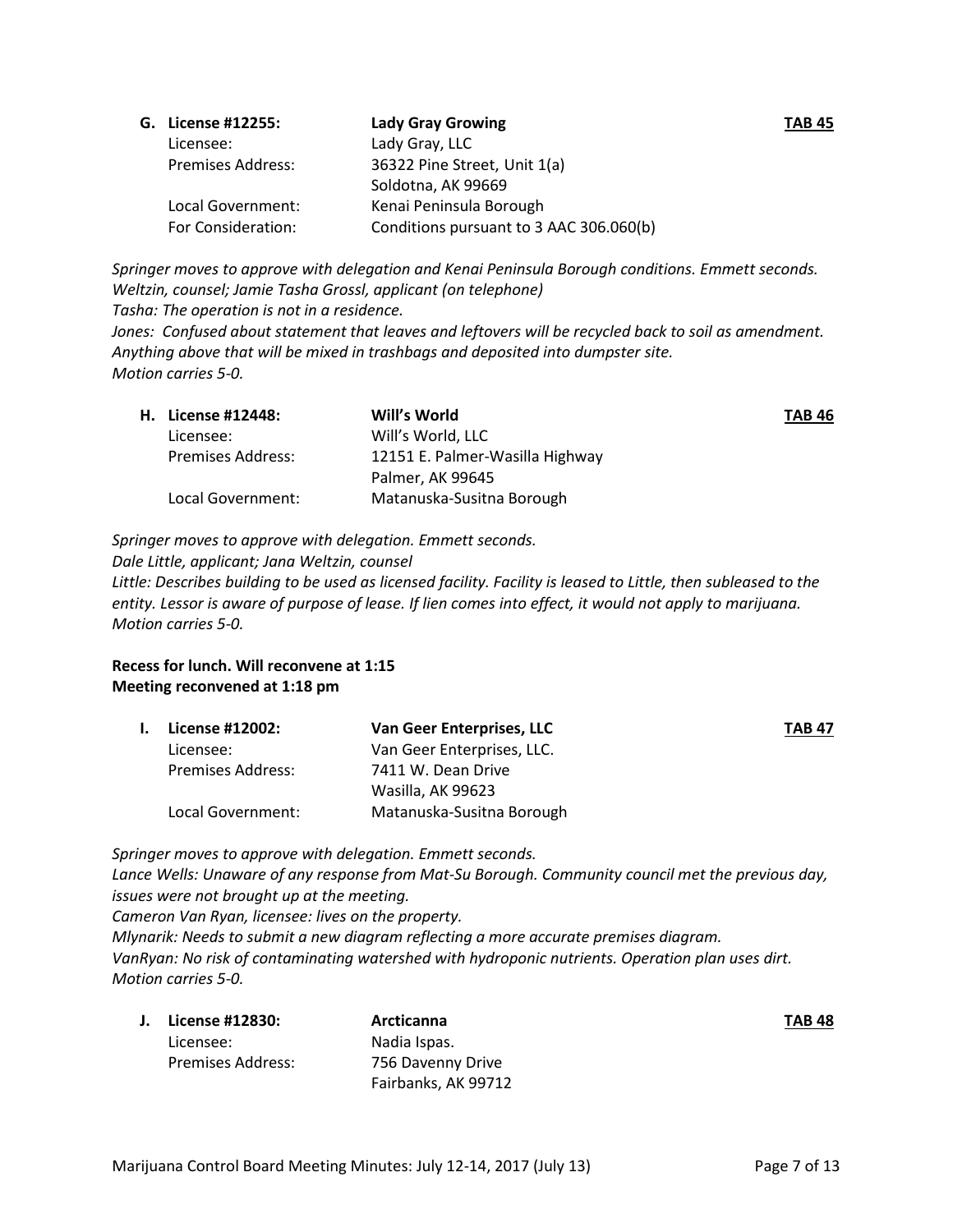Local Government: Fairbanks North Star Borough

*Springer moves to approve with delegation. Emmett seconds.*

*Nadia Ispas, applicant: Premises will include keypad entry, sensors on doors and windows, and cameras. Premises is inside the house. Applicant has no children. House is owned by the licensee's boyfriend. He does not have a financial interest in the business. The stairs are in the unrestricted area. To get to the bedroom, must go up the stairs. The downstairs bathroom is part of the restricted access area. Packet shows old business license number.* 

*Jones: So, you lease the entire house? But this agreement is only for two rooms. The grow has a rent of \$600 for the whole house?* 

*Ispas: he's my boyfriend. Gives me a good price.* 

*Jones: Your boyfriend won't have access to the restricted access areas?* 

*Ispas: No. It will be locked.* 

*Springer: Your boyfriend lives in the house? He'll be going up the stairs to the bedroom? Ispas: Yes.*

*Springer: You'll have the only key to room two and room one? Ispas: Yes.* 

*Springer: Can you break down the detail? You don't really show us where you're going to have the tents. Ispas: The tents going are going to be inside the room. Upstairs has two huge closets where I'm planning to grow.* 

*Jones: Looking at the premises diagram, on the lower floor, you show the cultivation facility outlined in red. The stairs are inside that area. On the second floor, the stairs come into the restricted area. To get up the stairs, you have to go through the restricted area.* 

*Ispas: the stairs are not in the restricted area.* 

*Springer: Is there any reason you have the stairwell inside the pink line.*

*Ispas: Because I'm going to be going from room to room and might need to carry things.* 

*Springer: So the only storage area is off room 2.* 

*Ispas: There is a little storage area off room 1.* 

*Springer: Where is your grinder going to be?*

*Ispas: On the second floor.* 

*Jones: I'm not sure there's as much separation as what appears.* 

*Motion carries 4-1, Jones votes no.*

## **NEW RETAIL MARIJUANA STORE APPLICATIONS**

| License #11614:          | <b>AK Joint</b>            | <b>TAB 49</b> |
|--------------------------|----------------------------|---------------|
| Licensee:                | Alaska Joint Ventures, LLC |               |
| <b>Premises Address:</b> | 7801 Schoon Street, Unit F |               |
|                          | Anchorage, AK 99518        |               |
| Local Government:        | Municipality of Anchorage  |               |

*Springer moves to approve with delegation. Emmett seconds. Rich Beasly (on telephone), Colleen Howard.*

*Howard: not planning to have anything packaged for resale. Cultivation facility is two doors down. Plan to sell 100 percent of cultivation in retail facility. There is a spiral staircase that meets residential code, not commercial code. We're just using it as a utility corridor. It will be restricted, but no employees or product will go up there. Just appliances.* 

*Jones: Mezzanine needs to be restricted access area.* 

Marijuana Control Board Meeting Minutes: July 12-14, 2017 (July 13) Page 8 of 13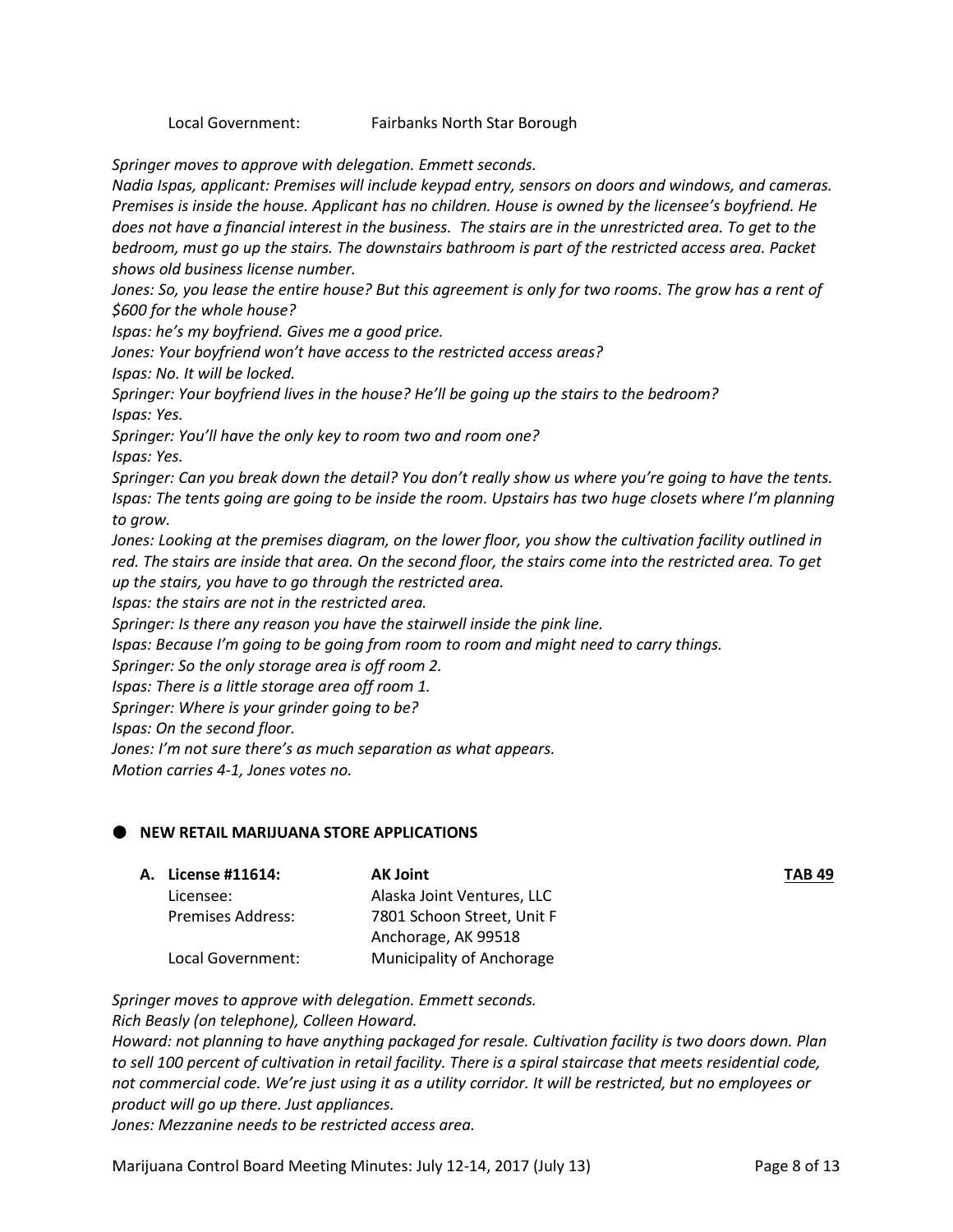*Motion carries 5-0.*

|  | <b>B.</b> License #12325: | <b>Good LLC</b>              | <b>TAB 50</b> |
|--|---------------------------|------------------------------|---------------|
|  | Licensee:                 | Good LLC                     |               |
|  | Premises Address:         | 356 Old Steese Highway       |               |
|  |                           | Fairbanks, AK 99701          |               |
|  | Local Government:         | Fairbanks North Star Borough |               |

*Christian Hood, owner. Trevor Haynes, general manager.* 

*Jones: We've had discussions about retails tracking customer names and real time tracking of inventory. Maybe you could explain what you intend here. Haynes: We will maintain customer records for those customers who wish be notified of promotional activities. We've discussed doing promotional activities. Participation is voluntary. Emmett: Your business cannot promote consumption or overconsumption. Motion carries 5-0.*

|  | C. License #12635:       | <b>Hilltop Premium Green LLC</b> | <b>TAB 51</b> |
|--|--------------------------|----------------------------------|---------------|
|  | Licensee:                | Hilltop Premium Green"LLC"       |               |
|  | <b>Premises Address:</b> | 13856 N. Glenn Highway           |               |
|  |                          | Sutton, AK 99674                 |               |
|  | Local Government:        | Matanuska-Susitna Borough        |               |

*Springer recuses himself.* 

*Emmet moves to approve with delegation. Mlynarik seconds. Chad Kudaleck, applicant. Sarah Williams, consultant Motion carries 4-0.*

|                          | <b>Secret Garden Cannabis</b>        | <b>TAB 52</b> |
|--------------------------|--------------------------------------|---------------|
| Licensee:                | Axion Enterprises, LLC               |               |
| <b>Premises Address:</b> | 726 E. 15 <sup>th</sup> Ave, Suite 1 |               |
|                          | Anchorage, AK 99501                  |               |
| Local Government:        | Municipality of Anchorage            |               |
|                          | <b>D.</b> License #12768:            |               |

*James Thornton, applicant; Weltzin, counsel Emmet moves to approve with delegation. Miller seconds. Motion carries 5-0.*

|  | E. License #10589: | <b>Natures Releaf LLC</b>  | <b>TAB 53</b> |
|--|--------------------|----------------------------|---------------|
|  | Licensee:          | Natures Releaf. LLC        |               |
|  | Premises Address:  | 503 7 <sup>th</sup> Avenue |               |
|  |                    | Fairbanks, AK 99701        |               |
|  | Local Government:  | City of Fairbanks          |               |

*Springer moves to approve with delegation. Emmett seconds. No representative. Springer moves to table until represented. Emmett seconds. Motion carries 5-0. Application tabled.*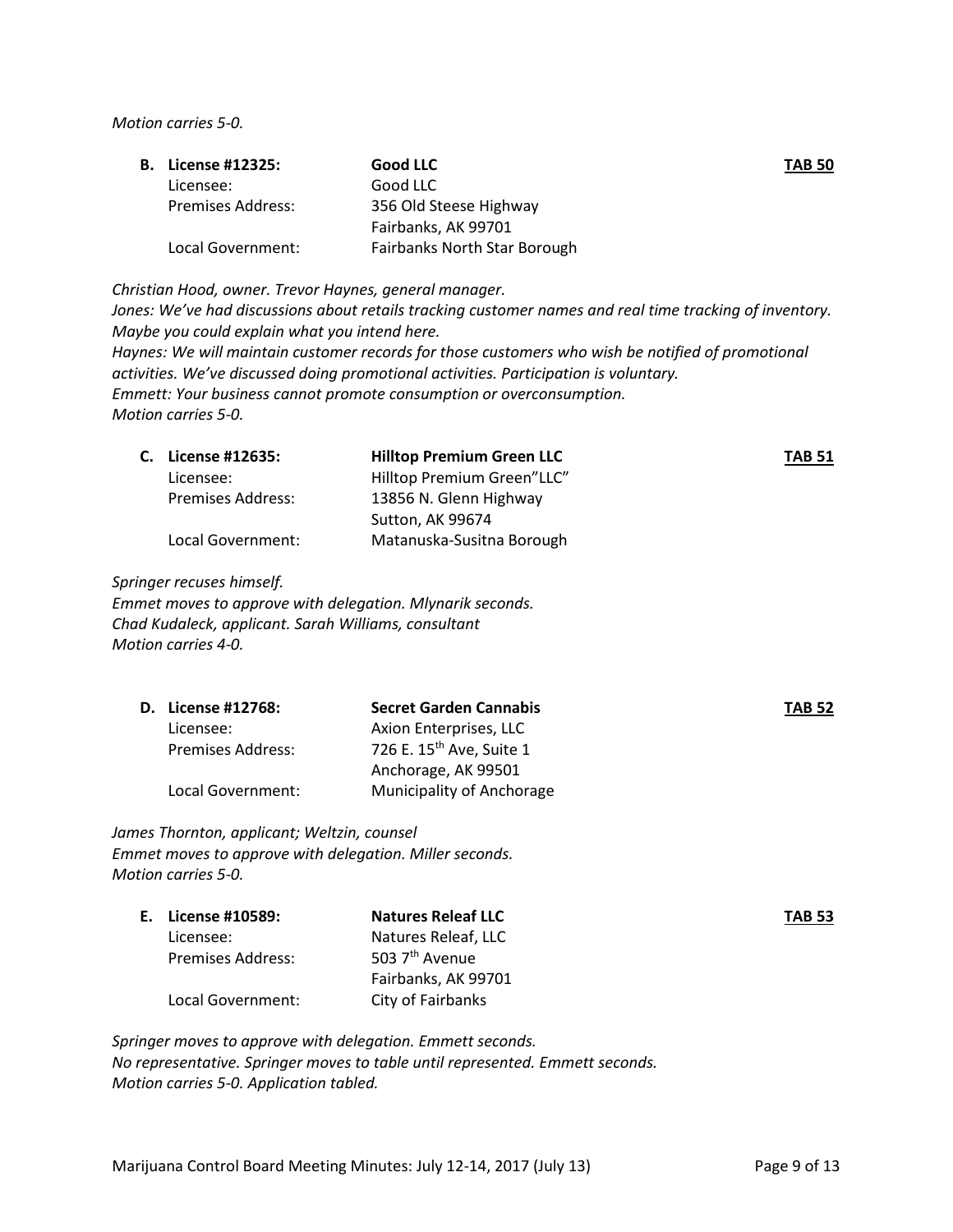| <b>F.</b> License #11793: | Alaska Native Cannabis Company, LLC     | <b>TAB 54</b> |
|---------------------------|-----------------------------------------|---------------|
| Licensee:                 | Alaska Native Cannabis Company, LLC     |               |
| <b>Premises Address:</b>  | 37650 Ridgeway Street                   |               |
|                           | Sterling, AK 99672                      |               |
| Local Government:         | Kenai Peninsula Borough                 |               |
| For Consideration:        | Conditions pursuant to 3 AAC 306.060(b) |               |

*Springer moves to approve with delegation. Emmett seconds.* 

*Lance Wells, counsel. Carmen Perezchino, applicant*

*Wells: Client's wife and children are Alaska Native.* 

*Perezchino: The premises is close to residence, where lived for 8-10 years. Sign was put up recently. Building was leased to someone who was attempting to run an unlicensed marijuana operation. Emmett: Are you referring to the unlicensed facility with the green cross that was being run out of that same building?* 

*Mlynarik: Yes.* 

*Wells: Advised client that tenants were operating an illegal operation. Troopers contacted the owner. Wells: This was a very grey area. They (Kenai Peninsula Borough) basically said, 'we're going to leave it to you to shut it down.'*

*Emmett: There is the perception there was an unlicensed dispensary running out of that building. Wells: They were running a club where you buy tickets to get marijuana. My advice was to shut it down. Perezchino: The borough, the gaming commission and the troopers all said it was a gray area. They were contacted by the narcotics division and when I was told there was the potential for trouble, I shut it down immediately.* 

*Mlynarik: I think we have different perceptions of how that went down.* 

*Wells: I think it is important that Perezchino came forward to shut down the operation. While we have people flagrantly violating the laws, my client wants to see this done correctly and one of the things we all strive for here.*

*Motion fails 1-4. Miller vote yes. Application denied due to a history of illegal marijuana related activity at the proposed licensed premises at a time when the applicant had control of the location.* 

## **REGULATIONS**

## **A. Regulations Process Refresher**

*Jedediah Smith, AMCO Local Government Specialist: Describes steps in the regulations process. All projects are initiated by the board. The Administrative Procedures Act requires a minimum of 30-day public comment period. Every step in the regulations process must be done in an open and transparent way. If you as members are contacted regarding a regulations project, encourage those people to submit their comments through the proper channels, so that there is no misperception that only select board members are getting information.* 

*Milks: Our job is to get it right, not do it fast. Sometimes boards will ask for expedited process. But no specific statutorily required deadline. The AARC is Administrative Regulations Review Committee. Joint committee of the legislature to review regulations. They have not contacted the board attorney in five years since she has worked with AMCO.* 

*Jones: There is still a required notice for the legislature.*

## **B. Proposed Regulations Projects**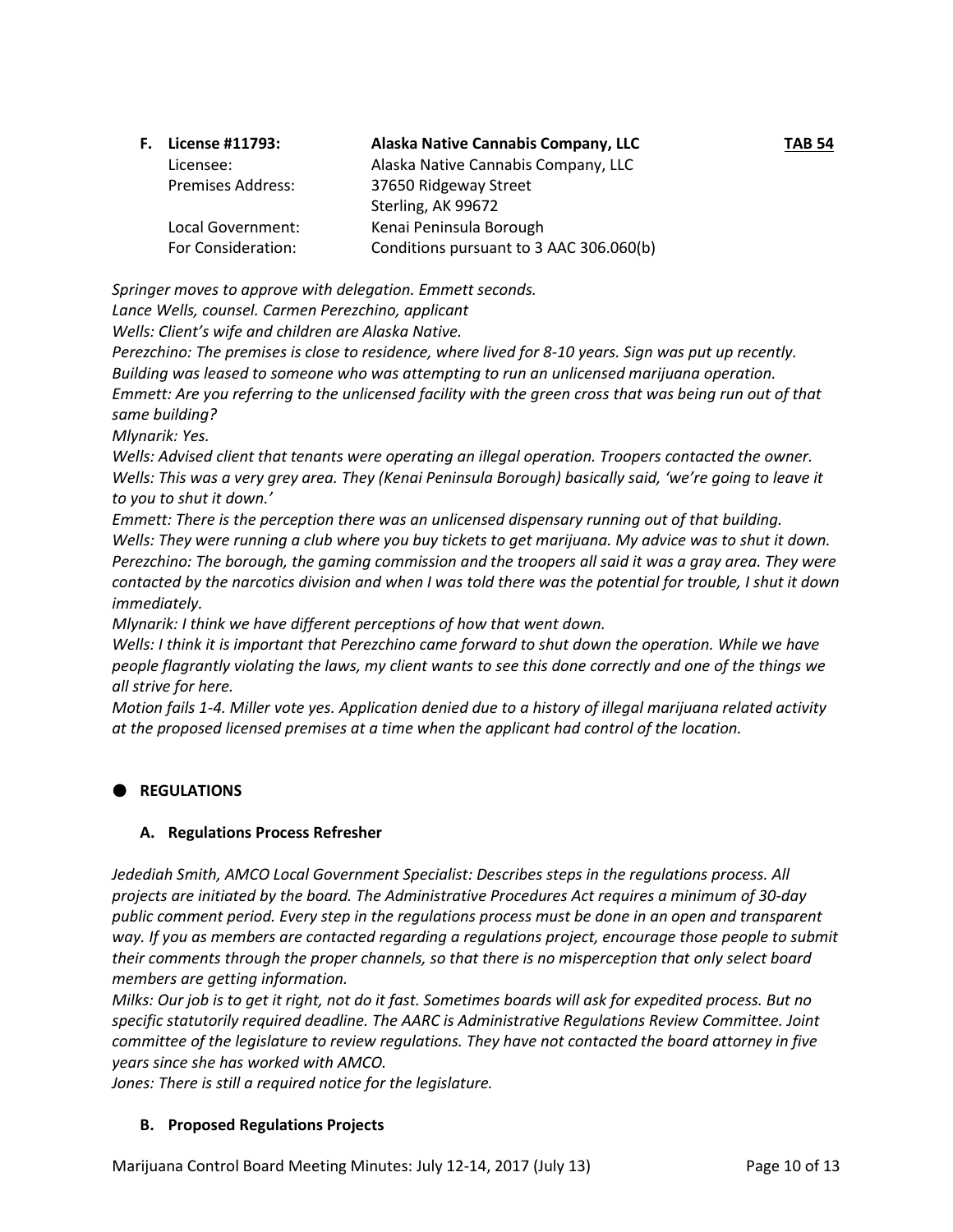*McConnell: 306.550-required lab testing for product manufacturing facilities. One licensee was baking edibles using concentrate purchased from another manufacturer, but all concentrates purchased were of different potency. This licensee created a production lot, which must be tested. But because they had to test their proportion. They put all dry ingredients together and all wet ingredients together, mixed one pan. According to a strict interpretation of regulations, they would have to throw the entire batch away if it didn't come in at the correct potency per serving.* 

*Mlynarik: At that point, the lab is only testing for potency?* 

*McConnell: Asking the board to open a project.*

*Emmett: Moves to open a project to authorize director to draft language for edible manufacturing facilities. Springer seconds. Board approves 5-0.*

*Springer: Would like to see a more enhanced application process to look into more financial background. I think the board, in order to ensure we are only licensing good actors, are doing some examination of financials from applicants. It would behoove us to know where that investment is coming from. We would like have to consider adding staff with financial experience.* 

*Mlynarik: Could we add this to the previously opened project regarding direct and indirect financial interest?* 

*Springer: Yes.*

*Jones: We've done a lot of review of product manufacturers. But for cultivators that package direct for retail, we don't ask for the same information. One applicant is listed like a power point, but we really don't know what the label looks like in the same way as a manufacturer. If they are packaging directly for sales, do we need a photograph of the label and what the logo looks like? We have allowed cultivators to pre-roll. We've asked some cultivators who have said they don't want their logo. We don't ask what retailer's label looks like. It is a matter of fairness. We ask this of product manufacturers, but not of retailers.* 

*Miller: we do deli style at our store. We know what needs to go on the label. I don't have an Alaska Budz logo that goes out on my product. It is the cultivator or the manufacturer's logo.* 

*McConnell: I don't think a regulations project is needed for what you are looking for.* 

*Springer: The one thing we don't ask when we have a cultivator come in is strain names. We have some pretty cool strain names. Let's give some thought to regulating some strain names to maintain the same standard as the direction and approval to product manufacturers.* 

*Emmett: There are some difficulty in that some are named after cookies, candy, or other. It could be difficult for a retailer to pick and choose their product based on breeders or cultivators. I think this causes more problems than what it solves.* 

*McConnell: Other states are saying product must be labeled using abbreviations. In the store they are free to use strain name. It is labeling and advertising that must be regulated.* 

*Springer: We might want to ask for names from cultivators?* 

**C. Revocation of Handler's Permit; Transportation TAB 56 Status:** Public comment period closed May 5, 2017 **Potential Board Actions:** Vote to adopt; OR Substantially amend and put out for public comment

*Springer moves to adopt 3 AAC 306.700, 750 and 8xx and repeal of 990(a)10. Jones seconds.*

*Emmett: There are a few sections I would really urge the board against adopting. I am obviously against someone receiving a handler card if they've received a felony. I have a particular problem with (f)(2). Someone can received a class A misdemeanor for receiving a MISC 3A or 4A controlled substance, like valium, adavan, or klonapin. If someone is caught with a single valium pill in their pocket, they could be denied a handler permit. I think this is too strict. In my opinion, drug addiction is a health issue, not a* 

Marijuana Control Board Meeting Minutes: July 12-14, 2017 (July 13) Page 11 of 13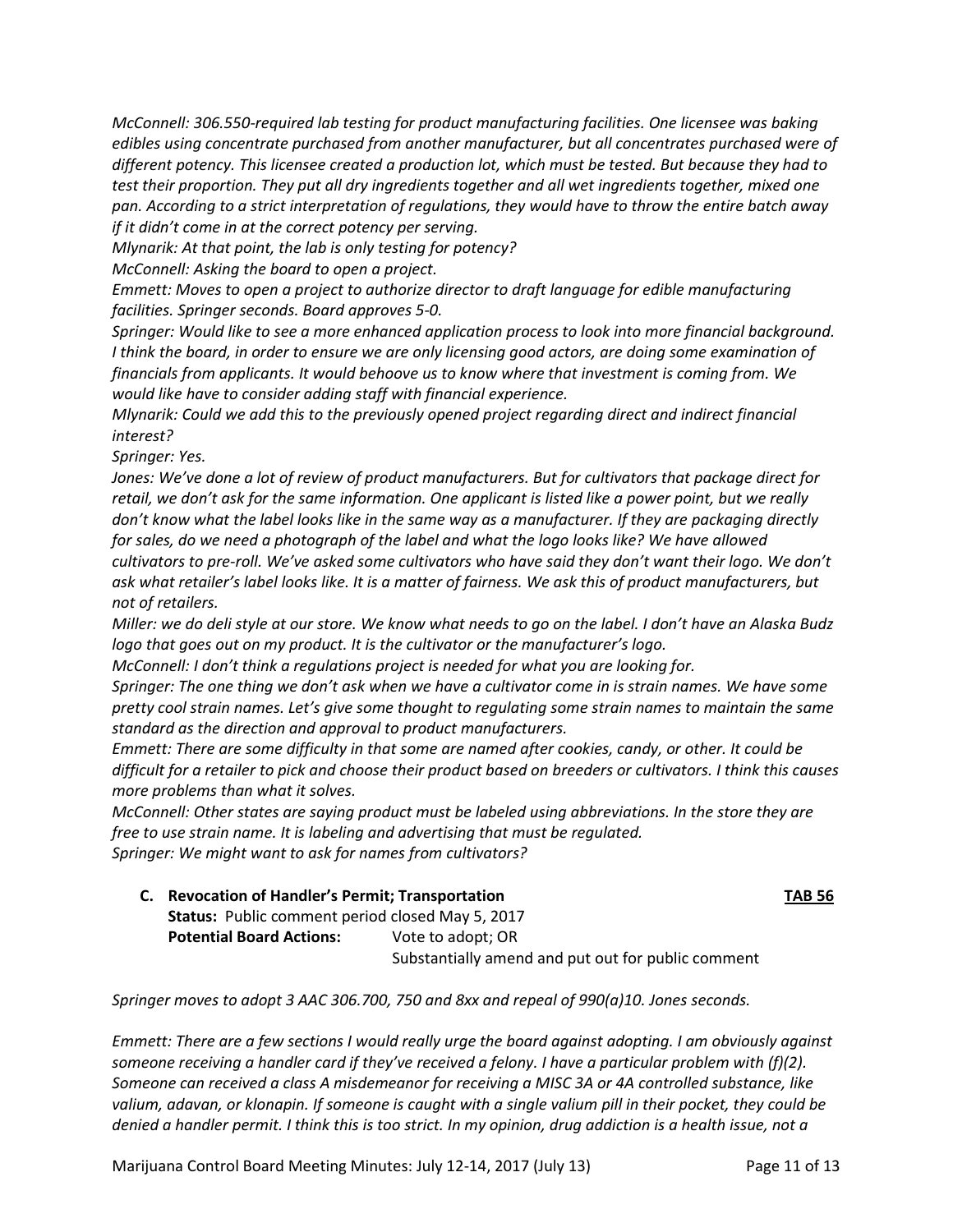*criminal issue. Please strike (f)(2). Under (g), employer should have to submit background check, not the employee. The handler shouldn't have to spend the extra \$50 for a background check. I think people should also be innocent until proven guilty. Strike indictment, because we'd be passing judgment before the court system has done its due process.*

*Emmett moves to strike (f)(2) from 3 AAC 306.700. Springer seconds.*

*Mlynarik: These are not minor drug offenses. A lot of them used to be felonies. There is still a process to go through.* 

*Jones: The concern to me is this is a person who has been convicted. If someone has been convicted with one valium in their pocket, there is something else going on. They probably were not searched or arrested based on that one pill. Implies more significance to me than just some arrest.* 

*Springer: I wonder if the maker of the motion would object to making it two years instead of five years? We have to keep in mind the handler card attempts to protect the public safety.*

*Emmett withdraws amendment.*

*Springer moves to change (f)(2) in 306.700 from five years to two years. Emmett seconds. Miller: The court system provides for people to pay their debt to society. There are employees that have marijuana handler cards. If we're going to do something with handler cards, let's do something the enforcement*

*team asks for. I don't support the regulation at all and don't support the amendment. Amendment passes 3-2, with Mlynarik and Jones voting no.* 

*Emmett moves to strike 306.700(f)(4). Motion dies for lack of a second.*

*Emmet moves to strike 306.700(g) from the proposed draft. Miller seconds.* 

*Emmett: That language puts undue burden for individuals seeking employment.* 

*Jones: Given the above changes, I don't think we can eliminate (g) at all, unless we ask them under penalty of perjury. I don't see how you can have any part of (f) if you eliminate (g).* 

*Emmett: If (g) was struck, we'd have to add a new (g) the applicant has to attest under penalty of perjury.* 

*Milks: need statutory authority for a nationwide background checks.* 

*Mlynarik: Are enforcement officers able to look in APSIN? APSIN has rules on when you can run checks and for what reasons.* 

*Springer: In 2016 we issued over 1000 handler cards. Without convictions, what is the sense in our ability to enforcement this.* 

## **Break 3:55pm**

*Mlynarik: You can get a background check for employment from the Troopers. It costs \$20. The report will not show if someone is under indictment.* 

*Amendment passes 3-2, Jones and Mlynarik vote no. (g) is stricken from the draft.* 

*Emmett: Would it be easier to add disclosure language?*

*McConnell: We have several unlicensed business and only 8 enforcement officers. If that is how the board wants them to spend their time, the board sets priorities.*

*Emmett: All of this in here is much more than is required for alcohol. I sympathize with staff. Springer: We should have a way to discipline a handler card holder. If they violate anything in 3AAC 306, or if they misrepresent themselves as acting under the authority of the chapter or the statute, we should have the ability to revoke that permit.*

*Amendment: Miller moves to amend 306.8xx, replacing (a) and (b) with (a) The board may suspend or revoke a marijuana handler permit issued under this chapter, refuse to renew a permit or issue a civil fine if the holder of the permit is acting in violation of this chapter or the public interest." Springer seconds. Mlynarik: If this is in place, then anyone listed in 700 could have their card suspended or revoked? Springer: There are enough ways to not be eligible to work in this state. Let's not create one more.*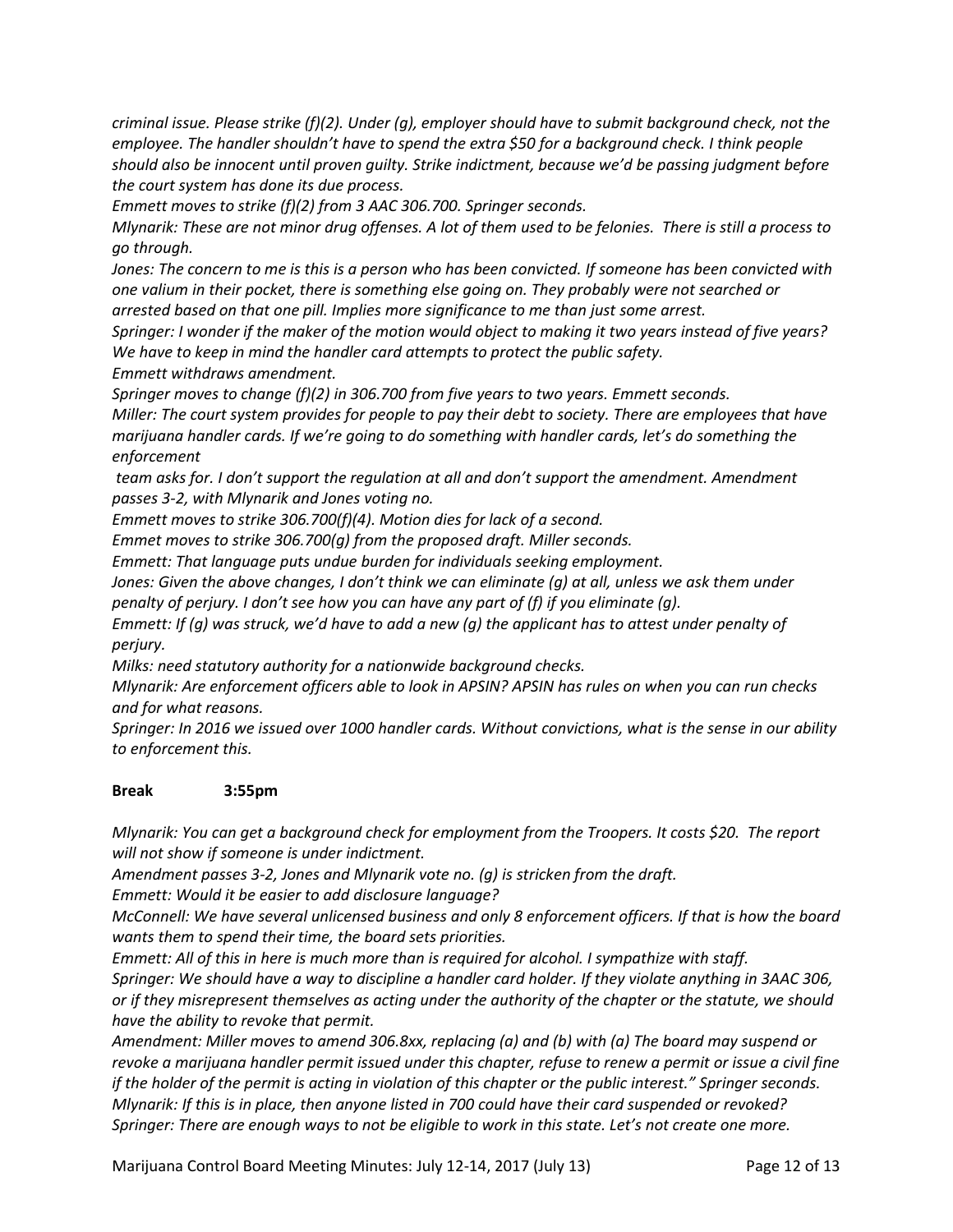*Miller: It is up to the employer to do the background check. When you categorically disqualify someone from doing their job, they have no choice but to revert to illegal behavior. Mlynarik: This is not a typical industry. It is highly regulated because it is still federally illegal. I know it seems onerous. Motion carries 3-2, Jones and Mlynarik vote no. Mlynarik asks for changes to 3 AAC 306.750. No comments. Springer moves to amend to bifurcate 750 and 990(a) from the motion. Miller seconds. Motion carries 5-0. Springer moves to send 3 AAC 306.700 and 3 AAC 306.8xx to public comment, Miller seconds. Motion carries 5-0. Jones moves and Emmett seconds to adopt 3 AAC 750 and 990(a)(10). Motion carries 5-0.*

## **Meeting adjourns for the day.**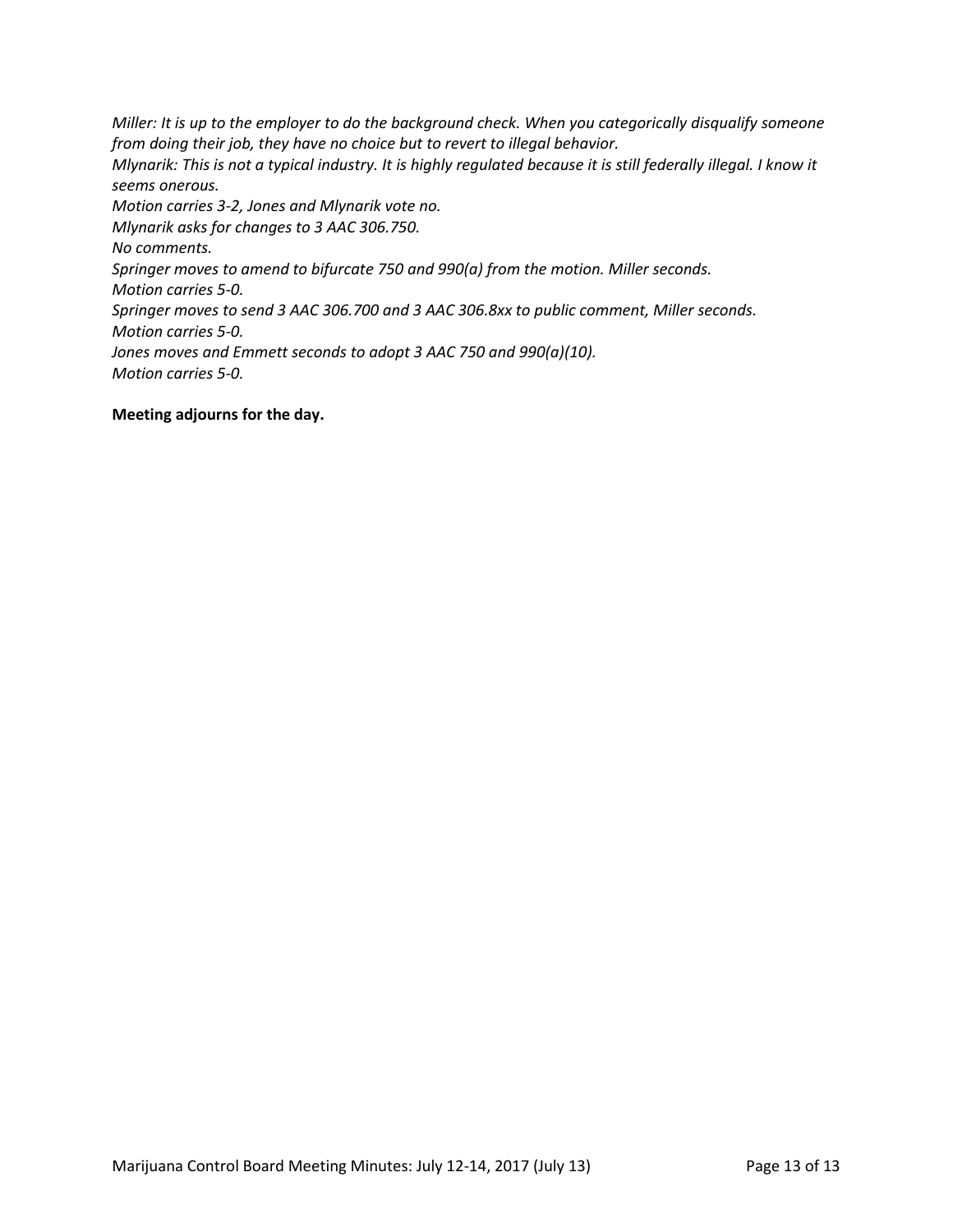



## **Department of Commerce, Community,**

**and Economic Development**

ALCOHOL & MARIJUANA CONTROL OFFICE 550 West 7<sup>th</sup> Avenue, Suite 1600 Anchorage, AK 99501 Main: 907.269.0350

## **Marijuana Control Board Meeting Minutes July 14, 2017 Fourth Judicial District DEC Meeting Room 610 University Avenue Fairbanks, Alaska**

Meeting called to order at 9 am

## **Members present:**

Peter Mlynarik, chair Mark Springer Nicholas Miller Brandon Emmett Loren Jones

## **Staff present:**

Erika McConnell, director Harriet Milks, attorney Jedediah Smith, local government specialist

## **REGULATIONS**

## **A. Onsite Consumption Endorsement TAB 57 Status:** Three proposals for initial board consideration **Potential Board Actions**: Choose proposal to work on; AND Amend and/or put out for public comment

*Loren Jones moves to adopt regulations in page 2 of the packet (Jones version). Pete Mlynarik seconds. Jones: This version eliminates all references to onsite consumption in current regulations. The reason is our last action was to stop the previous regulation project that had been underway. At the time I wrote this, we had talked about opening another project. I submitted these by the deadline for proposals. For clarity, if we're not going to move ahead in any other way, it is best to move ahead with removing references in current regulations of onsite consumption.*

*Mark Springer: We have been waiting awhile to get something out there. Comments I've made in the past notwithstanding, I don't think a two year moratorium is a good thing. I don't think we should remove onsite consumption from the regulations.* 

*Mlynarik: We would be the first state to do this. Other states have been in this longer than we have and haven't been obliged to do this. You have to have someone to monitor this. There are no ventilation systems that will take this stuff out of the air. If there are people assigned to monitor this, how good are they at monitoring this. We really don't know all the effects that marijuana smoke has. We know there*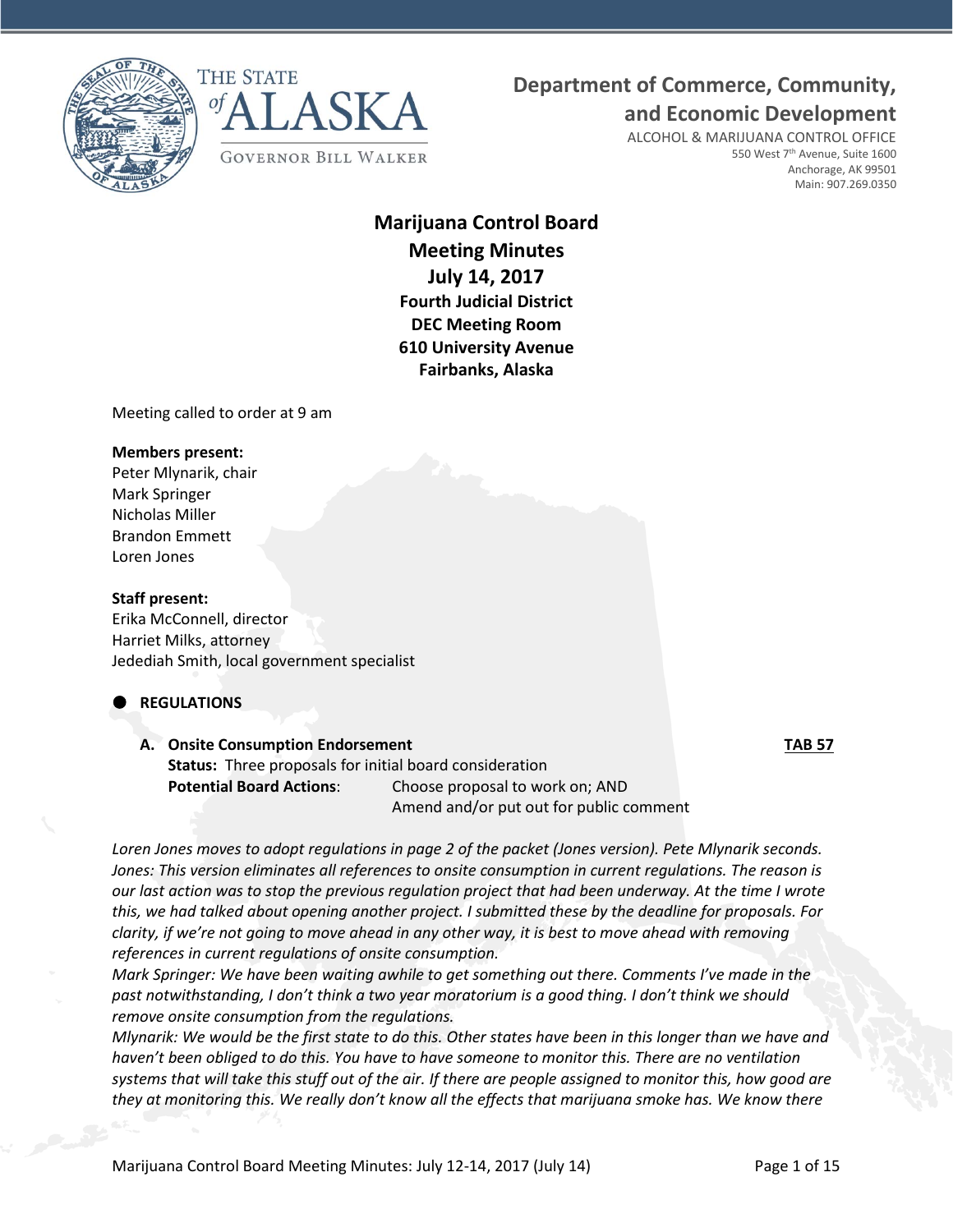*are a lot of chemicals. Someone required to monitor this shouldn't be exposed to this. Someone who has been consuming, if they get out and drive, there is a risk to the public. I don't think it is prudent to be the first state to get out and do this.* 

*Jones: I would also point out the initiative passed that is now law, talks about nothing in this chapter allows for consumption in public. If we as a board, approve onsite consumption, we need to be cognizant that this doesn't violate consumption in public. We could end up in court. Retail stores are treated under almost every rule as a public entity. They must follow OSHA and HIPAA rules. If we really felt allowing consumption in a public manner was crucial, we should go to the legislature for the authority to do that. Motion fails 2-3, Jones and Mlynarik vote yes.*

*Brandon Emmett moves to put out for public comment 3 AAC 306.365 Onsite consumption endorsement for retail marijuana stores (Brandon Emmett Draft). Nick Miller seconds.*

*Emmett: This is a ghost of drafts past. I brought additional language today that address concerns that this draft didn't address. Recent events that happened in Anchorage, the Assembly adopted a resolution urging this body to adopt an onsite consumption endorsement to include smoking. Tourists have been purchasing product but have nowhere to smoke it. Fifty percent of all sales in downtown have been to tourists. Assembly member Constant remarked that people are buying marijuana and smoking it in green spaces. It puts law enforcement in an awkward place of having to enforce laws on tourists. Anchorage is the largest city and is asking us to adopt some kind of onsite consumption. I think it is important that we give people somewhere to do it legally.* 

*Springer: Moves to amend the proposal 3 AAC 306.365, striking section (3) and remove concentrates as a product that could be consumed in an onsite consumption area. Brandon Emmett seconds. Amendment carries 5-0.* 

*Jones moves to amend the draft to require premises diagram show that the retail facility that applies for and receives an onsite consumption endorsement is in a standalone facility to reflect a bill that is currently before the legislature that would create a smoke free workplace environment. The premises diagram would have to show this is in a standalone building if that bill passes. Mlynarik seconds.*

*Springer: From a process and policy perspective, I'm not sure it is wise to regulate in anticipation of statute. If that bill doesn't pass, we will have created a regulation that forces a licensee that wants onsite consumption to build a separate structure.* 

Jones: If these regulations came into effect by next January, this would apply statewide. We have *buildings that no longer comply. We would have the ability, if that bill fails, to amend our regulations. To get out in front of a limiting factor, and then expect the industry to pull back on something they've been doing for three weeks isn't fair.* 

*Harriet Milks: You can't put in a regulation "if such and such legislation passes." A statewide smoking ban has been before the legislature for many years and has never passed. It is always possible the legislature could include a grandfather provision. My question is, are we talking about a standalone building for all forms of consumption, or simply for combustion. If we say all consumption has to be in a standalone building, that will inform drafting of the regulation which section to place the regulation. Emmett: Cannot support the amendment. I don't think we should create legislation in anticipation of what the legislature may or may not do.* 

*Mlynarik: Have the restrictions on smoking ever been loosened? You can use history as a gauge for the future. History says the smoking laws are probably going to get tighter. Smoking is smoking. You can't say that tobacco smoke and marijuana smoke are different in terms of health concerns.*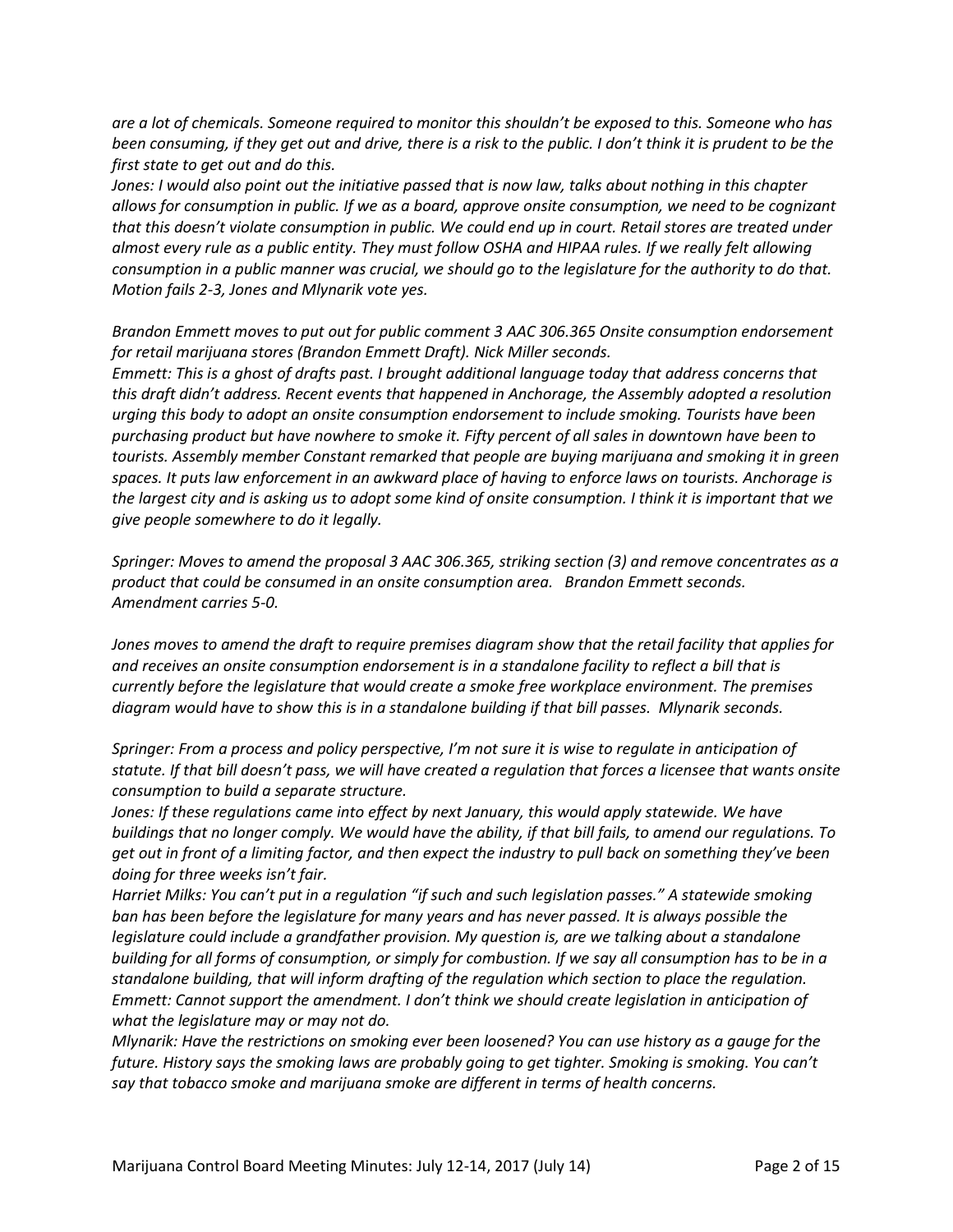*Jones: I would amend my motion to state that standalone building would only apply for smoking. Several communities in Southeast include e-cigarettes in smoking bans. It's not just tobacco. In my community, when we amended that with passage of AS 17.38, we included marijuana. You can smoke tobacco in our public parks, but not marijuana in public parks. I would be willing to make it understood this motion for standalone building is only for combustibles*.

*Milks: A local ordinance that conflicts with state law under 17.38 and your regulations would fail. 17.38 says that a local governing body can enact a law so long as it is not inconsistent with 17.38. It is the opinion of the Department of Law that the marijuana statute contemplates some form of onsite consumption. What that looks like is up to you. One option the board has, if you are concerned about local ordinances, you could say "except where prohibited by local ordinance." Then it would be up to you to decide what to do in communities that do not have local ordinances about that kind of thing. Mlynarik: I thought local laws could be more restrictive.* 

*Milks: If state law says you can consume, and a local government says you can't, that's inconsistent. Jones: The way this will get tested is if we keep our ordinance and a shop is allowed to consume, the city would cite the shop and the shop would sue the city, and the local ordinance would be upheld, according to our attorney. There seems to be a difference of legal opinion. I support putting this kind of amendment in here.* 

*Mark Springer moves to amend the Jones amendment to strike amended (f) and in (e)…adequate separation of remove the period, add a comma and add "including in a separate structure on a licensed premises if allowed by law." Emmett seconds.* 

*Milks: "allowed by law" included state down to local level. You would need to say "unless otherwise prohibited by law."*

*Springer: this creates a physical structure on the licensed premises gives people a place to smoke their leafy products. My amendment says that if it is allowed, your plan should show that separate structure. Jones: Currently under the regulations, the retail store has to show on the retail premises. Some of the cultivation licenses have separate buildings we consider all one premises because it is all on one lot. We haven't considered a retail store that could include a separate standalone building. I'm not sure how allowing a separate structure in the back of a retail shop that is attached to three other buildings, would be allowable.*

*Springer: If the legislature passes legislation that allowed for consumption in a separate building, you won't see very many of them.* 

*Jones: We are licensing a retail facility. On-site would be an endorsement that is part of the licensed premises. It can't be out back unless the entire area is part of the licensed premises.* 

*Springer: there will obviously be a lot of people coming back to amend their license. They will have the burden of financing additional property. I'm just anticipating it could happen, not that it will happen. Milks: I am concerned that what is being proposed is too vague.* 

*Emmett: there is either adequate separation or a separate structure.* 

*Milks: You are the authority for allowing licensed premises. You are allowing the licensee to submit a diagram that includes a separate structure for onsite consumption. As long as it is clear as to the board's intent, my office can wordsmith that to make it work. I think the record is clear that what you're intending is to provide for the circumstance in which the legislature says 'if you want to have onsite consumption, including smoking, you have to do it in a separate building.' Am I correct? Springer: Yes.* 

*Springer's amendment to Jones' amendment carries 3-2, with Jones and Mlynarik voting no. Jones amended amendment carries 3-2, with Jones and Mlynarik voting no.* 

*Springer: Can I ask Ms. Milks whether there is any conflict that needs to be repaired between the motion that just passed and (4) (D) the subject to a licensed premises. Milks: The answer is yes.*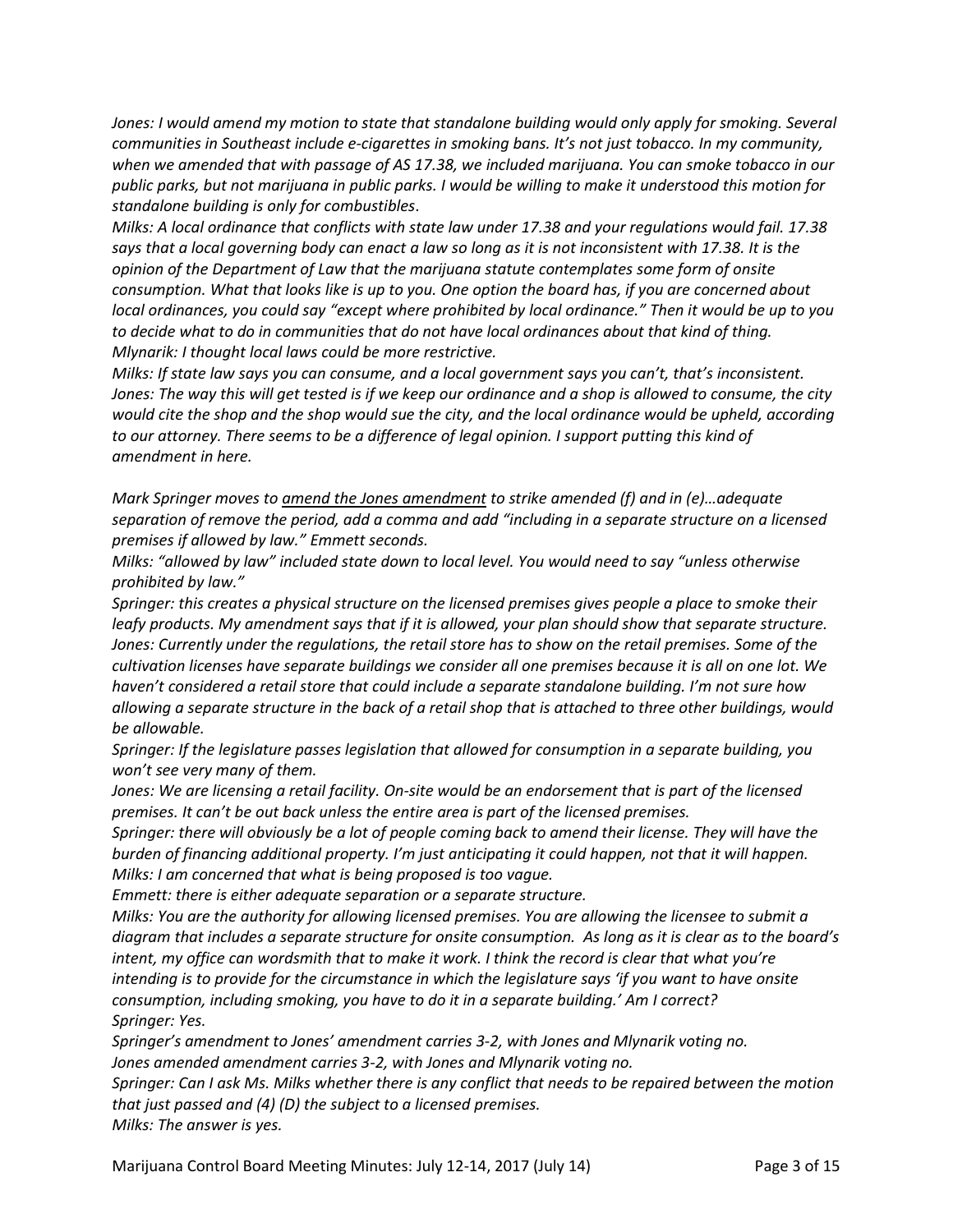*Emmett moves to amend the draft under subsection (b)(2)(A)(i-iv) to include security plan requirements Springer seconds.*

*Jones: If the consumption area is already part of a licensed premises, isn't (iv) redundant? McConnell: What I found unclear is could the onsite consumption area contain a separate access? If so, it would need the appropriate security measure.* 

*Mlynarik: This should include all the required security rules for other licensed premises.*

*Milks: Because this is an onsite endorsement, all the requirements for a retail apply per force. But it could be that because the product is out in the open, it seems the board could add another layer of requirements on top of the endorsement .* 

*McConnell: What is "to the board's satisfaction" that is vague. The board should provide additional detail.* 

*Mlynarik amends "security in addition to what is required for a retail marijuana establishment must include: (roman numerals for security.) Springer seconds.* 

*Amendment carries 5-0.*

*Emmett's amended amendment to (b)(2)(A) carries 4-1, Jones votes no.*

*Brandon Emmett moves amendment and add (b) (2)(B)(i-ii) on ventilation requirements. Springer seconds*

*Emmett: Bingo halls have units that remove smoke from the air. Nothing removes 100 percent of particulates in the air. This ionizer removes pm2.5 particulates. Not 100 percent removed. But it does seem to handle the smoke pretty well.* 

*Springer: Should we include a technical standard to define how a system should be engineered, for example, capable of removing pm2.5. I kind of think that since we are trying to regulate a public health issue, we should describe the smallest item of particulate matter we would like removed from the air. Milks: Law will want to say "no less than…" If you set an absolute value, you'll have to change that. Mlynarik: I want to reiterate my concerns with second hand smoke. What protects the employees? You are asking this person there to monitor and they may be impaired. We don't know how they will be impacted.* 

*Emmett: Maybe I should have included further language, a separation for the employee, a viewing station. Someone separated from the consumption area. Intend to address in a subsequent amendment. Emmett Amendment 2 carries 3-2, Jones and Mlynarik vote no.*

*Brandon Emmett moves amend subsection (b)(2)(C)(i-iii), to include a separate viewing area for employees, and create other separation. Springer seconds.*

*Emmett: One of the best ways to prevent people from being exposed is by having a designated outdoor smoking area.* 

*Springer: I'm happy to see smoke free area for employees component.* 

*Milks: These are presented as alternatives, because it includes "OR"*

*Emmett: If the smoking area is outside, then it is separated from where the employees are going to be. If that is unclear, I'm open to amending to clarify. The intent is to allow for smoking, but also protecting individuals who don't want to be exposed.*

*Jones: If by regulation we can override a local ordinance, this overrides my community's laws. At our hospital campus, it is prohibited even outside.* 

*Milks: I make no predictions about what would happen in a protracted litigation. The statute (17.38.220) says we're not going to get involved in what employers must do. The board's job is to regulate marijuana.* 

*Emmett: Under H of 4, that local governments retain the right to protest renewal of licenses…It would be reasonable to assume if the local government says we want someone to have a store, but we are vehemently opposed to consumption, that would come before the board.* 

*Springer amends the Emmett amendment to (i) "employees monitoring the consumption area." Emmett seconds.*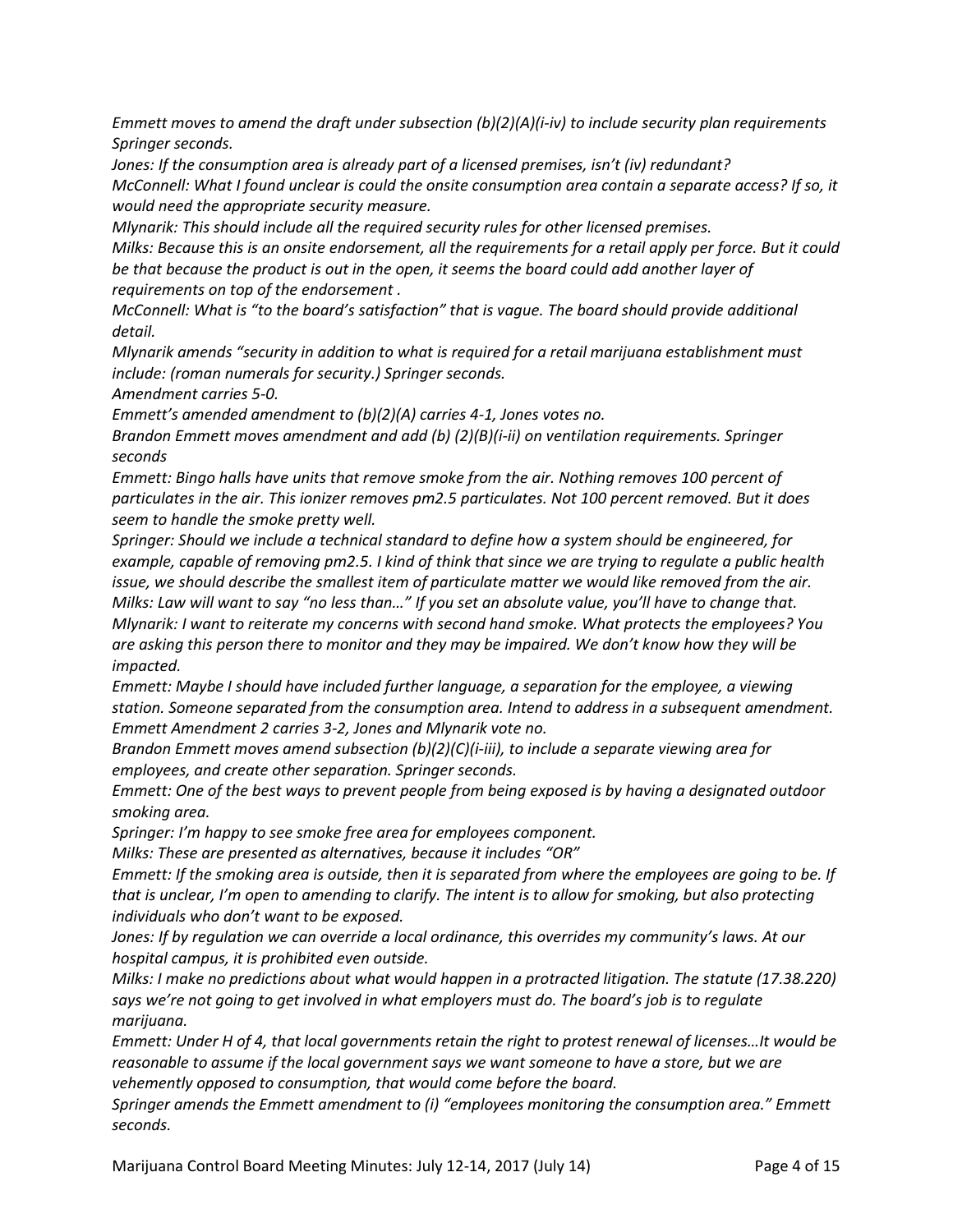*Springer's amendment carries 3-2 Mlynarik and Jones vote no.*

*Emmett's amendment regarding separation areas carries 3-2, Mlynarik and Jones vote no Emmett, for the record: i & ii OR iii*

*Springer: Even under (iii), it would still be a monitored area by employees.* 

*Emmett moves amendment 4 365(b)(3)(E)…intent of previously amended subsection. Springer seconds. McConnell: The section now says, as amended by the board, "adequate separation from* 

*nonconsumption areas of the marijuana retail store, including in a separate structure on a licensed premises when required by law." If you want to amend that to add, "when required by law consistent with (b)(2)(C) of this section," I want you to be clear on what you are amending.*

*Springer: Should we include the word 'and' before 'consistent'? It should apply to inside the store and outside the store.* 

*Milks: If your intent is the requirements of (b)(2)(C) apply, we can make that happen. Amendment carries 3-2, Jones and Mlynarik vote no.* 

*Loren Jones moves AMENDMENT 5 (d)(4) is authorized to sell food and beverages not containing marijuana; EXCLUDING tobacco and alcohol. Mlynarik seconds. Intention is to not allow sale of tobacco and alcohol…probably add (5). Motion carries 5-0.*

*Loren Jones: Do we want to allow onsite entertainment such as live music or games? Also, do we want to limit consumption hours? And where would that go in the regulations? Is this the appropriate section? Harriet Milks: Once we're clear on intent, we'll work with section numbers. If it is an entirely new and important concept, it might need a new section or subsection. We are trying to clearly communicate to the public the intent of the board.* 

*Loren Jones moves to amend the section to read, "No onsite entertainment may be provided in consumption area of retail store" Mlynarik seconds.* 

*Loren Jones: If we limit entertainment, we would limit the amount of time a person actually spends there.* 

*Emmett: I don't see why we would need to be so overly strict about the time someone is going to spend in one of these venues. If another regulatory body allows TVs and pool tables in bars, I see no need to have more restrictive regulation in a consumption area for something that is objectively safer.*

*Springer: Looking at some potential floor plans for consumption areas, they are awfully small. I don't think we need cannabis cafes like in Amsterdam. But this seems onerous. I don't see that we should be delving down into legitimate market decisions by business people.* 

*Emmett: People who consume cannabis, it is a very social and mellow experience for most consumers. The experience is much different than alcohol. Most people choose to do something relaxing after they consume.* 

*Telling people 'you have to smoke this and get out of here' doesn't really embody what our community has envisioned for onsite consumption.* 

Jones: For many of us that are not consumers, that is not our impression, and may not be what we want to see. The initiative passed and it said no consumption in public. If you limit the time, if you limit the *entertainment, you might be able to defend that definition of in public. But if you say someone can spend 6 or 7 hours in there, I think there's an issue there.* 

*Springer: Tourists are not going to be going in there to get as thrashed as possible. We have limits on how much to consume. It is a gram and two servings of an edible.* 

*Miller: Can't support this. It is a business decision. It is not what most folks think. Jones amendment fails 2-3, Mlynarik and Jones vote yes.*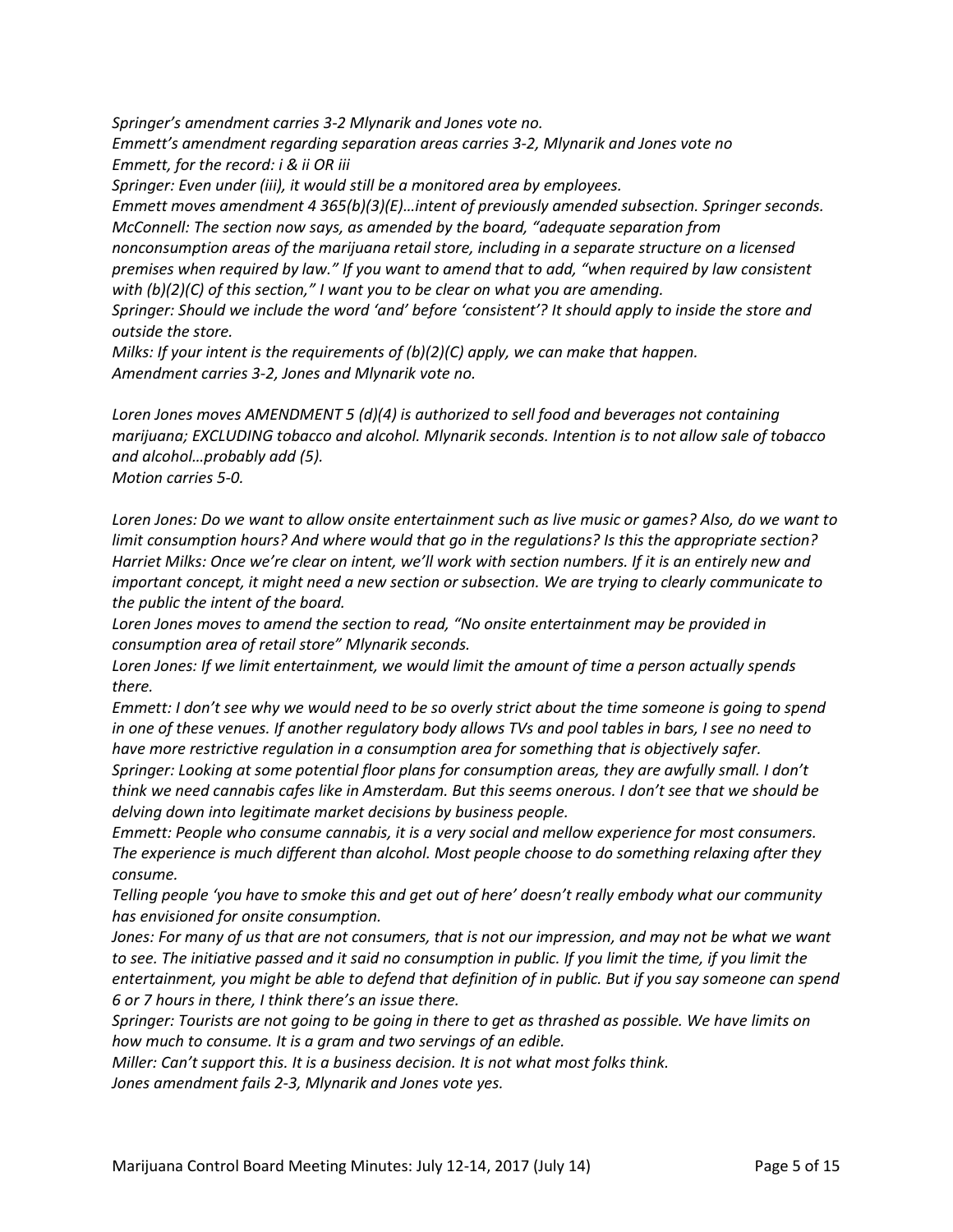*Emmett: The rest of my amendments are "housekeeping" suggestions that staff had made. Would it be appropriate to bring these as one amendment?* 

*McConnell: Perhaps you could propose them all as one amendment and see how the board members react?* 

*Emmett proposes amendments to the section beginning with changes after (e)(2), three specific changes regarding onsite consumption area restricted access, labeling, addressing marijuana obtained off the licensed premises. Springer seconds.* 

*Amendments carry 5-0.* 

*Springer moves to amend (d) separated from remainder of the premises, insert "either by being in a separate building or…" Emmett seconds. Springer: this aligns with my previous amendment. Motion carries 4-1, Mlynarik votes no.*

*Jones: There is no reference in an enforcement section. Are we clear on what the penalties would be if a licensee is found in violation of consumption endorsement? Or is a violation apply to retail as well? Do we need language that references fines and enforcement in 306.800?* 

*Milks: Onsite consumption is an endorsement of a retail. Any violation of consumption rules would be a violation of the regulations pertaining to retail license. You could make that clear in a regulation. You might want to set different penalties. That's up to you.* 

*Jones: I want to make sure all signage requirements are in the consumption area. Moves Amendment 8, all signage requirement for a retail area be displayed in a consumption area. Springer seconds. Amendment carries 5-0.*

*Springer moves to amend (d) of the section to read, "not to exceed more than one gram in a single transaction…strike semicolon…add the words 'unless prohibited by state law'. Emmett seconds. Springer: Intent is to give supremacy to local government. If a local government prohibits, we allow them to prohibit smoking (consumption of bud and flower).* 

*Emmett: My only reservation is potential for conflict where city councils say "we don't want smoking" but at the same time, people will be going outside and smoking it. The authority I guess should fall on the local government.* 

*Jones: I support anything that gives local government local control. Question for attorney, if local government protested under this, would that be arbitrary and capricious?* 

*Milks: Springer's amendment provides a venue for a local government to protest. Local government can always object. The board would then take that into consideration.* 

*Springer: My intent is to allow a retail store with onsite consumption endorsement to sell for consumption on the premises, marijuana bud or flower not exceeding one gram. My amendment is strictly focused on bud and flower for consumption on the premises, and to allow local government to protect the health and safety for their citizens. This would not apply for edibles. Springer's amendment carries 5-0.*

*Jones: In the alcohol world, is there a requirement that a certain percentage of revenue come from non alcohol? Is there value in limiting the amount of floor space dedicated for consumption? McConnell: Restaurant and Eating place licenses allow bona fide restaurants to sell beer and wine only, and 50 percent of revenue must be from non-alcohol. They are population limited.* 

*McConnell suggests the board set parameters for outside smoking area. As set, there is nothing to say it must be hidden from view, etc. I'm not sure as it stands this is sufficient for protecting from public view.* 

Marijuana Control Board Meeting Minutes: July 12-14, 2017 (July 14) Page 6 of 15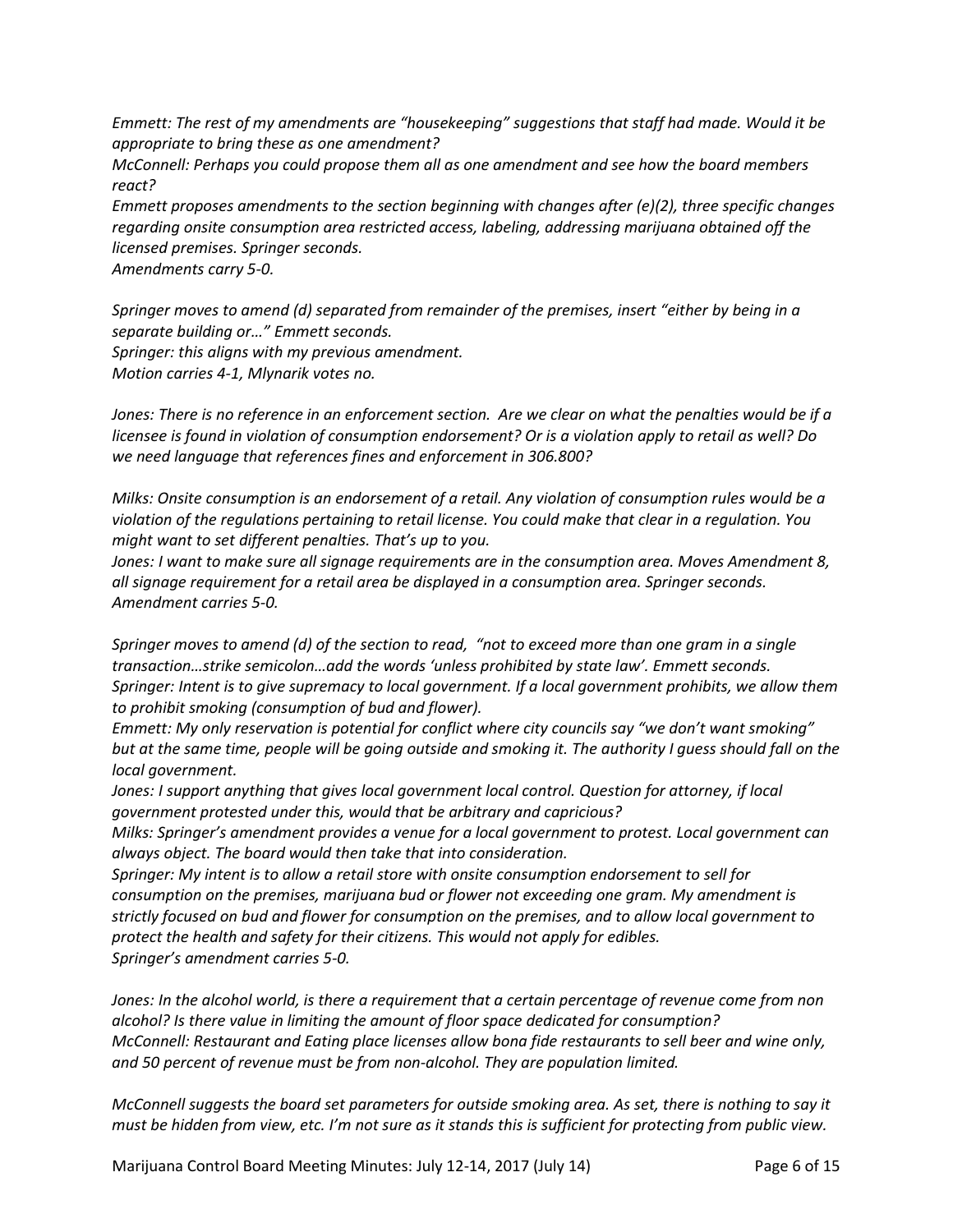*Springer: I think this is something we will hear about in public comment. If the only thing we have to amend is limiting the outside area, we'll be pretty darn lucky. I would prefer to see what we get back from public comment. I think that will be on a case by case basis. It might be the place to put it, is in the operating plan.* 

*Jones: If the endorsement is on the license, then those rules would apply to it. I think if we were to license them as a retail, and put this endorsement on it, then change the rules, we might be in trouble. Emmett: Should not include specifics about obscuring outside smoking area, this is usually addressed at the local level. Our definition of public may be too strict.* 

*Mlynarik: One of the issues may be odor. That needs to be addressed.* 

*Emmett's amended version of the onsite consumption endorsement carries 3-2, Jones and Mlynarik vote no.* 

## **The Board recesses for lunch at 11:50 am**

## **Mlynarik calls the meeting back to order at 1:15 pm.**

*Jones: Don't know how long it will take to get them out for public comment. We made some substantive changes. Recommend we put this out for comment for 90 days. That allows local government adequate time for comment. A 30 day period might be tight.* 

*Milks: Administrative Procedures Act states it has to be a minimum of 30 days.* 

*Loren Jones moves the Onsite Consumption regulation goes out for a 60-day comment period. Springer seconds.*

*Brandon Emmett: This issue has been weighed multiple times by multiple entities. Not sure how this will be helpful.* 

*Nick Miller: Agree with Emmett. We received the first comments on this issue in October last year. If this is important enough for local governments, they will act.* 

*Mark Springer: I don't think this is too onerous.*

*Miller: Municipalities would only need to put forward a resolution. They could then put forward an ordinance that would be in place prior to the regulation being adopted.* 

*Motion carries 3-2, Emmett and Miller vote no. Onsite consumption regulation draft comment period will be open for 60 days.* 

**B. Advertising Requirements; Space Planning and Layout; Labeling and Packaging TAB 58 Status:** Public comment period closed June 30, 2017 **Potential Board Actions:** Vote to adopt; OR Substantially amend and put out for public comment

*Springer: I recommend we not move forward with the advertising regulation. Miller: Asks whether this is for labeling or just advertising?*

*Mark Springer agrees the Board should not move forward with advertising portion of the regulation project, based on director's recommendation.*

*Emmett: if this is for advertising, having these two simple statements would be better seen that the warning labels. The more warnings you put on a product, generally the smaller the font and the less people read. It might actually be more effective to have less wordy statements.* 

*Director McConnell clarifies the regulation project addresses warnings on advertisements and does not affect warning requirements for labeling of marijuana products.*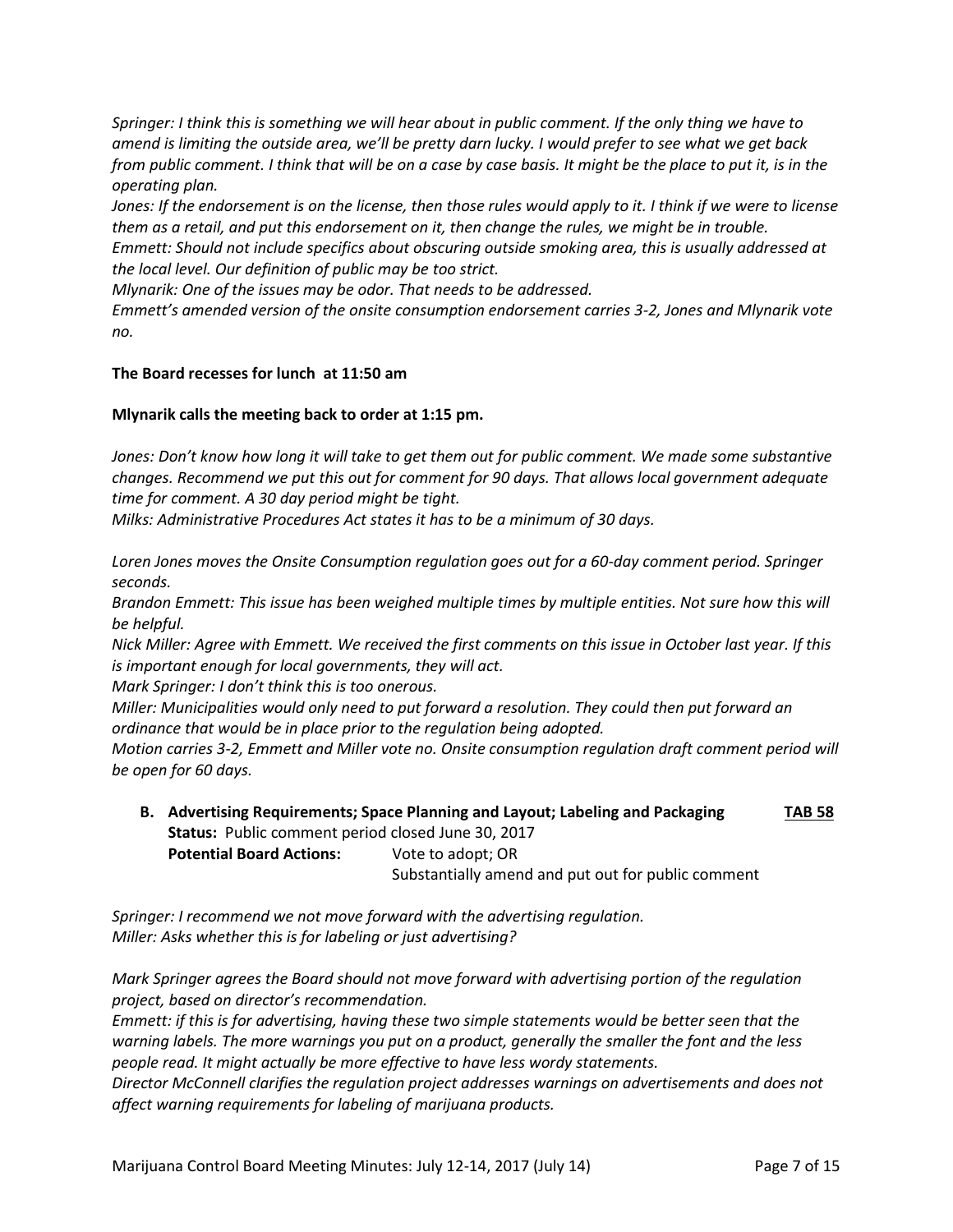*Emmett supports requiring two statements rather than the same number of warnings required on products. The more warnings you put on a product or ad, generally the less people read. Springer moves to amend 3 AAC 306.360 as presented in the draft regulation project. Emmett seconds the motion.*

*Springer moves amendment the draft language to include item 5 regarding warning for pregnant woman.*

*Miller seconds the amendment.*

*Chair Mlynarik doesn't think any warnings should be removed from advertisements.* 

*Springer: Clearly this is an important warning. On a quarter page or 1/8th page of a newspaper, the typeface would be quite small.*

*Amendment carries 4-1, Jones votes no.*

*Vote on main motion to adopt: Motion fails 1-4. Emmet votes yes.*

*Mark Springer asks whether that vote killed that part of the project?*

*Director McConnell confirms the language in 3 AC 306.360(e) has not been adopted as part of the project in Tab 58.* 

*Mark Springer moves to adopt amended changes to 306.925.* 

*Emmett seconds.* 

*Springer: I don't think this means a non-marijuana business.*

*McConnell: We would interpret this to mean a non-marijuana business. Board approved a similar scenario at a previous meeting.* 

*Springer: In past, we've gotten a summary of comments. I don't think I see any comments about shared space.* 

*The chief medical officer said it could lead to an increased exposure to marijuana. There doesn't seem to be a big outcry from industry that they need to share the space.* 

*Emmett: I think it is helpful to have a shared use of spaces. This board approves licenses on a case by case basis. There is room to assess.* 

*Miller: I think it helps to have a clarified regulation to support a previous license approval.* 

*Jones: Yesterday there was a limited cultivation application I voted no. I wasn't sure the explanation of the shared space. There have been concerns the retail badge didn't let the employee have access to the cultivation. I will probably be a no vote unless we talk about non-licensed tenant, and making sure they are a licensed tenant.* 

*Springer: We don't have a definition of shared support spaces.* 

*Motion fails 2-3, Miller and Emmett vote yes.*

*Brandon Emmett moves to adopt changes to 3 AAC 306.310, acts prohibited at a marijuana store. Mark Springer seconds.* 

*Emmett: It appears there is a small change to only have perishable marijuana products language instead of "the marijuana or" language that is struck. To me, this seems like a bit of house keeping. If something is perishable, you want to throw it out at the expiration date. But the marijuana itself doesn't actually have an expiration date. That doesn't need to be in there.* 

*Motion carries 5-0. The regulations project includes only the labeling portion in 3 AAC306.310.* 

*Brandon Emmett notes public comment from JDW Counsel, which points to conflicting regulations: authority to approve is delegated to director and in another portion it is vested in board. Mlynarik: We already addressed 3 AAC 306.015c and 3 AAC 306.705(c).* 

## **C. Quality Control TAB 59**

**Status:** One proposal for initial board consideration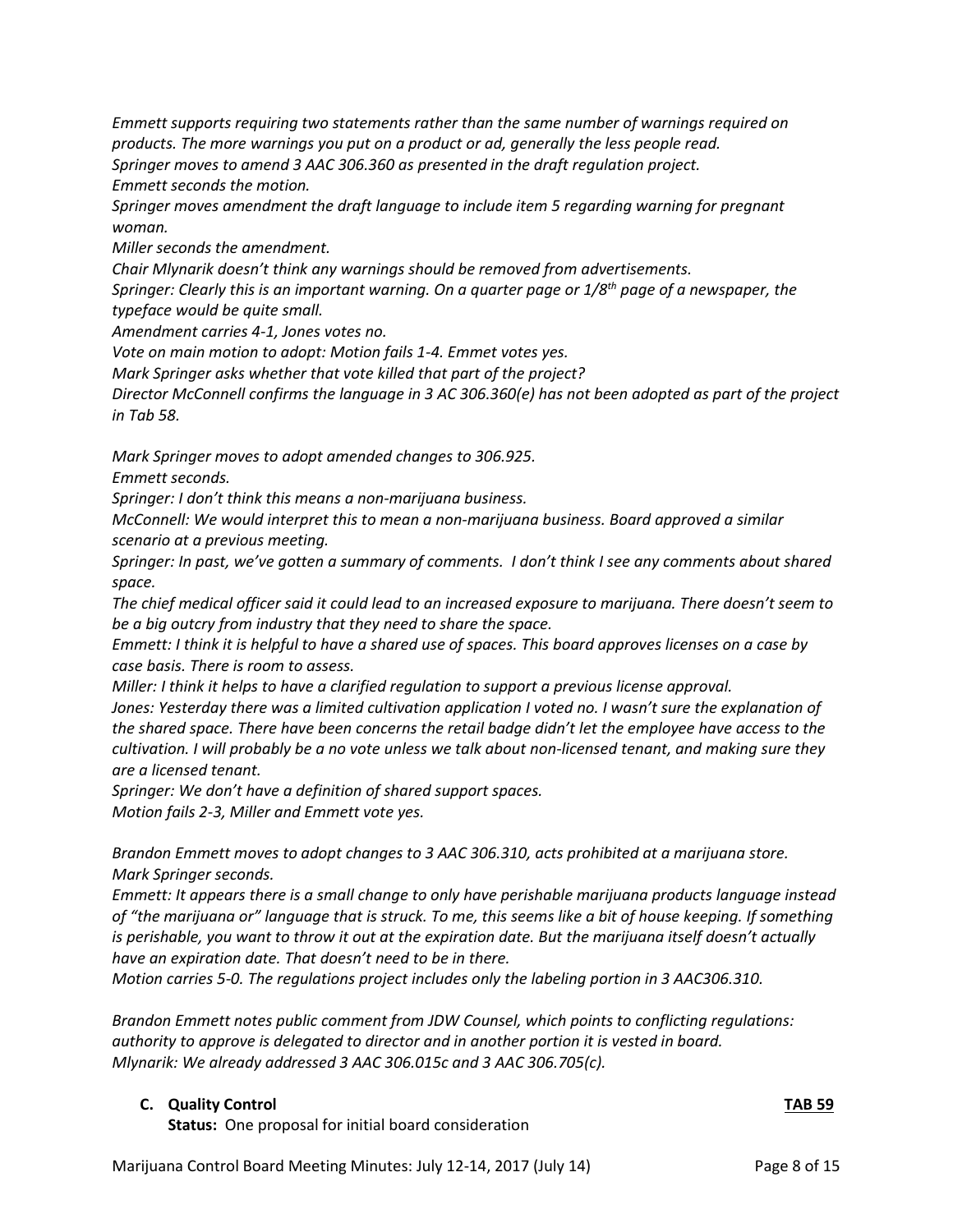**Potential Board Actions:** Amend and/or put out for public comment

*Mark Springer moves to open public comment on draft changes to 306.460 and 306.557. Emmett seconds.*

*Springer: When someone is developing a new strain, they need a legal way to evaluate it to get the experience description.* 

*Emmett: I actually encountered a situation the other day, had no method to sample a product. Putting out something that has been approved and had not manufactured yet. It was for a vape pen, and not knowing how to evaluate the realistic potency without trying it out.* 

*Jones: I wonder how close this comes to product testing? I assume a vape pen product, you could get a non-marijuana product. As a clarification question, how would a large grower decide to put effort into a certain strain, gave them all one ounce? How does that show up in METRC? Where does that show up? It still has to get recorded in METRC.* 

*McConnell: We will have to work with METRC to implement this.* 

*Emmett: You could enter it a couple of different ways. You could sell it for a penny and note it in the sale. As long as it is consistent with the regulations.* 

*Springer: Don't we currently allow a cultivator to give a sample to a retailer? How is that tracked in METRC?*

*McConnell: Moving things from one licensee to another is allowed in the regulation.* 

*Mlynarik: I assume there is no taxes paid on this transfer?* 

*Jones: moves to amend the draft regulation to require samples must be packaged in an opaque child proof container with a label from the cultivator that the sample is for Quality Control. Motion carries 5-0.*

*Regulation draft is approved 4-1. Mlynarik votes no. The draft will be released for public comment for a minimum of 30 days.*

## **D. Waste Disposal TAB 60**

**Status:** One proposal for initial board consideration **Potential Board Actions:** Amend and/or put out for public comment

*McConnell: If the board has issues from last year regarding incineration, that need to be addressed they could be included in this waste disposal draft before it goes out for public comment.* 

*Springer moves to amend draft 3 AAC 306.660 and 3 AAC 306.740 for public comment. Emmett seconds.*

*Springer: We do have the ability to approve a waste disposal method. I don't think we want people lighting up a 55 gallon drum in the back yard. We should also step up and approve other methods of disposal.* 

*Emmett: I would like to have the discussion about incineration. There are instances where incineration could be an acceptable method of disposal.* 

*Jones: There are landfills that municipalities use incineration. If you are talking about home incineration or a burn barrel, you can't do that unless you get a permit from police. If they notify the office of waste disposal, they certify they are doing so in compliance with local ordinance.* 

*Mlynarik: In the Kenai Peninsula Borough, they're not going to monitor it. It is more restrictive in a city. Not necessarily in a borough.* 

*Jones moves to amend "if the mixed material can be burned in an incinerator or open burning, this method may be approved if the process is part of notice in 3 AAC 306.740 (c) and statement that all local and state permits are complied with."*

Marijuana Control Board Meeting Minutes: July 12-14, 2017 (July 14) Page 9 of 15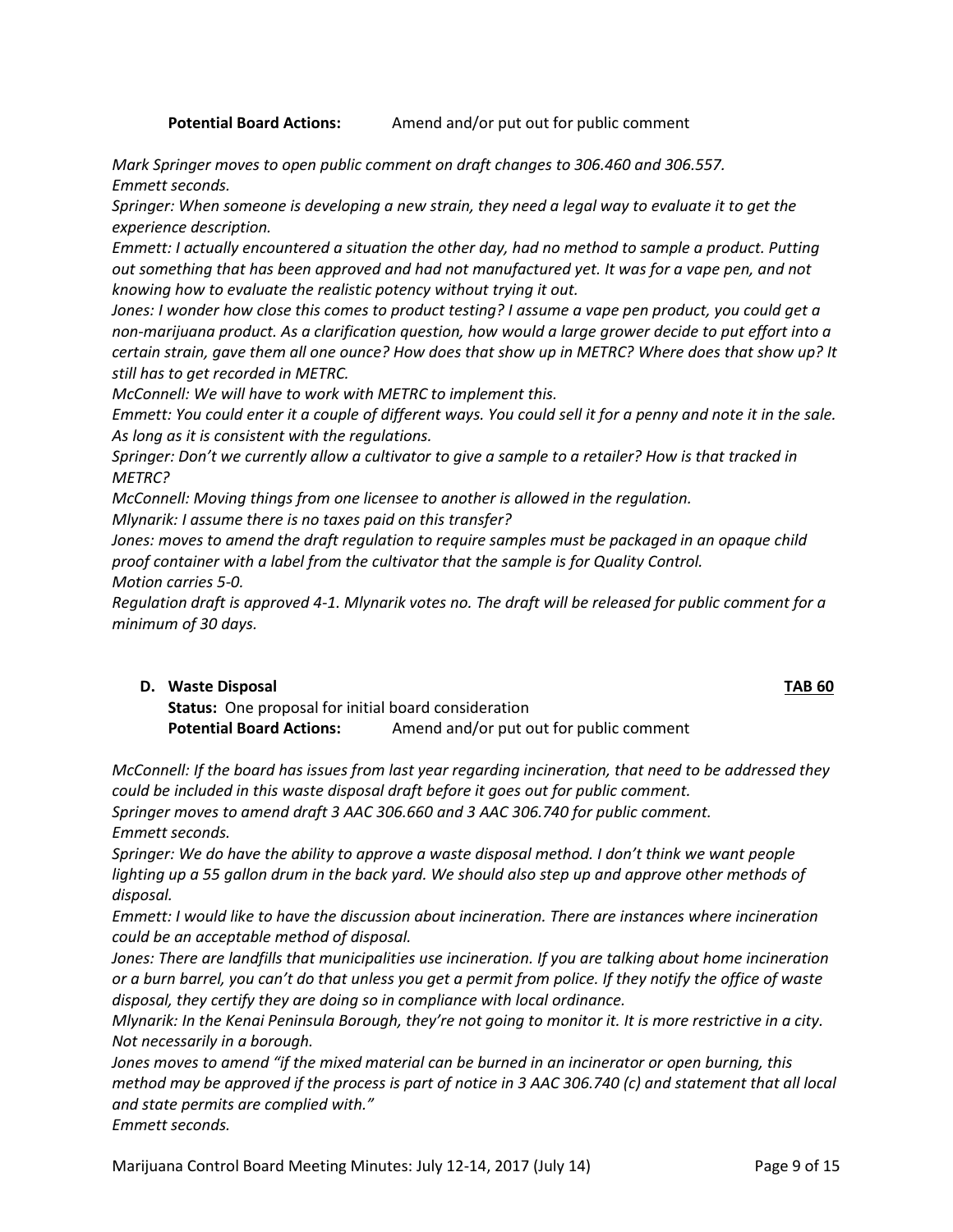*Jones: Intent is that the product has already been rendered unusable.* 

*Springer: I would like to suggest a commercial incinerator may incinerate if transfer of the waste is manifested and an employee of the licensee accompanies the waste until it is delivered to the waste disposal stream.* 

*Jones: We've already been asking about this from applicants and most have said they would incinerate waste that has already been rendered unusable.* 

*Mlynarik: I don't see how the board has control of how it is disposed of once it is rendered unusable. I'm not talking about root wads. I'm thinking about the people that have a burn barrel outside of your house. Miller: I know there are folks in some really remote areas that have trash and just want to incinerate it and not mix it with anything.* 

*Jones amendment fails 2-3. Emmett and Jones vote yes.* 

*Emmett moves to strike the word "roots" from the definition of waste (740 (b) (1).* 

*Springer seconds. Motion carries 5-0*

*Miller moves amendment to add "give the board written notice if waste is more than one ounce, three days before making waste unusable"* 

*Emmett seconds.* 

*Miller: I would defer to staff for placement in draft. Intent is for this to still be tracked in inventory tracking system. But if more than one ounce, then must notify the board through the director. Motion carries 5-0.*

*Amended draft on waste disposal approved for public comment 5-0 for a minimum of 30 days.*

E. **Plant Count for New Cultivators TAB 61 Status:** One proposal for initial board consideration **Potential Board Actions:** Amend and/or put out for public comment

*Jones motion for public comment on complete draft of 3 AAC 306.405 and 990(a) as presented. Emmett seconds.*

*Jones: At what point in time, will we require new cultivators to purchase their plants from licensed vendors to propagate their business? It is a question we might not need to answer here. But at some point we need to address the "blind eye" test.*

*Emmett: That won't happen until the federal government lifts restrictions on interstate commerce. Currently a lot of the strains are sourced from breeders in Europe and come here on a magic seed elf and end up as legal personal plants, then become legal commercial plants. My only issue here is using "mature" for "non-flowering" plants. Technically, a plant could be 10 feet tall, but could still be a juvenile. A plant is technically not mature unless it is producing flower.* 

*Nick Miller: If I have a friend with a strain and they have less than six plants in their personal grow, I don't see why they can't gift me two of them. Based on the number of strains, I'd like to see the ability to accept as a gift at a licensed facility. They shouldn't all have to come from a licensed facility, as long as it is tracked.*

*Springer: As the industry matures, as the cultivators get more successful, you might have one outfit that*  has six or eight strains. One of the strengths of this will be the limited cultivators who will be producing *high value strains.*

*McConnell: This is saying that once you have your license, you may only procure new plants and new seeds from another licensee. My concern is that if you allow introduction from unknown sources, my enforcement team will have to go out and inspect unlicensed, personal grows.* 

*Emmett: It would be great if we could come up with a regulation that allows for introduction for new plants.* 

*Motion carries 4-1. Mlynarik votes no. Draft is approved for public comment.*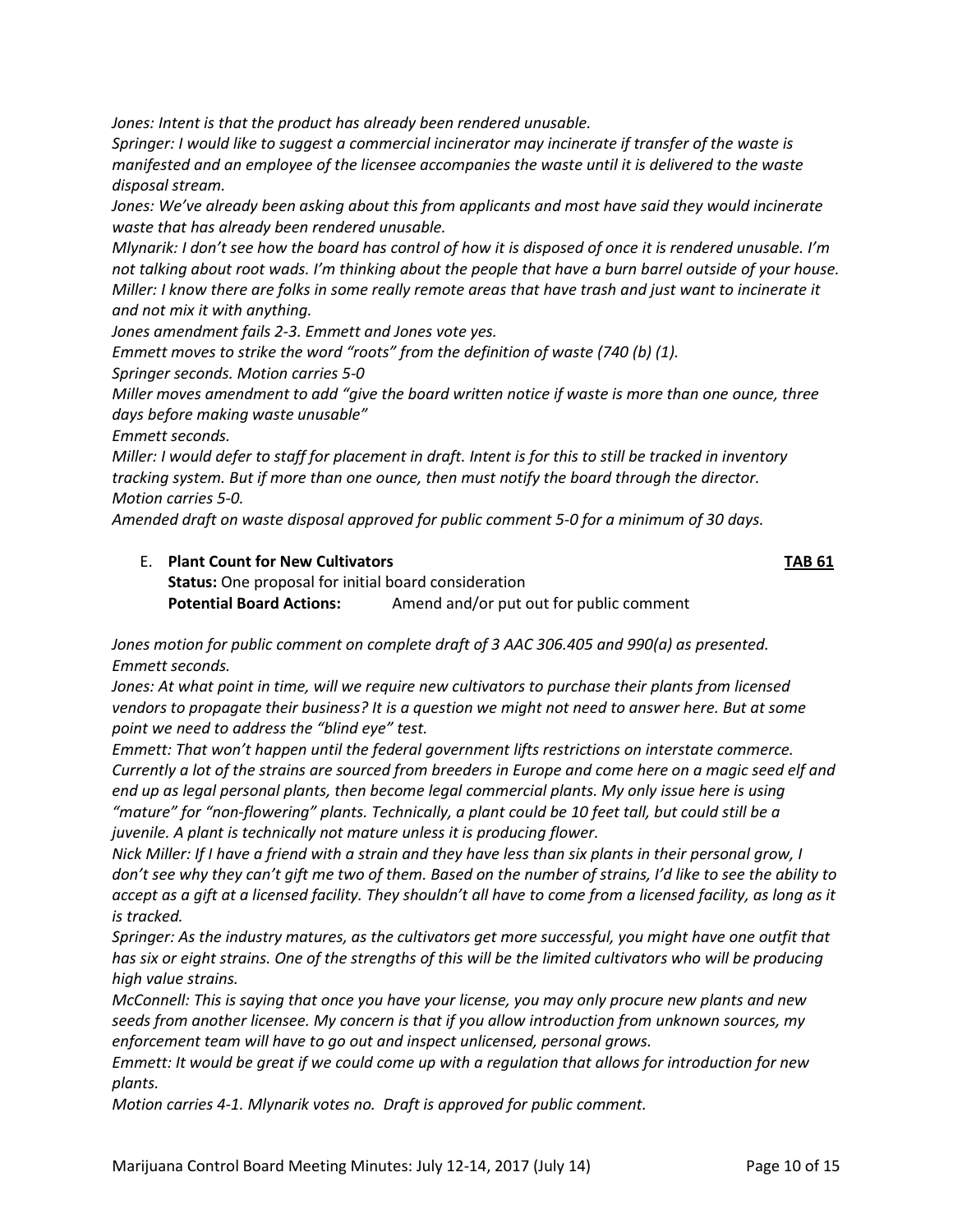## F. **Definition of "direct or indirect financial interest" TAB 62**

**Status:** Two proposals for initial board consideration

**Potential Board Actions:** Choose proposal to work on; AND Amend and/or put out for public comment

*Jones moves to approve for public comment Version 1 of draft regulation change on direct or interest financial interest (3 AAC 306.015).* 

*Springer seconds.*

*Emmett: Not in favor of removing percentage based lease agreements. There are multiple businesses operating with these agreements. There are people who know how to grow, and people who have money. Most of the time those are two separate communities.* 

*Jones: If I am going to make money off this licensee, as a friend, but don't want to be shown as an investor, that violates at least the spirit of the law, if not the letter.* 

*Mlynarik: We had a licensee that couldn't get a license because he was a non-resident, but had an agreement in the lease for 30 percent of profits.* 

*McConnell: We've had situations where people have been provided with loans for their application. We don't have the resources to do a lot of financial background checks. How will the board deal with that? Emmett: I advocated for a percentage of outside investment from the start. Here it is extremely limited what you can do. I understand some want this to be Alaskans only, but I also understand that this industry needs new investment.* 

*Miller: We can't have outside partnerships, but we need to allow people to use the tools available. Milks: The Cole Memorandum addresses the issue of diversion. This isn't an attempt to control or restrict business growth. The sense behind this is to try to prevent unwanted attention from the federal government.* 

*Licenses wouldn't be revoked based on this. Renewals would be another issue.* 

*Emmett: We've seen businesses are not being run by cartels. That's been a fear. That fear is largely unfounded. Department of Safety in Colorado reported cartels have disappeared there. It is only the old guard here in Alaska that has money to start with. We end up with percentage lease agreements. Motion carries 3-2, Miller and Emmett vote no. Draft approved for public comment.* 

G. **Local Government Jurisdiction TAB 63 Status:** One proposal for initial board consideration Potential Board Actions: Amend and/or put out for public comment

*Loren Jones moves to release for public comment draft as presented to board. Springer seconds. Springer: Does the community (tribal government) have the ability to formally protest an application? Jedediah Smith: Local government definition refers to incorporated communities. Not unincorporated communities.* 

*Motion carries 5-0. Draft is approved for public comment.*

H. **Timing of Public Objections TAB 64 Status:** Two proposals for initial board consideration **Potential Board Actions:** Choose proposal to work on; AND Amend and/or put out for public comment

*Jones moves to put out for public comment version 1 draft. Emmett seconds. Jones: Local government still has 60 days to protest a license application. Motion carries 5-0. Version 1 will be released for public comment.* 

Marijuana Control Board Meeting Minutes: July 12-14, 2017 (July 14) Page 11 of 15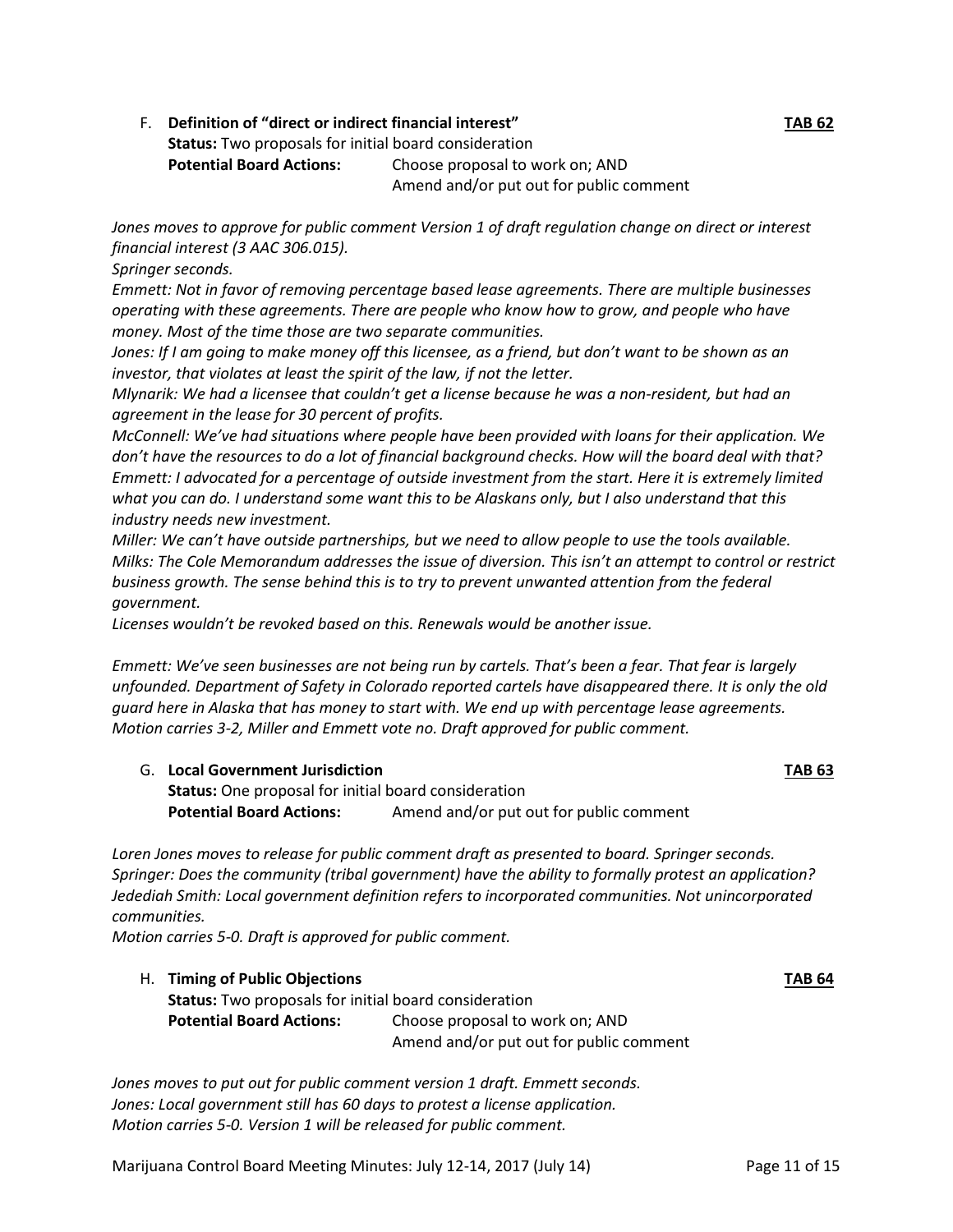I. **Notify AMCO of Crime on Licensed Premises TAB 65 Status:** One proposal for initial board consideration **Potential Board Actions:** Amend and/or put out for public comment

*Mark Springer moves to release draft for public comment. Brandon Emmett seconds. Miller: I want to make sure in the description it is clear what is being added. McConnell: This is a new section, so it's all being added. Motion carries 5-0. Draft is approved for public comment.*

J. **Promotional Activities and Advertisement TAB 66 Status:** One proposal for initial board consideration **Potential Board Actions:** Amend and/or put out for public comment

*Loren Jones moves to release draft as presented for public comment.*

*Mark Springer seconds.* 

*Brandon Emmett: If you had a sign, half your sign would be taken up by warnings. That seems a bit ridiculous.*

*Nick Miller: This is for an advertisement on a product.* 

*McConnell: This regulation is a combination of drafts from Miller and Mlynarik.* 

*Springer moves to amend comment draft of 306.7xx (e) to include all five warnings in advertisements. Mlynarik seconds.*

*Miller: Maybe we could just include three. DHHS supports "For adult use only," "don't operate equipment" and "should not be used by pregnant women" DHHS supported this language. Maybe change the amendment to include only those three warnings.* 

*Springer: I don't have a problem going with three warnings for audio advertisements. Springer tries to change amendment to include three warnings. Mlynarik (the second) does not agree.* 

*Jones: This is advertising a product. One of many reasons you don't see tobacco advertisements except in print is because they require warning.* 

*Springer amendment to include all five warnings carries 4-1. Emmett votes no.* 

*Brandon Emmett requests staff to explain intent behind prohibition on event sponsorship mentioned in the draft of 3 AAC 306.7xx(d) (3)*

*McConnell: Intent is to avoid argument about whether a band in the parking lot is a promotional event, and say that anything you do is on the licensed premises.* 

*Emmett: State hockey tournament is sponsored by a beer company. It is not held at their premises. I don't want to see a situation where a marijuana business is demonized and prevented from sponsoring an event that is community building. If that scenario were to occur with a marijuana business, would that be prohibited as this draft is currently written?* 

*McConnell confirms yes, sponsoring an activity would be prohibited.* 

*Emmett moves to amend 306.7xx(d) and strike (3) "by holding, sponsoring, or allowing events or activities held or sponsored by others, to be conducted outside of the licensed premises; or" Miller seconds.* 

*Springer: This provides a vehicle for the marijuana industry to support community activities. I don't believe the Cole Memo would argue against that. We're not talking about diverting money into the hands of gangs. A marijuana business, sponsoring an event, does no more to promote youth consumption than does a NASCAR sponsored car with a logo on it, or a beer truck driving down the road making deliveries.* 

*Mlynarik: What if they were sponsoring a Pop Warner football team?* 

Marijuana Control Board Meeting Minutes: July 12-14, 2017 (July 14) Page 12 of 15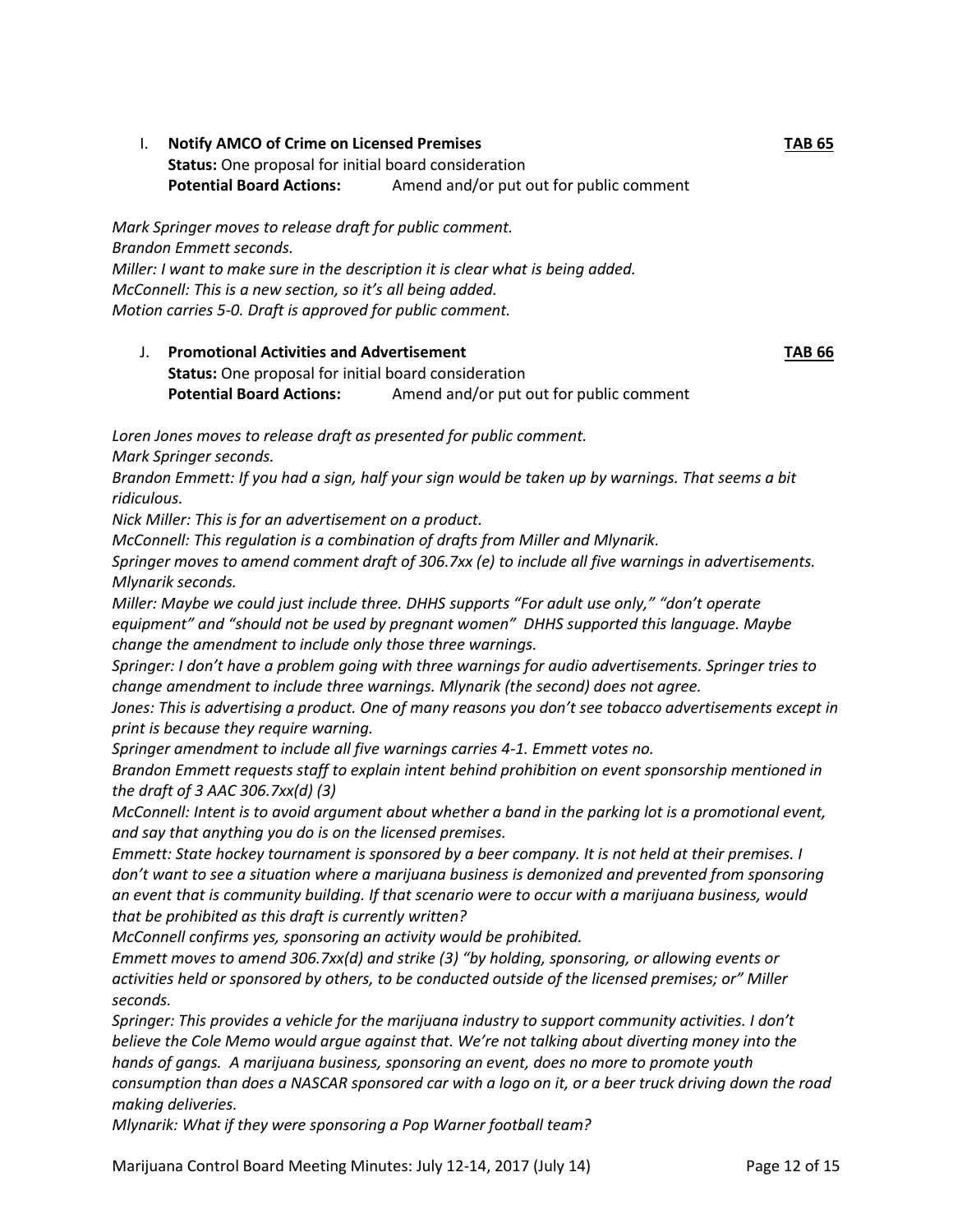Marijuana Control Board Meeting Minutes: July 12-14, 2017 (July 14) Page 13 of 15

*Springer: I think businesses are pretty smart. You'll see a degree of appropriateness in this. Businesses choosing to show support publically will support adult-oriented activities. I think since it is an adult product, businesses will support adult-types of activities. Certainly nothing wrong with them writing a check to the local Pop Warner football team, but I don't think you'll see Pop Warner football players wearing jerseys with "Mark's Magical Emporium."*

*Emmett agrees. Parents would refuse if a marijuana business wanted to put logo or name on the jersey of a 9 year old.* 

*McConnell: One of the things we saw on April 20 was a bounce house. By striking the section, staff loses some direction on enforcement.* 

*Emmett: If we want to regulate on their licensed premises, that is one thing. But a community sponsored event paints us as overbearing.* 

*Springer: Intent is that the marijuana business may not encourage marijuana use. There should be a way for these businesses to be recognized in the community.* 

*Emmett amendment carries 3-2. Mlynarik and Jones vote no.* 

*Jones asks whether public comment draft will show sponsorship line had been struck?*

*McConnell says no, the draft is a new section and will read as the board amends, without tracked changes.* 

*Milks: The public notice will read that the existing regulation is proposed to be repealed and the draft new section would be added.* 

*Springer: By striking (3) I don't want the public to think we are giving businesses permission to encourage the sale of marijuana by holding sponsoring or allowing events.* 

Jones: Oh yes we are. The Alaska Brewery does not sponsor a ski event because they expect you to not *drink their beer.* 

*Main motion to release the twice amended draft carries 4-1. Loren Jones votes no.* 

## **K. Kief and Testing Trim TAB 67**

**Status:** One proposal for initial board consideration **Potential Board Actions:** Amend and/or put out for public comment

*Jones moves to release the kief and trim testing draft regulation as presented. Springer seconds. Emmett: When you purchase trim, you get test results from bud. Trim you get with it may be less. I think this would hold the grower's feet to the fire and sell the concentrate manufacturer something that has been tested. It puts more burden on the cultivator to have more tests done. Motion carries 5-0. Draft approved for comment.* 

**L. Definition of "Recreation or Youth Center" TAB 68 Status:** One proposal for initial board consideration Potential Board Actions: Amend and/or put out for public comment

*Springer moves to release draft definition of recreation youth center as presented. Miller seconds. Emmett: I disagree with this project. By striking "licensed" this makes it more broad. Milks: Would it work to move "licensed" to be an adjective, as in "Operated by a licensed public or private organization?"*

*McConnell: Struggled with term "licensed." As far as I can tell, the only other license is a child care license. We license doctors, but we don't license doctors' offices. The intent of the Cole Memo is to prevent marijuana from being accessed by children. I think the board needs to provide intent on the meaning. We talked about the driver training school. They offer classes to all sorts of people. Youth go to*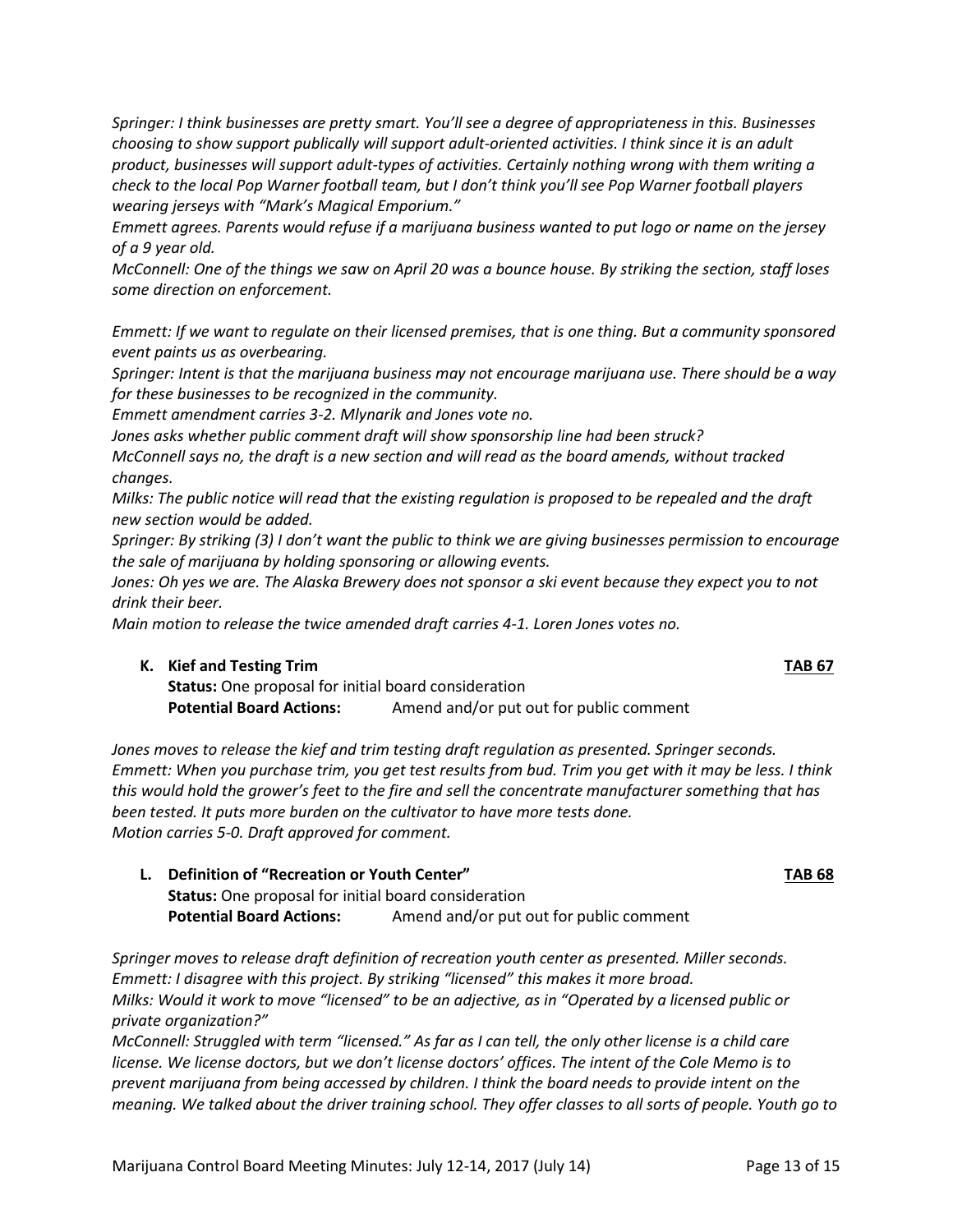*the grocery store. We want to separate them from all places that primarily serve youth. This draft more clearly would exempt a driver training school from being a protected land use. Jones: I was on the board of Catholic Community Services in community. Many services were licensed to provide care for children. It was never licensed by the State of Alaska. But our grant conditions required us to fulfill certain conditions. I don't want to put this out as presented. I don't have any solutions. Springer: Anyone that provides care and receives Medicaid essentially is licensed. The only good reason to send this out would be to receive public comment. We could get a lot of reaction or no reaction. I think we might want to think this through a little more and ask the administration to collaborate with DHHS and with licensing authority to find out how many licenses are out there. The folks we are describing as in the way of development, we shouldn't consider them as in the way. Motion fails 5-0. Draft is not approved for public comment.* 

## **M. Testing Equipment Failure Notification TAB 69 Status:** One proposal for initial board consideration **Potential Board Actions:** Amend and/or put out for public comment

*Emmett moves to release for public comment draft on testing equipment failure notification as presented. Springer seconds. Springer: This maybe could be fleshed out a little more. But if they have product they have received, should be able to return it to the source and not destroy everything. Motion carries 5-0. Draft approved for release for public comment.*

# **MARIJUANA MAILBOX**

A. All correspondence received in th[e marijuana@alaska.gov](mailto:marijuana@alaska.gov) inbox **TAB 70** from April 29 – June 23, 2017.

## **BOARD COMMENTS**

*Springer: Thank DEC for letting us use their room. A question regarding the Administrative Procedures Act: in the project phase, people have argued they are constrained in their participation. Milks: The only blackout period is when a project goes out for comment. Before and after that, the board may comment. While you are conceiving a regulation, you can solicit information from anyone who may have input. There has to be a period of time where the public has an equal opportunity to provide comment. 30 day period must*

*Mark Springer: We should not encourage people to comment at the September meeting on the onsite consumption regulation.* 

*Nick Miller: no comment*

*Brandon Emmett: Thank staff for their hard work. Thank the public for sticking with us. Thank fellow board members.* 

*Loren Jones: The packet put together, and regulations with memo and recommendations was really helpful.* 

*Pete Mlynarik: Thank you to staff. I didn't see the lack of staff reflected in the packets prepared for board.* 

*Erika McConnell: I have heard stories of licensees including personal information (addresses, phone numbers). Wanted to know whether the board was supportive of legislation exempting certain information from the public records act.* 

*Harriet Milks: Maybe industry members should look into a wish list of information they would like to see confidential and go from there.* 

Marijuana Control Board Meeting Minutes: July 12-14, 2017 (July 14) Page 14 of 15